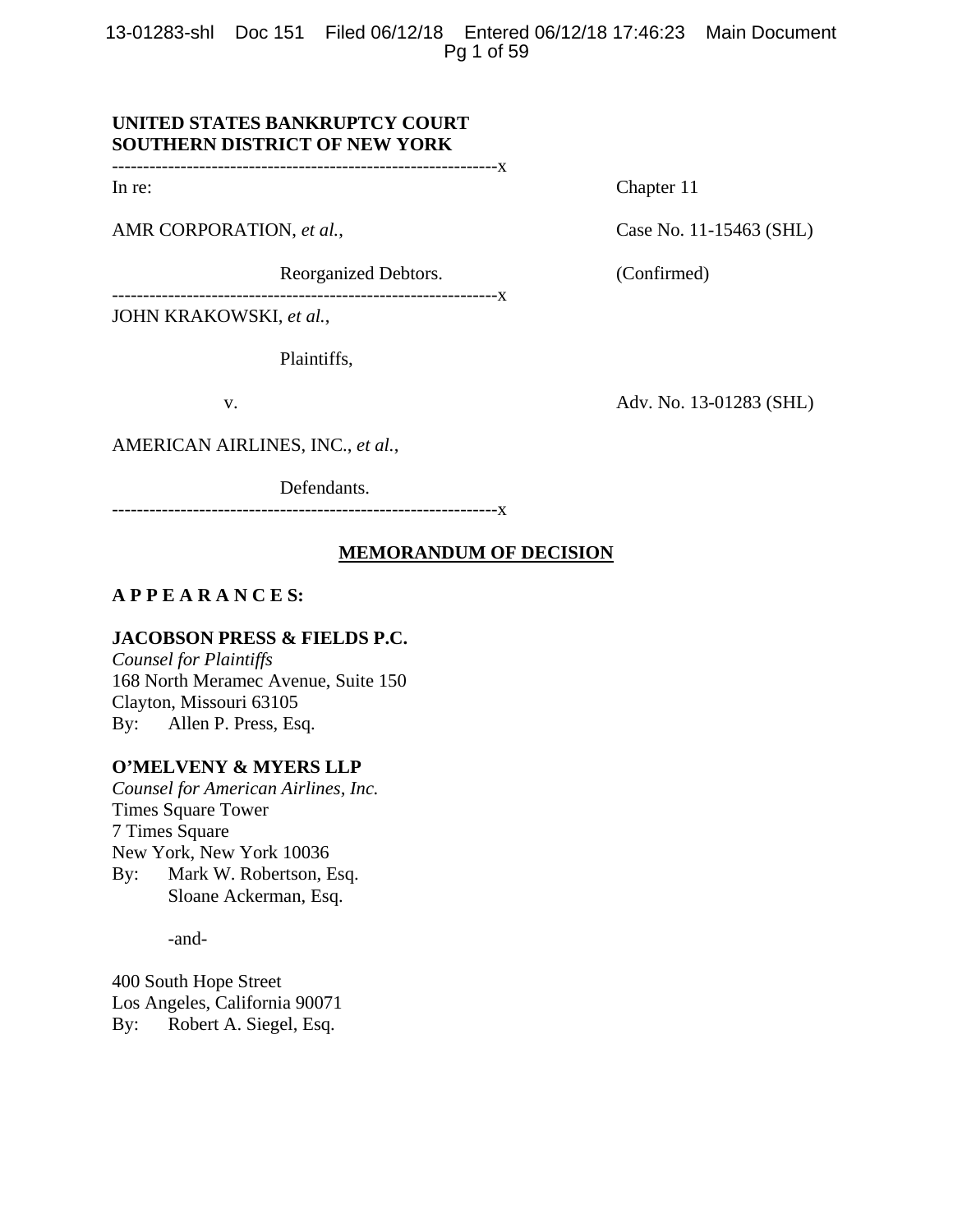# 13-01283-shl Doc 151 Filed 06/12/18 Entered 06/12/18 17:46:23 Main Document Pg 2 of 59

# **JAMES & HOFFMAN, P.C.**

*Counsel for the Allied Pilots Association*  1130 Connecticut Avenue, NW, Suite 950 Washington, DC 20036 By: Steven K. Hoffman, Esq. Daniel M. Rosenthal, Esq.

# **SEAN H. LANE UNITED STATES BANKRUPTCY JUDGE**

Before the Court are the Defendants' motions for summary judgment [ECF Nos. 111-1,  $114$ <sup>1</sup> with respect to the Plaintiffs' modified supplemental class action complaint filed on behalf of the Plaintiffs and all persons similarly situated (the "Complaint") [ECF No. 48]. Plaintiffs John Krakowski, Kevin Horner, and M. Alicia Sikes are former Trans World Airlines ("TWA") pilots that are now employed by American Airlines, Inc. ("American"). The Complaint alleges that the Allied Pilots Association ("APA")—the pilots' union at American—breached its duty of fair representation to the Plaintiffs and that American colluded in that breach.<sup>2</sup>

As part of American's bankruptcy restructuring, the company sought and received authority to reject its then-existing collective bargaining agreement with APA (the "Old CBA"). *See Plaintiffs' Response to American's Statement of Material Facts* ("Resp. to American SMF") ¶ 3 [ECF No. 122]. American subsequently negotiated a new collective bargaining agreement with APA (the "New CBA") that eliminated certain job protections that legacy TWA pilots like the Plaintiffs had held under the Old CBA. *See* Resp. to American SMF ¶¶ 2-4. At the same time, American and APA entered into a letter agreement that contemplated an arbitration

<sup>1</sup> Unless otherwise specified, references to the Case Management/Electronic Case Filing ("ECF") docket are to this adversary proceeding.

<sup>2</sup> The Plaintiffs originally brought this action in the United States District Court for the Eastern District of Missouri. The Missouri District Court transferred the case to this Court on March 6, 2013. *See Memorandum and Order*, Case No. 4:12-cv-00954-JAR [ECF No. 1].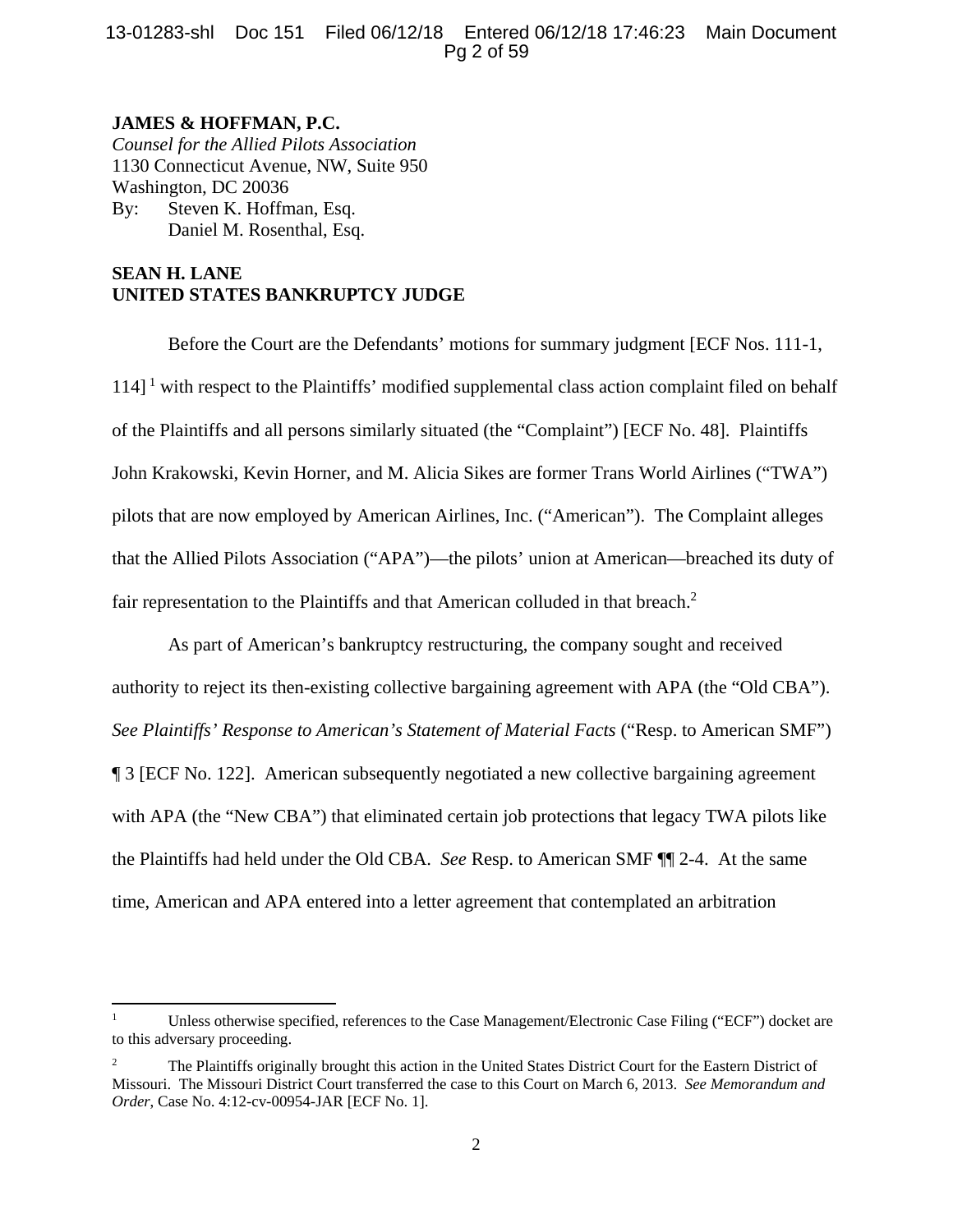## 13-01283-shl Doc 151 Filed 06/12/18 Entered 06/12/18 17:46:23 Main Document Pg 3 of 59

proceeding to create new job protections for these legacy TWA pilots as an alternative to those lost under the New CBA. *See* Resp. to American SMF ¶¶ 4-6.

The Court has issued two prior decisions in this adversary proceeding granting dismissal of many of the claims asserted by the Plaintiffs against the Defendants. *See Krakowski v. American Airlines, Inc. (In re AMR Corp.)*, 536 B.R. 360 (Bankr. S.D.N.Y. 2015); *Krakowski v. American Airlines, Inc. (In re AMR Corp.)*, 2014 WL 2508729 (Bankr. S.D.N.Y. Jun. 3, 2014).<sup>3</sup> The Plaintiffs' remaining claims allege breaches of APA's duty of fair representation with respect to the procedures used to conduct the arbitration, and assert that American colluded in those breaches. *See generally Krakowski*, 536 B.R. 360; Compl. ¶¶ 48(E)-(J), 57. For the reasons set forth below, the Court grants the Defendants' motions for summary judgment and denies the Plaintiffs' related motion to amend the Complaint. [ECF No. 134].

#### **BACKGROUND**

#### **A. The Collective Bargaining Agreement and Establishment of the Arbitration**

In 2001, American acquired the assets of TWA. *See* Resp. to American SMF ¶ 1. Shortly thereafter, American and APA executed an agreement entitled "Supplement CC" that integrated the TWA pilots into American's pilot group. *See* Resp. to American SMF ¶ 2. Supplement CC modified American's pilot seniority list to include the former TWA pilots, but stripped these former TWA pilots of much of the seniority earned while at TWA. *See* Resp. to

<sup>3</sup> Today's decision is but one part of an ongoing blizzard of litigation involving these parties. In addition to the two decisions referenced above, the Court in this case has also issued a decision denying the Plaintiffs' request for a stay of the arbitration. *See Krakowski v. American Airlines, Inc. (In re AMR Corp.)*, 2015 WL 2414750 (Bankr. S.D.N.Y. May 19, 2015). Moreover, the Court has issued two opinions in another adversary proceeding filed by these same Plaintiffs relating to disputes between the same parties over the alternative job protections to be awarded legacy TWA pilots. *See Krakowski v. American Airlines, Inc. (In re AMR Corp.)*, 538 B.R. 213 (Bankr. S.D.N.Y. 2015); *Krakowski v. American Airlines, Inc. (In re AMR Corp.)*, 567 B.R. 247 (Bankr. S.D.N.Y. 2017). Last but not least, these Plaintiffs have filed another case involving the same parties regarding the arbitration on the alternative job protections. *See* Adv. No. 16-01138. This extensive litigation history will become relevant in analyzing certain legal issues below.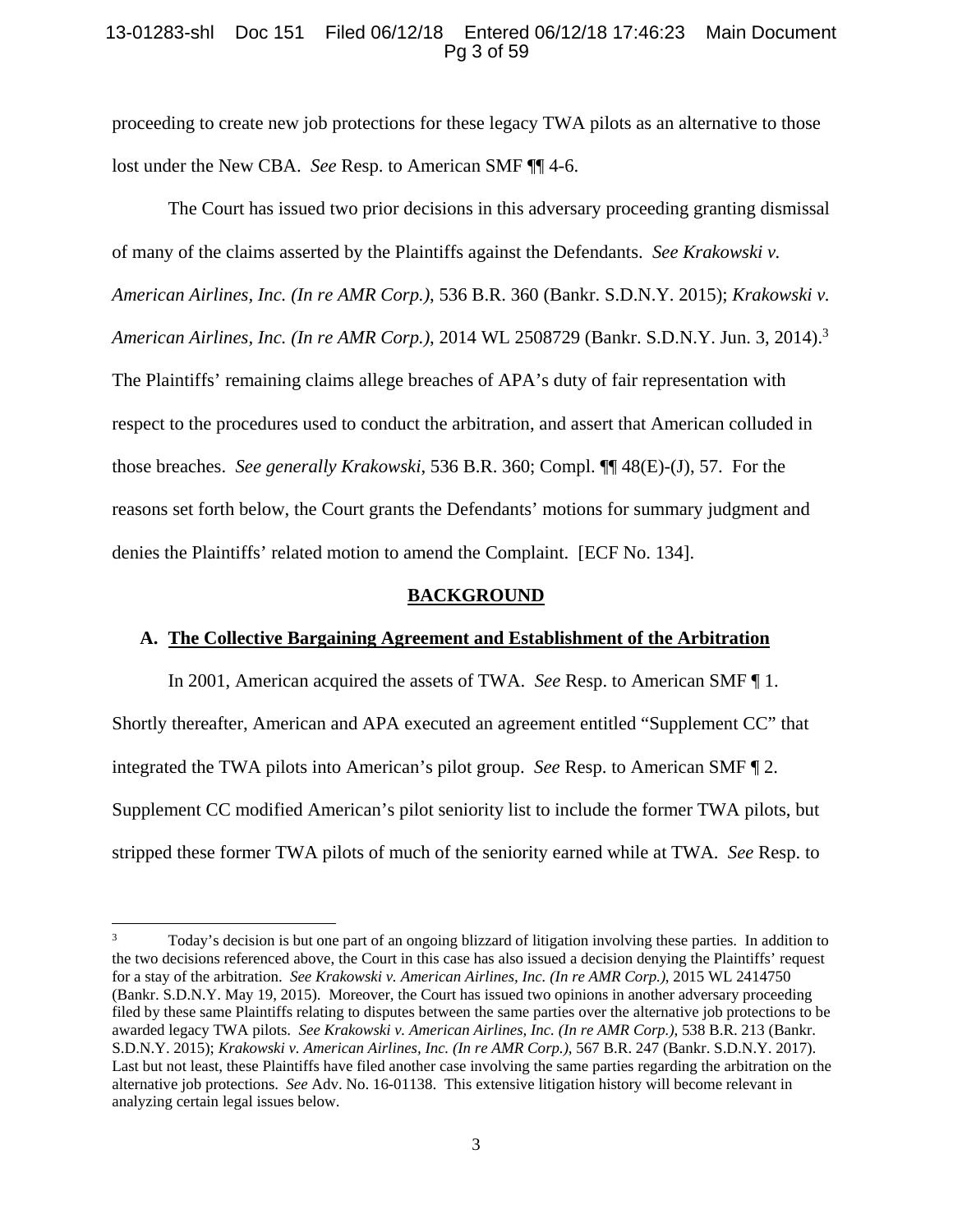#### 13-01283-shl Doc 151 Filed 06/12/18 Entered 06/12/18 17:46:23 Main Document Pg 4 of 59

American SMF ¶ 2. But it also constructed a "protective fence" at American's St. Louis pilot base, which created a minimum number of captain positions for legacy TWA pilots and provided them with preferential bidding for first officer positions. *See* Resp. to American SMF ¶ 2.

 In November 2011, American filed for protection under Chapter 11 of the Bankruptcy Code. *See* Resp. to American SMF ¶ 3. As part of its reorganization, American sought and obtained the Court's permission to abrogate its obligations under the Old CBA, including Supplement CC, pursuant to Section 1113 of the Bankruptcy Code. *See* Resp. to American SMF ¶ 3; *In re AMR Corp.*, 477 B.R. 384, 393-95 (Bankr. S.D.N.Y. 2012); *In re AMR Corp.*, 478 B.R. 599, 601-02 (Bankr. S.D.N.Y. 2012); *In re AMR Corp.*, 2012 WL 3834798 (Bankr. S.D.N.Y. Sept. 5, 2012), *aff'd*, 523 B.R. 415 (S.D.N.Y. 2014), *aff'd*, 622 Fed. App'x 64 (2d Cir. 2015). In December 2012, American and APA came to an agreement on the New CBA, which included a side letter of agreement numbered 12-05 ("LOA 12-05"). *See* Resp. to American SMF ¶¶ 4-5. Later that month, the Court entered an order approving the New CBA. *See* Resp. to American SMF ¶ 10.

The New CBA, including LOA 12-05, was voted on and ratified by APA membership, including the legacy TWA pilots. *See* Resp. to American SMF ¶ 8. Approximately 81% of the participating pilots at American's St. Louis domicile voted in favor of the New CBA. *See* Resp. to American SMF ¶ 9. Significantly, about 85% of the legacy TWA pilots at American were APA members in St. Louis at the time of the vote. *See* Resp. to American SMF ¶ 9.

LOA 12-05 provided that American "will have the right, in its sole discretion, to decide whether to close the existing STL pilot base," and that "a dispute resolution procedure is necessary to determine what alternative contractual rights should be provided to TWA Pilots as a result of the loss of flying opportunities due to termination of Supplement CC and the closing of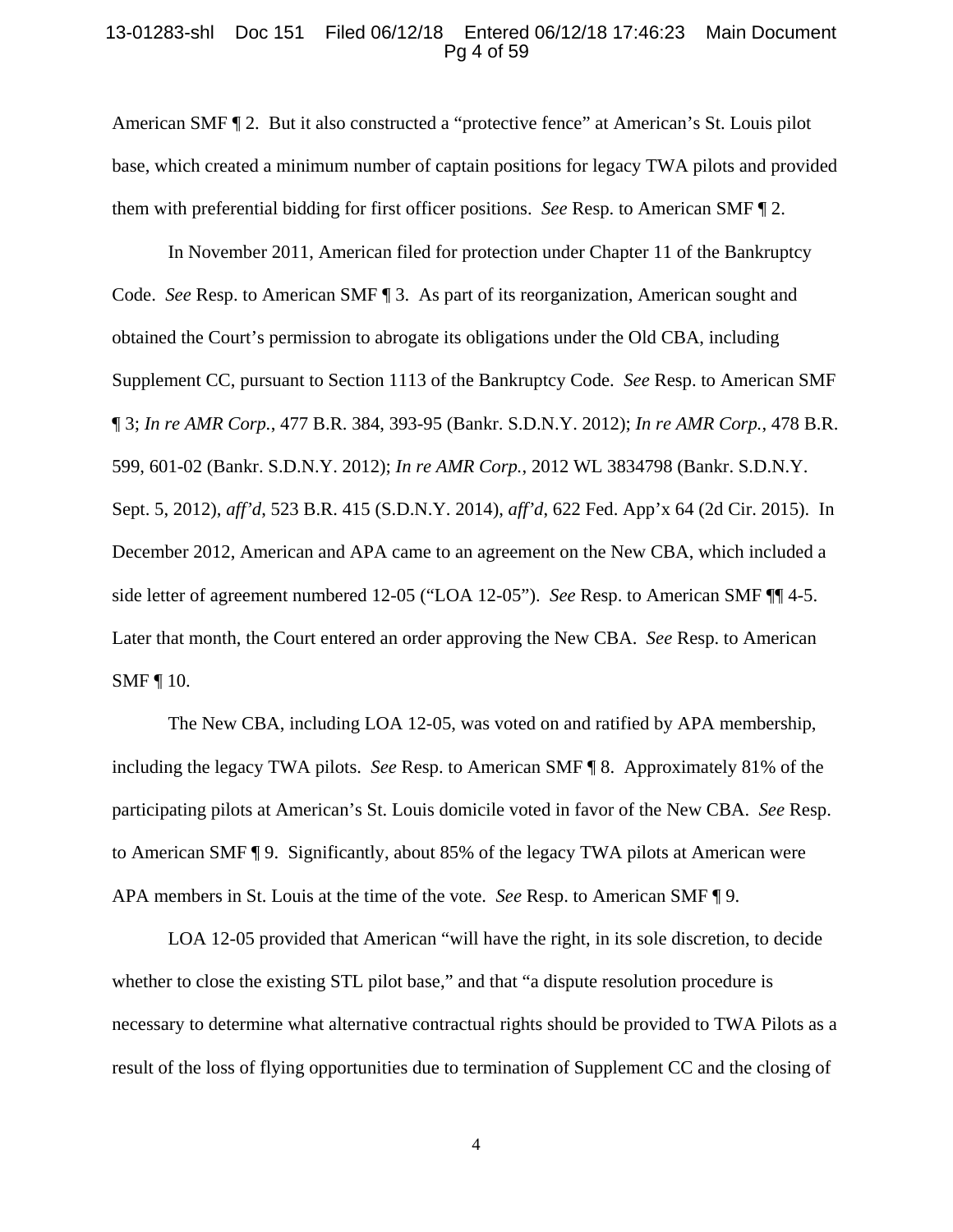### 13-01283-shl Doc 151 Filed 06/12/18 Entered 06/12/18 17:46:23 Main Document Pg 5 of 59

the STL base."<sup>4</sup> Resp. to American SMF ¶ 5 (quoting Am. Ex. A, LOA 12-05 at 1 [ECF No. 117-1]). With respect to the dispute resolution process, LOA 12-05 stated that the parties would "engage in final and binding interest arbitration" in front of a panel "consist[ing] of three neutral arbitrators who are members of the National Academy of Arbitrators with Richard Bloch as the principal neutral." Resp. to American SMF ¶ 6 (quoting Am. Ex. A, LOA 12-05 at 1, 2 [ECF No. 117-1]). Under LOA 12-05, the arbitrators were to "decide what non-economic conditions should be provided to TWA Pilots," but "[i]n no event shall the arbitrators have authority to modify the Pilots' System Seniority List . . . or impose material costs beyond training costs on the Company." Resp. to American SMF ¶ 7 (quoting Am. Ex. A, LOA 12-05 at 2 [ECF No. 117-1]).

During the relevant time period, the APA Board was composed of two members from each of several geographic pilot "bases," including the St. Louis base, who were elected by APA members at their respective bases and served as advocates for those pilots. *See* Resp. to APA SMF ¶¶ 9-10. During the period relevant to this case, nearly all of APA's members at the St. Louis base—at least 93%—were legacy TWA pilots. *See* Resp. to APA SMF ¶ 11. In 2012, the APA Board members that were elected from the St. Louis base were Captain Keith Bounds and Captain Douglas Gabel, both of whom were legacy TWA pilots. *See* Resp. to APA SMF ¶ 12. During 2012, Captain Gabel reached his term limit as an APA Board member and Captain

<sup>4</sup> Due to American's desire to close the St. Louis base, and the difficult and politically charged nature of the debate that had surrounded Supplement CC, APA's Board of Directors (the "APA Board") determined that American and APA should let three neutral arbitrators decide the protections for the affected pilots if Supplement CC were eliminated. *See Plaintiffs' Response to APA's Statement of Material Facts* ("Resp. to APA SMF") ¶ 5 [ECF No. 124]. The APA Board approved a motion to that effect in February 2012. *See* Resp. to APA SMF ¶ 5. APA posted a public message to the pilots explaining the motion. *See* Resp. to APA SMF ¶ 7. American and APA ultimately agreed to resolve the issue through the process described in the February 2012 motion, and that agreement became LOA 12-05. *See* Resp. to APA SMF ¶ 8.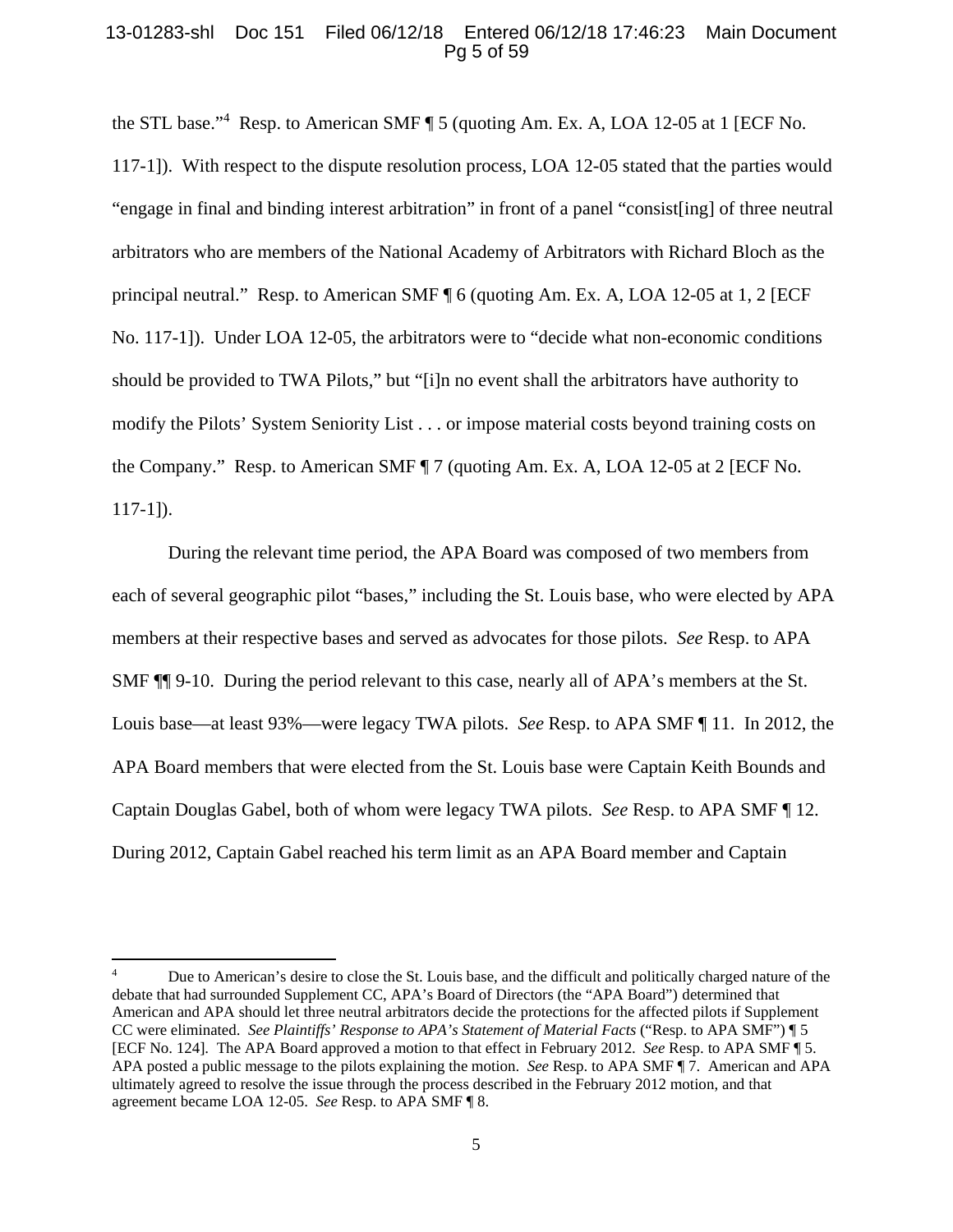#### 13-01283-shl Doc 151 Filed 06/12/18 Entered 06/12/18 17:46:23 Main Document Pg 6 of 59

Marcus Spiegel, a legacy TWA pilot, was elected by the St. Louis base to replace Captain Gabel. *See* Resp. to APA SMF ¶ 17.

 APA attorney Edgar James, Esq. negotiated the language of LOA 12-05 on behalf of APA. *See* Resp. to APA SMF ¶ 18. In doing so, he consulted frequently with Captains Gabel, Bounds and Spiegel from the St. Louis base. *See* Resp. to APA SMF ¶ 19. Indeed, Captain Gabel "was involved in the formation of LOA 12-05 from the early drafts in February 2012 through the final agreement." *See* Resp. to APA SMF ¶ 19 (quoting Pl. Ex. 4, Decl. of Douglas J. Gabel ¶ 13 [ECF No. 97-4]). While Captains Gabel and Bounds opposed the limitation on changes to seniority contained in LOA 12-05, it is undisputed that they approved all of the other language of LOA 12-05, including the language identifying Arbitrator Bloch as the principal arbitrator. *See* Resp. to APA SMF ¶¶ 20, 39-40; Resp. to American SMF ¶ 8. Additionally, American and APA both agreed that Arbitrator Bloch should serve as the principal arbitrator because he was a prominent Railway Labor Act arbitrator that was familiar to airline industry practitioners. *See* Resp. to American SMF ¶ 6.

 In January 2013, American and APA entered into a protocol agreement regarding the LOA 12-05 arbitration (the "Protocol Agreement"). *See* Resp. to American SMF ¶ 11. The Protocol Agreement stated that the LOA 12-05 arbitration would "provide for party status and the hearings and for substantive presentations by: (1) American Airlines, Inc.; (2) a representative committee of AA Pilots . . . and (3) a representative committee of TWA Pilots . . . ." Resp. to American SMF ¶ 14 (quoting Am. Ex. B, Protocol Agreement ¶ 1 [ECF No. 117-2]).

The representative committee of legacy AA Pilots (the "AA Pilots Committee") was chaired by Captain Mark Stephens and also included Captain Michael Mellerski, Captain James Eaton, and Captain Drew Engelke. *See* Resp. to American SMF ¶ 15. Captain Stephens chose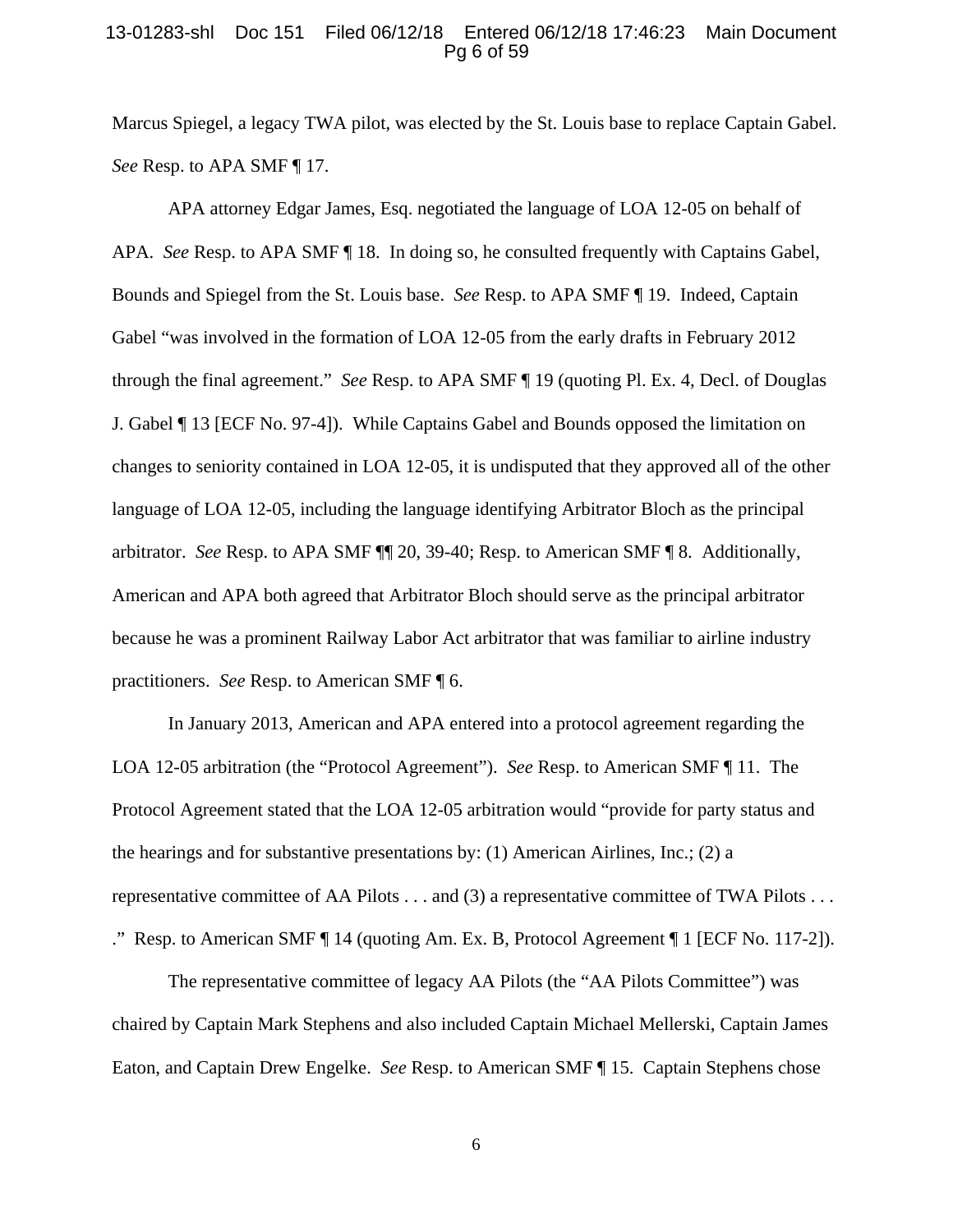#### 13-01283-shl Doc 151 Filed 06/12/18 Entered 06/12/18 17:46:23 Main Document Pg 7 of 59

the other members of the AA Pilots Committee. *See* Resp. to APA SMF ¶ 34. The representative committee of legacy TWA Pilots (the "TWA Pilots Committee") was chaired by Captain Gabel and also included Captain Dave Williams, Captain John Swanson, First Officer Cary Bouchard, and First Officer Thomas Duncan, all of whom were legacy TWA pilots. *See*  Resp. to American SMF ¶ 16; Resp. to APA SMF ¶ 25. Captain Gabel was chosen as the chair of the TWA Pilots Committee by Captains Bounds and Spiegel, the two legacy TWA pilots that were then serving as the elected representatives from the St. Louis base. *See* Resp. to APA SMF ¶ 24. Captain Gabel chose the other members of the TWA Pilots Committee. *See* Resp. to APA SMF ¶ 25.

American was not consulted or otherwise involved in selecting the members of either pilot committee or their committee chairs, and was unaware of how committee members were chosen. *See* Resp. to American SMF ¶ 17. Thus, American was not aware of the committee members and chairs that were chosen until after the decisions had been made. *See* Resp. to American SMF ¶ 17. APA budgeted \$100,000 for each of the pilot committees but, as of October 2013, it had reimbursed the TWA Pilots Committee fees and expenses in the amount of \$532,971 and the AA Pilots Committee in the amount of \$336,657. *See* Resp. to APA SMF ¶ 102.

The Protocol Agreement further provided that in addition to Arbitrator Bloch, the members of the arbitration panel would include Arbitrators Stephen Goldberg and Ira Jaffe. *See*  Resp. to American SMF ¶ 12. Captain Gabel suggested the appointment of Arbitrators Goldberg and Jaffe as the remaining two arbitrators and APA accepted the suggestion. *See* Resp. to APA SMF ¶ 51; Resp. to American SMF ¶ 12. American subsequently accepted Arbitrators Goldberg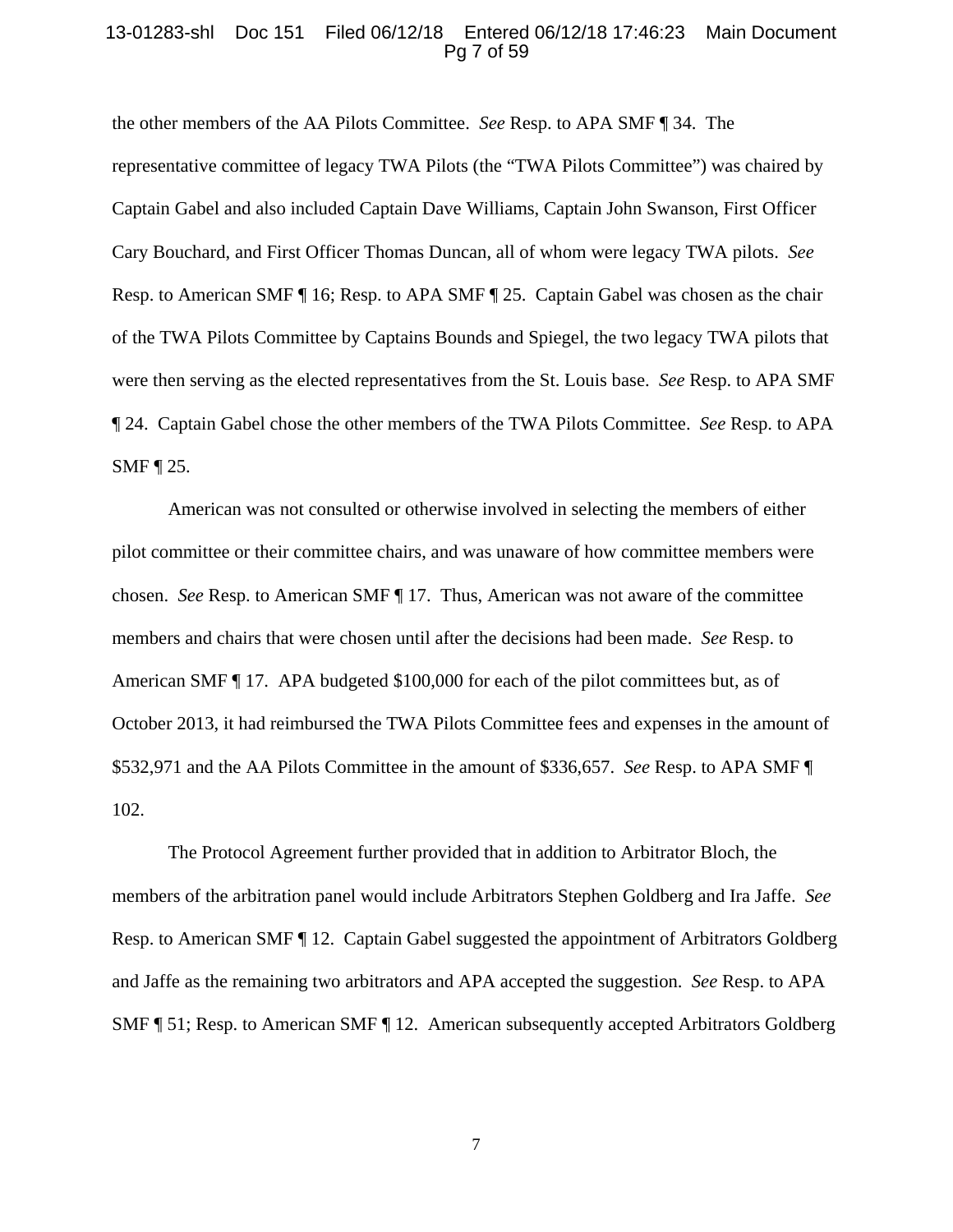#### 13-01283-shl Doc 151 Filed 06/12/18 Entered 06/12/18 17:46:23 Main Document Pg 8 of 59

and Jaffe because they were nationally prominent arbitrators that were familiar to airline industry practitioners. *See* Resp. to American SMF ¶ 12.

## **B. The Arbitration Process**

 During the course of the arbitration, the TWA Pilots Committee, the AA Pilots Committee and American were each represented by separate counsel. *See* Resp. to American SMF ¶ 19. The AA Pilots Committee was represented by Wesley Kennedy, Esq., while the TWA Pilots Committee was represented by John O'B. Clarke, Esq. *See* Resp. to American SMF ¶ 19. American chose its own counsel, but was not consulted or otherwise involved in selecting counsel for the pilot committees, and was unaware of how the committees' counsel were selected. *See* Resp. to American SMF ¶¶ 19-20. Thus, American was also unaware of who represented the pilot committees until after the decisions had been made. *See* Resp. to American SMF ¶ 20. At some point during the arbitration, the TWA Pilots Committee claimed that Mr. Kennedy had a conflict of interest in representing the AA Pilots Committee, but American was not aware of this allegation until after the arbitration concluded. *See* Resp. to American SMF ¶ 21.

 Prior to the commencement of the LOA 12-05 arbitration, APA emailed all pilots about the arbitration process and gave them contact information for the TWA Pilots Committee and the AA Pilots Committee. *See* Resp. to APA SMF ¶ 79. APA also posted a document informing pilots that they had a right to participate individually in the LOA 12-05 proceeding. *See* Resp. to APA SMF ¶ 79.

The LOA 12-05 arbitration began with a procedural hearing on April 2, 2013, followed by several days of evidentiary hearings in April and May 2013, and closing arguments in June 2013. *See* Resp. to APA SMF ¶ 80. Prior to the arbitration commencing, the TWA Pilots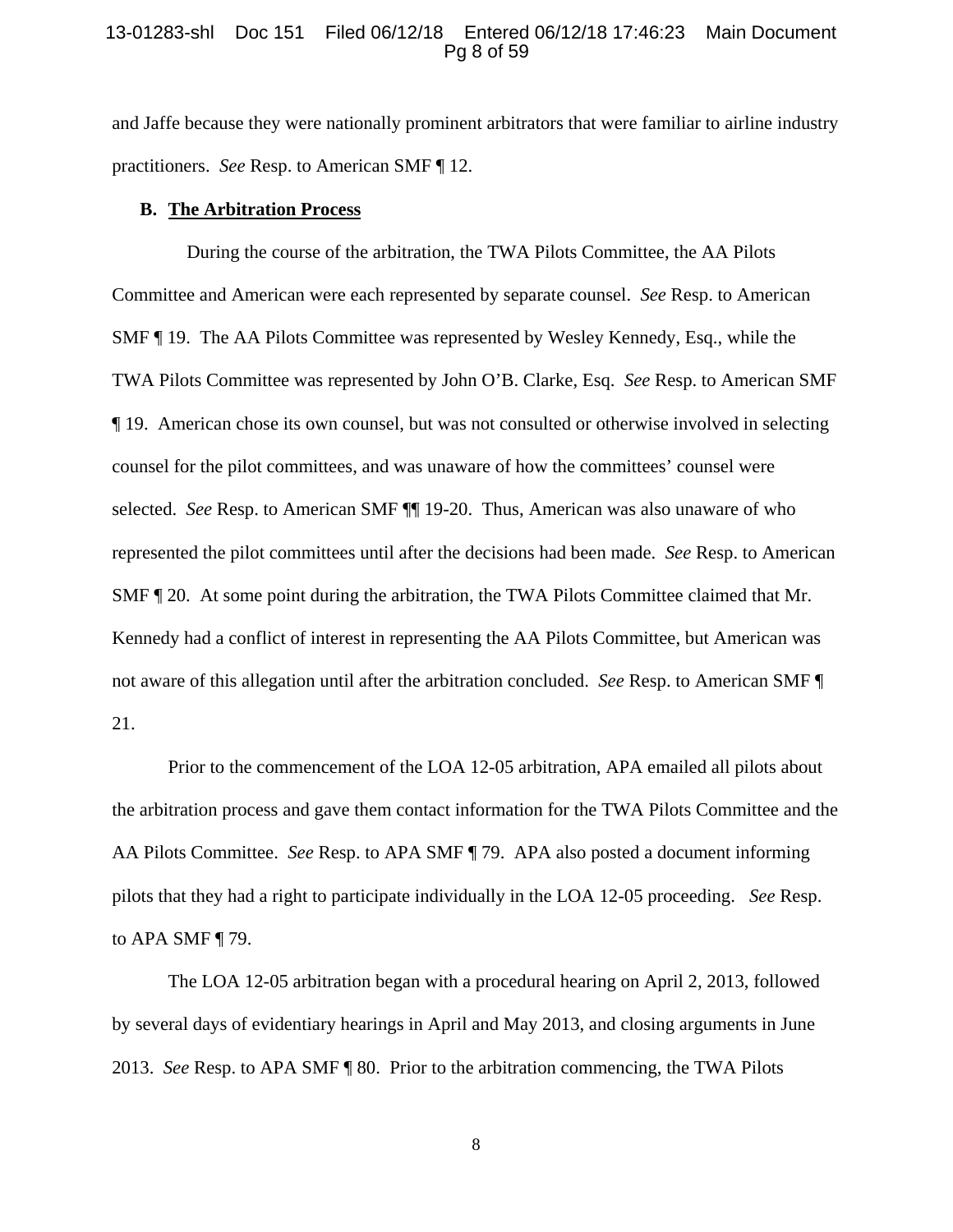#### 13-01283-shl Doc 151 Filed 06/12/18 Entered 06/12/18 17:46:23 Main Document Pg 9 of 59

Committee submitted a pre-hearing brief of approximately 40 pages. *See* Resp. to American SMF ¶ 24. During the arbitration, the TWA Pilots Committee presented five witnesses and cross-examined all witnesses called by the AA Pilots Committee and American. *See* Resp. to American SMF ¶ 24. The TWA Pilots Committee also introduced dozens of exhibits, in addition to the joint exhibits that were submitted by the parties. *See* Resp. to American SMF ¶ 24. Subsequent to the arbitration, the TWA Pilots Committee submitted a 44-page brief in support of its proposal, as well as a 29-page reply brief. *See* Resp. to American SMF ¶ 24.

The Plaintiffs and all other legacy TWA pilots had access to all materials from the arbitration, including hearing transcripts, through a website on which the materials were promptly posted. *See* Resp. to APA SMF ¶ 87. All pilots were also allowed to attend the hearings, and Plaintiffs Sikes and Horner did so. *See* Resp. to APA SMF ¶ 88. Indeed, Plaintiff Krakowski read transcripts of the hearings and both Plaintiffs Krakowski and Horner reviewed the briefs submitted to the arbitrators. *See* Resp. to APA SMF ¶ 88. Additionally, all affected pilots, including all legacy TWA pilots, were allowed to present written submissions and make oral presentations to Arbitrator Bloch in Washington, D.C. and St. Louis on May 14-15, 2013, regarding the impact on them from the loss of Supplement CC and the St. Louis base. *See* Resp. to APA SMF ¶¶ 93, 96; Resp. to American SMF ¶ 25. In all, the arbitrators received 270 written pilot submissions, and approximately 43 of the 55 pilots that made oral presentations were legacy TWA pilots. *See* Resp. to American SMF ¶ 25. This included Plaintiff Sikes, who endorsed the proposal made by the TWA Pilots Committee, and Keith Bounds, a St. Louis representative who presented a statement on behalf of 120 legacy TWA pilots. *See* Resp. to American SMF ¶ 25.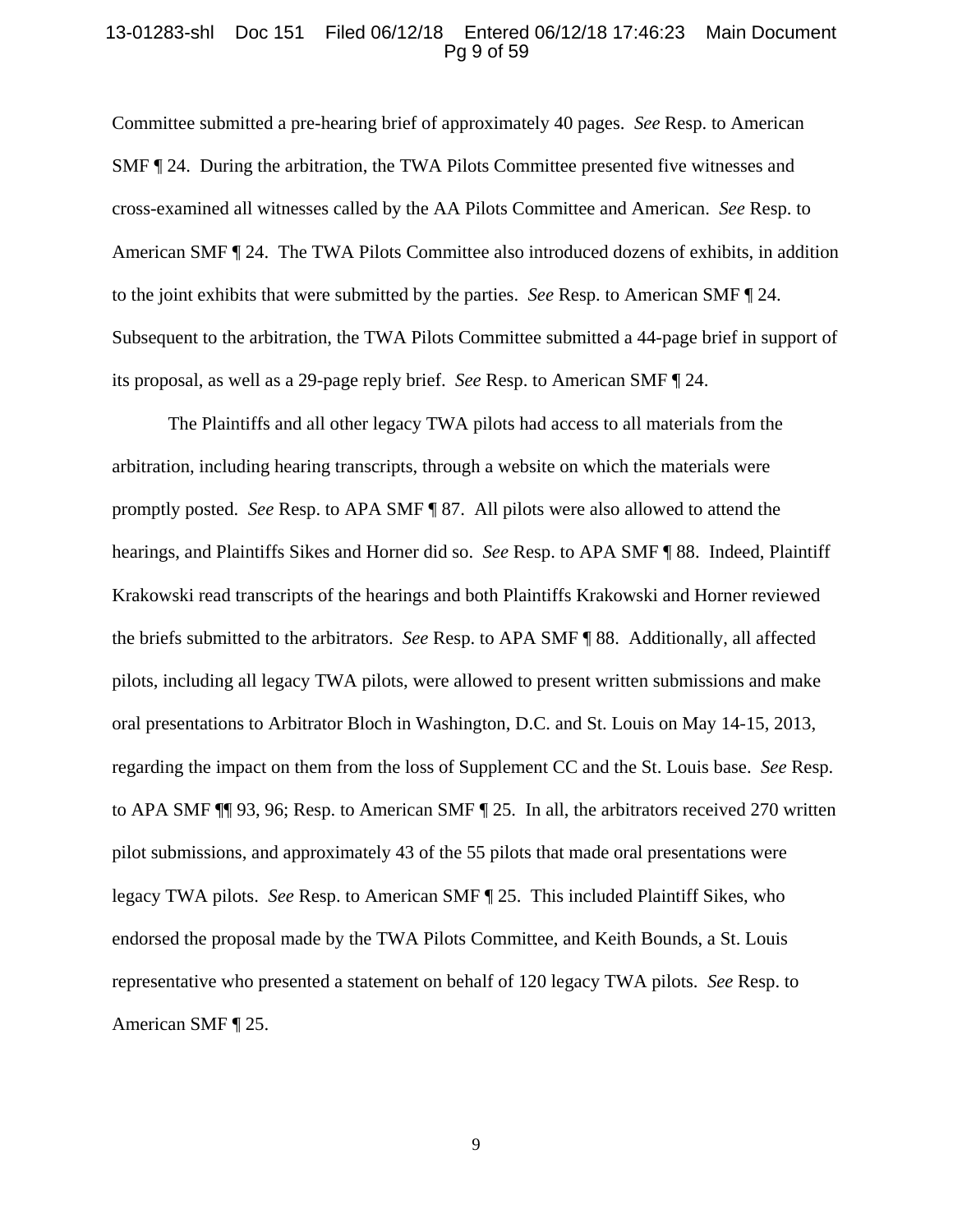# 13-01283-shl Doc 151 Filed 06/12/18 Entered 06/12/18 17:46:23 Main Document Pg 10 of 59

## **C. Arguments at Arbitration and Arbitrators' Rulings**

The parties focus on three substantive issues that are relevant to the legal challenges raised regarding the arbitration.<sup>5</sup> First, the TWA Pilots Committee argued that the arbitrators should seek to "replicate" Supplement CC's protections, relying on a statement previously made by APA attorney Edgar James in court proceedings and on testimony by Captain Gabel that the intent of LOA 12-05 was to "replicate" Supplement CC. *See* Resp. to APA SMF ¶¶ 104, 106-07. APA did not take a position on the "replicate" issue. *See* Resp. to APA SMF ¶ 108. Though opposed to the "replicate" standard, the AA Pilots Committee argued that its proposal best satisfied that standard. *See* Resp. to APA SMF ¶ 110. American objected to the TWA Pilots Committee's advocacy of a "replicate" standard, arguing that it contravened the terms of LOA 12-05. *See* Resp. to American SMF ¶ 28. The arbitrators ultimately agreed, concluding that "replicate" was not the proper standard:

the Panel does not seek to re-establish, reproduce or replicate Supplement CC or its customized preferences. Given the termination of that document and the impending St. Louis base closing, that effort would be both fruitless and contrary to the manifested intent of LOA 12-05, which is to determine 'alternative' rights and to 'substitute' for the lost preferential flying opportunities.

Resp. to APA SMF ¶ 109 (quoting APA Ex. 1-F, LOA 12-05 Merits Opinion at 5 [ECF No. 92- 9]).

 Second, the AA Pilots Committee proposed "pay protection" for a certain number of legacy TWA pilots. *See* Resp. to APA SMF ¶ 112. Under this proposal, if fewer than 340 legacy TWA pilots were able to acquire captain positions after the closing of the St. Louis base, American would offer "pay protection" to the number of legacy TWA pilots that equaled the

<sup>5</sup> The Plaintiffs' duty of fair representation challenge relates to how the arbitration was conducted and not what the arbitrators ultimately awarded. Accordingly, this decision focuses on facts that relate to the process of the arbitration itself, not those that relate solely to the substance of the arbitrators' ultimate award.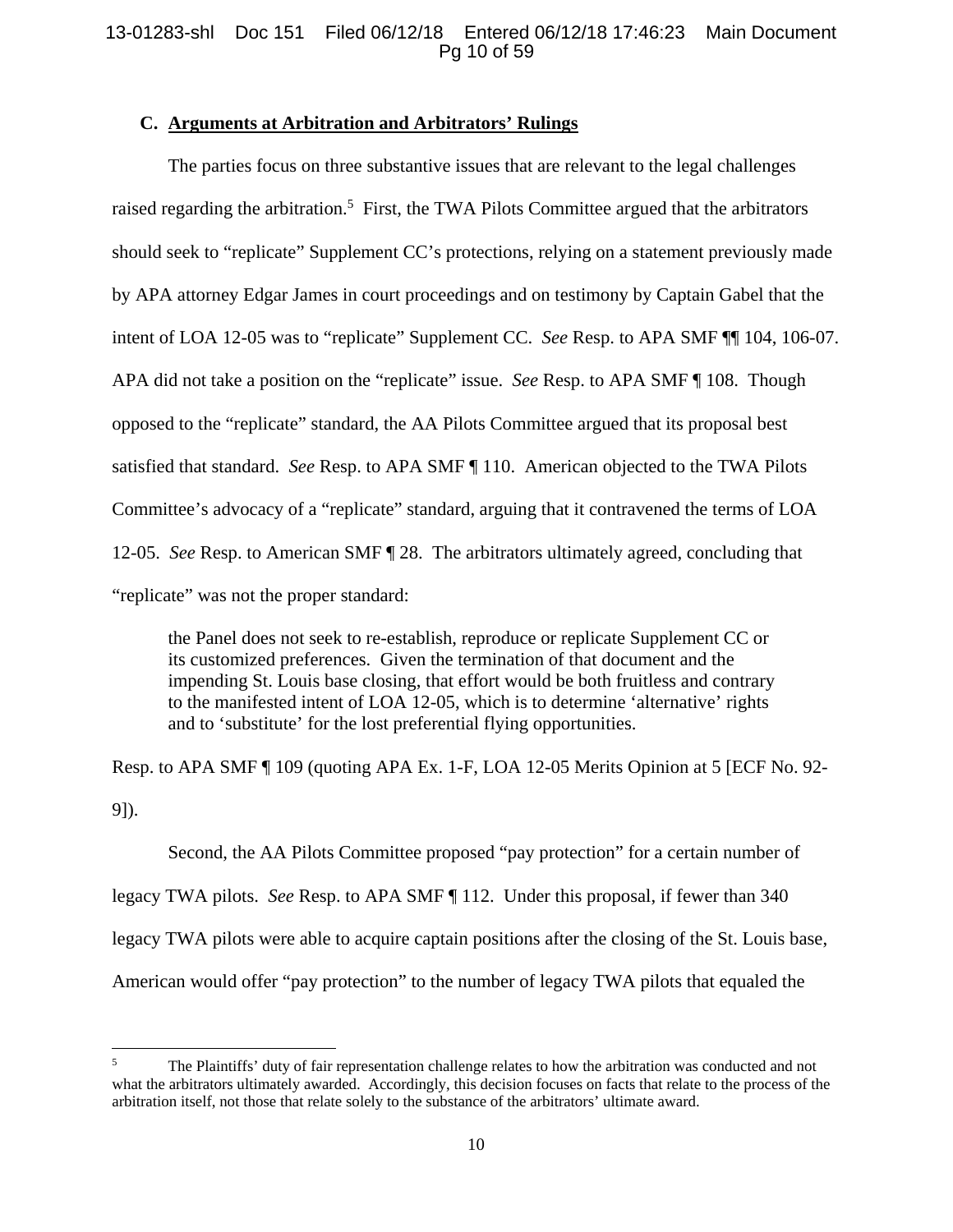# 13-01283-shl Doc 151 Filed 06/12/18 Entered 06/12/18 17:46:23 Main Document Pg 11 of 59

difference between 340 and the number of legacy TWA pilots then serving as captains. *See*  Resp. to APA SMF ¶ 112. American would in effect pay 340 legacy TWA pilots as if they were captains, whether or not such individuals were actually able to obtain captain positions. *See*  Resp. to APA SMF ¶ 112. American argued that this proposal was outside the arbitrators' jurisdiction because LOA 12-05 permitted the arbitrators only to award "non-economic conditions," and not to increase costs for American. *See* Resp. to APA SMF ¶ 113. APA did not take a position on the issue because, as explained by Edgar James, "[i]t's the company's role to object to additional costs. It's not the union role." Resp. to APA SMF ¶ 115 (quoting APA Ex. 15, James Depo. Tr. 103:19-20, June 14, 2016 [ECF No. 111-23]).<sup>6</sup> While the AA Pilots Committee responded that the baseline for measuring economic costs should be the status quo as of the LOA 12-05 arbitration, *see* Resp. to APA SMF ¶ 114, the arbitrators indicated that they agreed with American's position. *See* Resp. to APA SMF ¶ 116.<sup>7</sup> The AA Pilots Committee subsequently revised its proposal, including a more limited pay protection proposal. *See* Resp. to APA SMF ¶ 117; APA Ex. 9-L, Closing Brief of AA Pilots Committee at 11, 68 [ECF No. 111- 16].

 Third, the TWA Pilots Committee made a proposal regarding how legacy TWA Pilots were permitted to bid on schedules. As described by the arbitrators, the TWA Pilots

<sup>6</sup> The Plaintiffs deny this statement of fact because they assert the pay protection proposal was made by the AA Pilots Committee. But for reasons discussed more fully below, there is no evidence that APA was responsible for the positions taken by the AA Pilots Committee (or the TWA Pilots Committee) during the arbitration.

<sup>7</sup> *See also* APA Ex. 9-H, LOA 12-05 Arbitrator Panel Suggestions Regarding Post-Hearing Submissions at 2 [ECF No. 111-12] ("In reviewing the submissions thus far, we are concerned that the APA AA Pilots' Committee proposal, which includes pay protection provisions for certain narrow-body captain positions and certain small-wide body captain positions amounts to an 'economic condition,' the imposition of which is foreclosed to this Panel by agreement of the parties to LOA 12-05. For similar reasons, we are troubled by that portion of the APA AA Pilots' Committee Proposal suggesting that the pay protection proposal is not material (perhaps not even economic) because, on balance, it is claimed, the Company will save more by closing St. Louis as a pilot domicile than it will expend by means of pay protection. We are not convinced either that the premises [sic] underlying the analysis are necessarily correct or, more importantly, that without regard to arguments concerning calculations, these are noneconomic conditions or material costs beyond those associated with training.").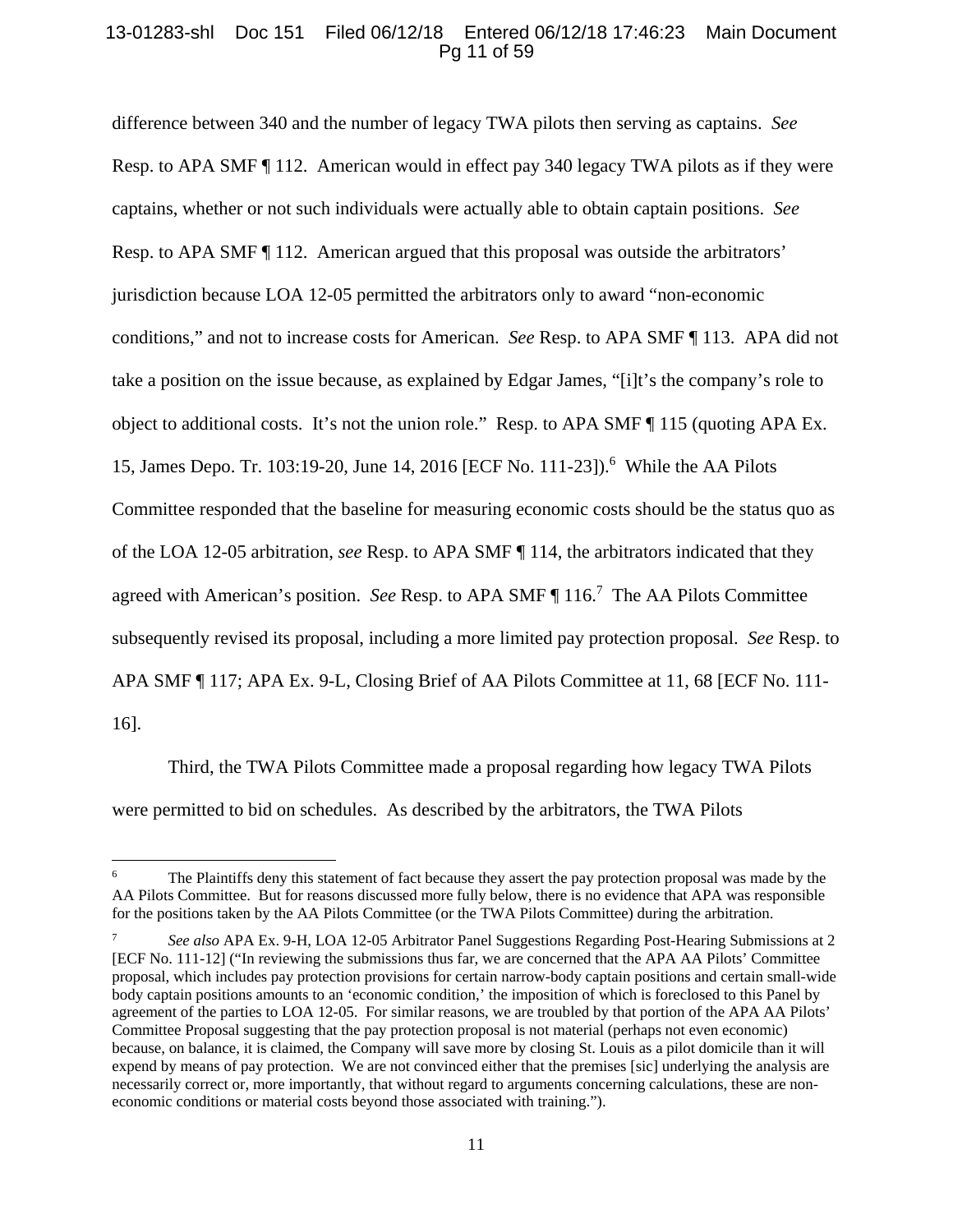## 13-01283-shl Doc 151 Filed 06/12/18 Entered 06/12/18 17:46:23 Main Document Pg 12 of 59

Committee's initial proposal would have permitted legacy TWA pilots bidding for schedules to bid based on seniority determined by "their TWA date of hire, while AA pilots against whom they bid would use their AA date of hire," or, in the alternative, employ a "percentile bidding methodology to accomplish the same goal." Resp. to APA SMF ¶ 118 (quoting APA Ex. 9-H, LOA 12-05 Arbitrator Panel Suggestions Regarding Post-Hearing Submissions at 3 [ECF No. 111-12]). In support of this argument, the TWA Pilots Committee presented evidence regarding the intent of LOA 12-05, including testimony regarding Captain Gabel's conversations with Mr. James. *See* Resp. to APA SMF ¶ 121. American opposed this proposal, arguing that by imposing a date of hire bidding methodology, the proposal did not provide "preferential flying rights" as required by LOA 12-05 but instead substituted a new seniority list in violation of the prohibition on modifications to the seniority list. *See* Resp. to APA SMF ¶ 120. The TWA Pilots Committee disagreed, contending that its proposal provided only "preferential flying rights," that the bidding rules would only apply "inside . . . your equipment group," and that "[t]he relative order among TWA pilots [was] the same relative order as TWA pilots stand [on] the system seniority list." Resp. to APA SMF ¶ 120 (quoting APA Ex. 9-A, LOA 12-05 Arbitration Tr. 780:2, 777:20-22, Apr. 2, 2013 [ECF No. 111-5]).

After hearing these arguments, the arbitrators concluded that the TWA Pilots Committee proposal regarding bidding violated LOA 12-05 because it did not constitute "preferential flying rights" but rather "effectively modif[ied] the position of the TWA pilots on the system seniority list (at least for some purposes)." Resp. to APA SMF ¶ 122 (quoting APA Ex. 9-H, LOA 12-05 Arbitrator Panel Suggestions Regarding Post-Hearing Submissions at 3 [ECF No. 111-12]). Like the AA Pilots Committee did after its proposal was deemed outside the scope of the arbitrators' authority, the TWA Pilots Committee subsequently changed its proposal "to advocate a path to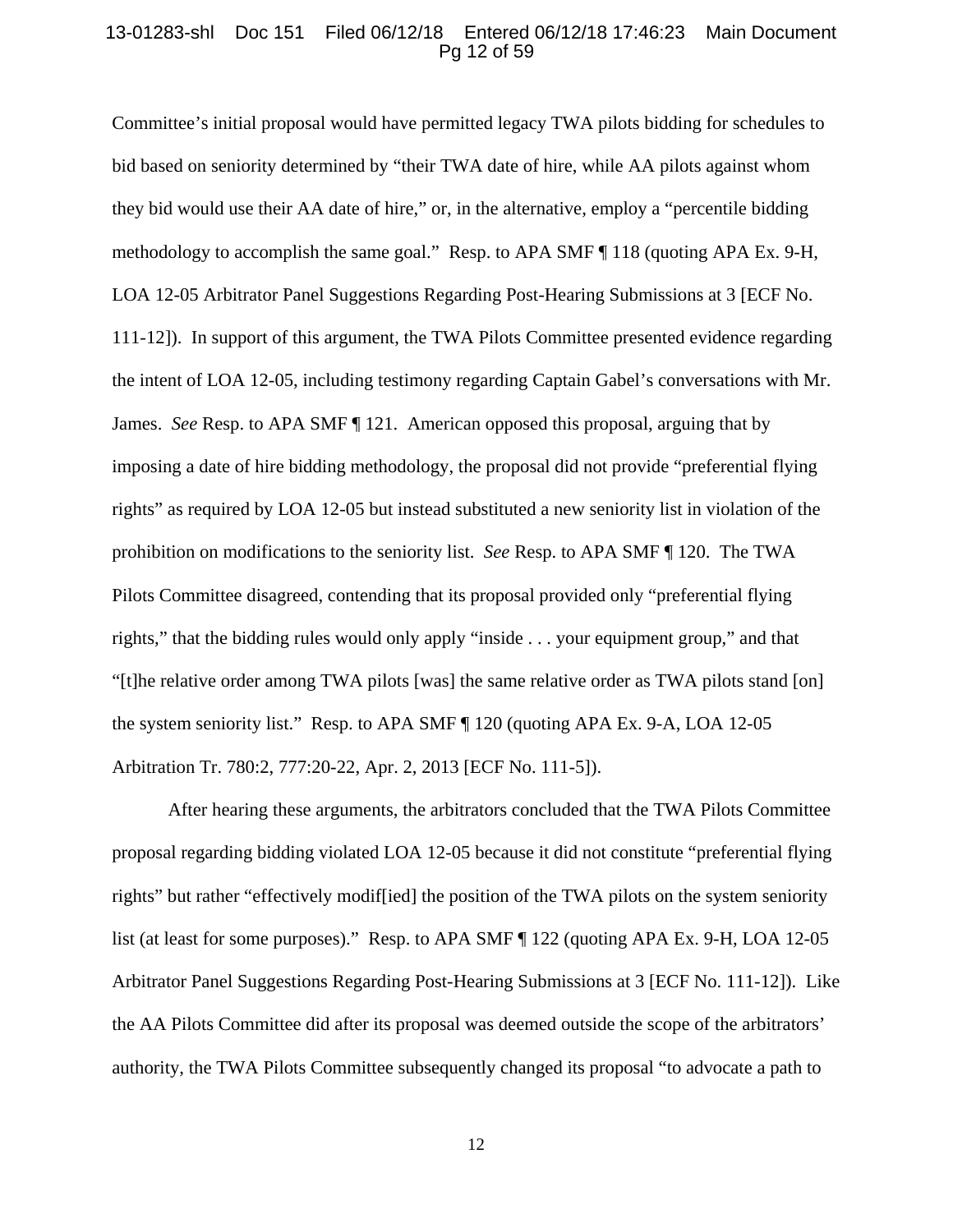## 13-01283-shl Doc 151 Filed 06/12/18 Entered 06/12/18 17:46:23 Main Document Pg 13 of 59

an award that is clearly within this Board's jurisdiction to grant." *See* Resp. to APA SMF ¶ 123 (quoting APA Ex. 9-C, Post-Hearing Brief of the TWA Pilots Committee at 27 [ECF No. 111- 7]). These changes included a shift away from its date of hire or percentile bidding proposals and towards a "protective fences" approach for the flying assigned to the legacy TWA pilots. *See* APA Ex. 9-C, Post-Hearing Brief of the TWA Pilots Committee at 27-28 [ECF No. 111-7].

In addition to these three substantive areas, the TWA Pilots Committee proposal also contained two procedural provisions for future arbitrations. *See* Resp. to APA SMF ¶ 124. First, the TWA Pilots Committee asked the arbitrators to "[e]stablish a multiparty adjustment board . . . in which TWA and preacquisition AA pilots have equal representation to raise and resolve disputes arising out of the application [and] interpretation of the Revised Supplement CC." *See*  Resp. to APA SMF ¶ 125 (quoting APA Ex. 1-H, APA Response to Proposal at 2 [ECF No. 92- 11]). APA considered that proposal to be outside the panel's jurisdiction because LOA 12-05 already specified a dispute resolution mechanism, providing Bloch with continuing jurisdiction. *See* Resp. to APA SMF ¶ 126. Second, the TWA Pilots Committee asked that the TWA pilots be granted "separate party status . . . in any AA/US Airways . . . seniority integration negotiation and/or arbitration in which they may propose an integration of their seniority by TWA [date of hire]." Resp. to APA SMF [ 127 (quoting APA Ex. 1-H, APA Response to Proposal at 2 [ECF No. 92-11]). APA responded that this second procedural proposal was outside the panel's jurisdiction because, among other reasons, it contemplated changing the legacy TWA pilots' seniority as compared to other American Airlines pilots, violating the provision of LOA 12-05 barring such change. *See* Resp. to APA SMF ¶ 128. The TWA Pilots Committee submitted a response to APA's brief, arguing that it should be stricken by the arbitrators. *See* Resp. to APA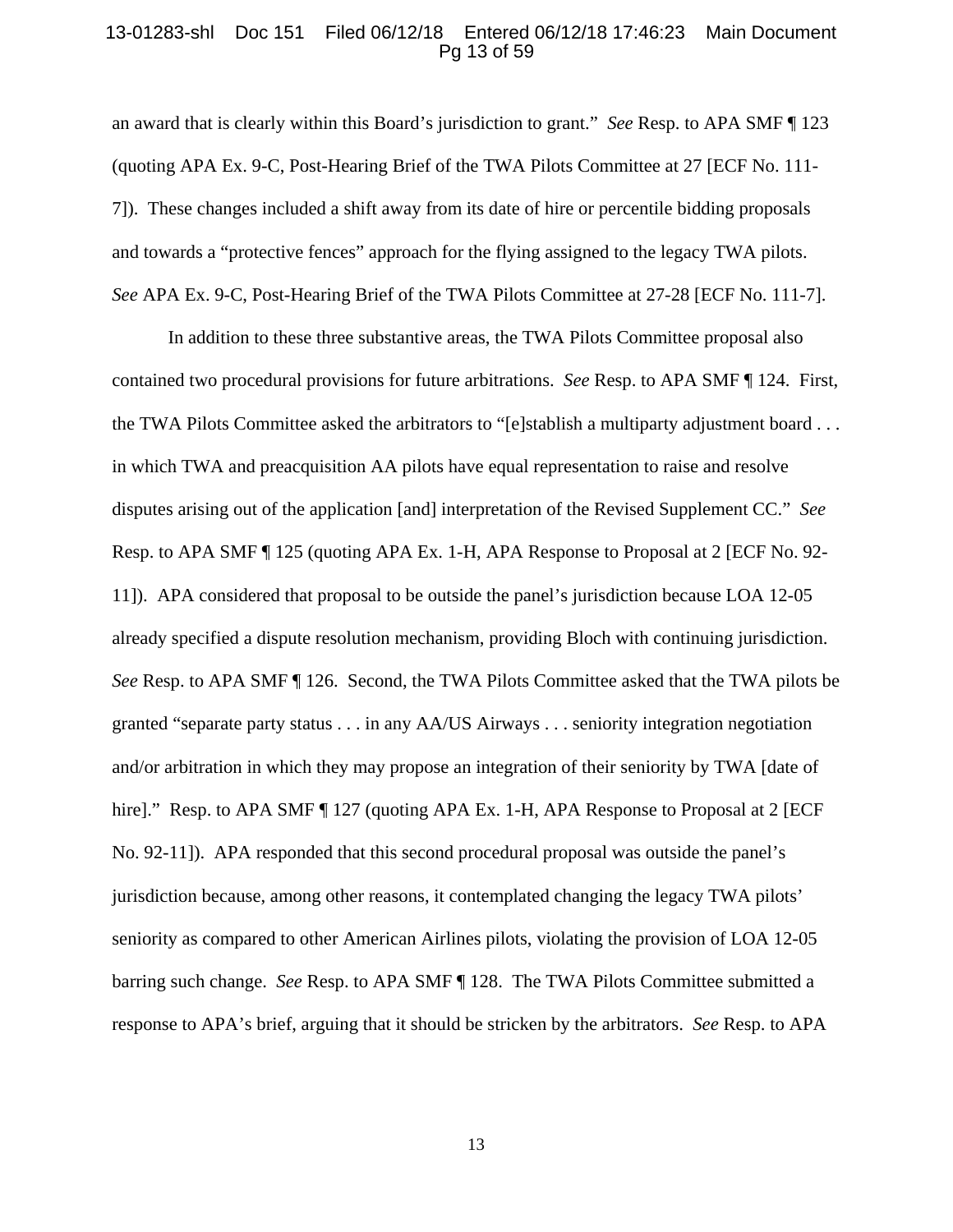## 13-01283-shl Doc 151 Filed 06/12/18 Entered 06/12/18 17:46:23 Main Document Pg 14 of 59

SMF ¶ 129. The panel did not accept APA's jurisdictional arguments, but also declined to adopt either of the TWA Pilots Committee's procedural proposals. *See* Resp. to APA SMF ¶ 130.

 After the arbitrators issued their merits award in July 2013, American and APA drafted contractual language to implement the award, subject to approval by the arbitrators. *See* Resp. to APA SMF ¶ 131-33. The TWA Pilots Committee participated in the development of this contractual language. *See* Resp. to APA SMF ¶ 134. The parties were unable to agree on two issues regarding the contractual language, and the TWA Pilots Committee then submitted a brief to the arbitrators regarding those issues. *See* Resp. to APA SMF ¶ 135. The AA Pilots Committee opposed the TWA Pilots Committee's positions. *See* Resp. to APA SMF ¶ 135. In September 2013, the panel issued an opinion resolving the remaining issues regarding the contractual language. *See* Resp. to APA SMF ¶ 136.

During the arbitration, American advanced its own position on the alternative contractual rights that should be provided to the legacy TWA pilots as it was entitled to under the Protocol Agreement. *See* Resp. to American SMF ¶ 26. There is no evidence that American contributed to the positions of the pilot committees in the arbitration. *See* Resp. to American SMF ¶ 27. Nor is there evidence that American supported the positions of either of the pilot committees as to the substitute job protections that should be awarded to the legacy TWA pilots by the arbitrators. See Resp. to American SMF  $\P$  28.<sup>8</sup> Aside from its three-page post-hearing brief regarding the TWA Pilots Committee procedural proposals, there is no evidence that APA took any position

<sup>8</sup> Indeed, American objected to each pilot committees' proposal, arguing that they both contravened the terms of LOA 12-05. *See* Resp. to American SMF ¶ 28. American argued that the proposal made by the AA Pilots Committee would improperly require American to downgrade captains to first officer positions and pay them at captain rates—an economic condition that would impose excessive costs on American in violation of LOA 12-05, and contrary to the purpose of closing the St. Louis base. *See* Resp. to American SMF ¶ 29. With respect to the proposal made by the TWA Pilots Committee, American argued that it improperly substituted a reconfigured seniority list, despite the fact that LOA 12-05 prohibited the arbitrators from modifying the seniority list. *See* Resp. to American SMF ¶ 30.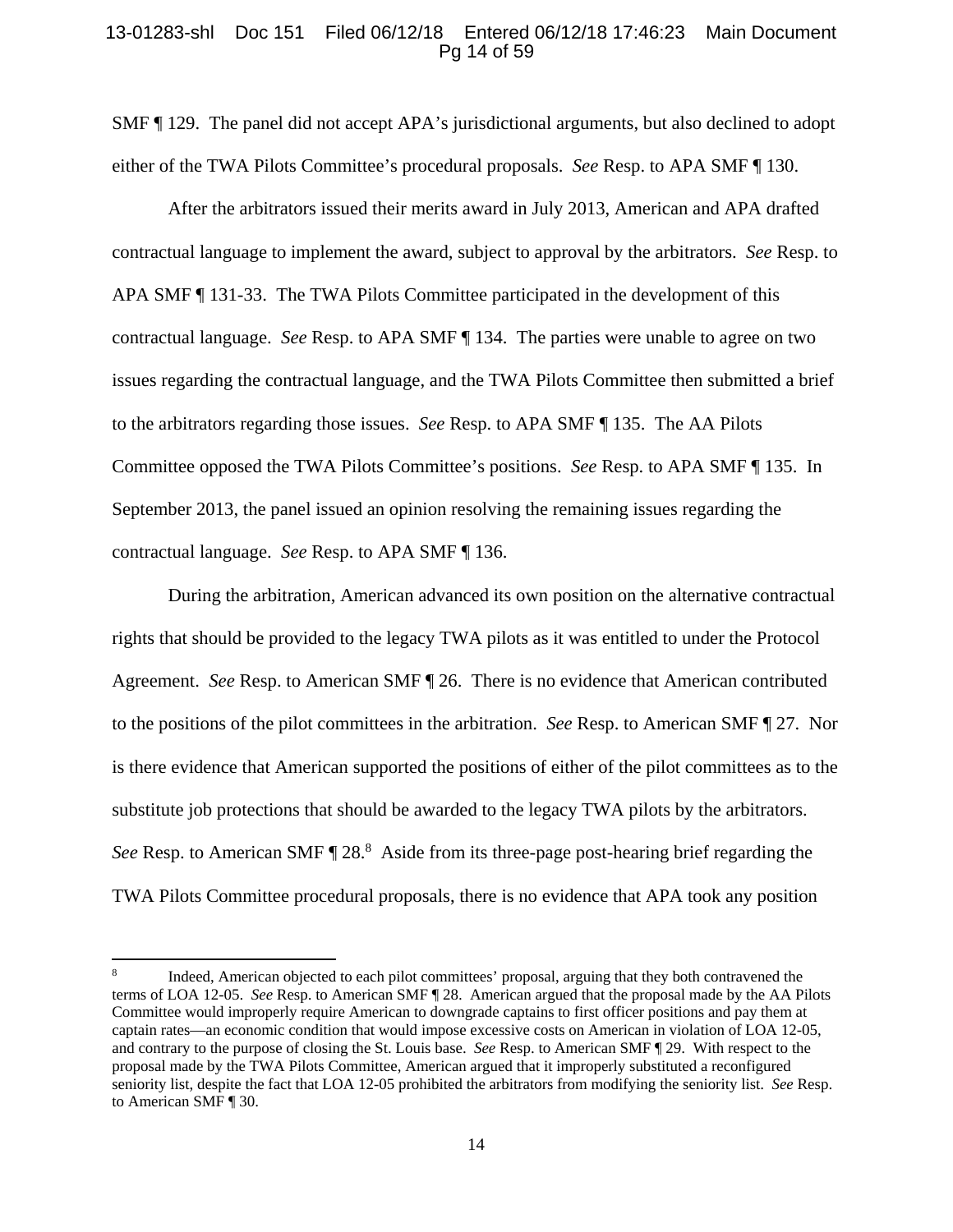# 13-01283-shl Doc 151 Filed 06/12/18 Entered 06/12/18 17:46:23 Main Document Pg 15 of 59

on the merits of the parties' substantive proposals or any other substantive issue in the arbitration. *See* Resp. to American SMF ¶ 31. American did not contribute to the APA posthearing brief on the procedural issues and was unaware of its content until after it was filed. *See* Resp. to American SMF ¶ 31.<sup>9</sup>

#### **DISCUSSION**

## **A. Legal Standards**

### 1. Breach of Fiduciary Duty

"A union has a duty to represent fairly all employees subject to the collective bargaining agreement." *Vaughn v. Air Line Pilots Ass'n Int'l*, 604 F.3d 703, 709 (2d Cir. 2010) (internal citations and quotations omitted). This duty of fair representation requires that a union represent employees adequately, honestly, and in good faith. *See Krakowski v. American Airlines, Inc., (In re AMR Corp.)*, 2014 WL 2508729, at \*3 (Bankr. S.D.N.Y. June 3, 2014) (citing *Air Line Pilots Ass'n, Intern. v. O'Neill,* 499 U.S. 65, 75 (1991)). But "Congress did not intend judicial review of a union's performance to permit the court to substitute its own view of the proper bargain for that reached by the union." *O'Neill*, 499 U.S. at 78. Thus, "[a]ny substantive examination of a union's performance . . . must be highly deferential, recognizing the wide latitude that negotiators need for the effective performance of their bargaining responsibilities." *Id*. To prove that a union breached its duty of fair representation, a plaintiff must show that the union's actions or inactions were arbitrary, discriminatory, or in bad faith. *Vaughn*, 604 F.3d at 709. Each of these three concepts has its own standard.

<sup>9</sup> Most of the sentences in this paragraph are disputed by the Plaintiffs in their response to APA's statement of material facts. But for reasons further discussed below, the Court finds that the Plaintiffs have no basis to dispute these facts.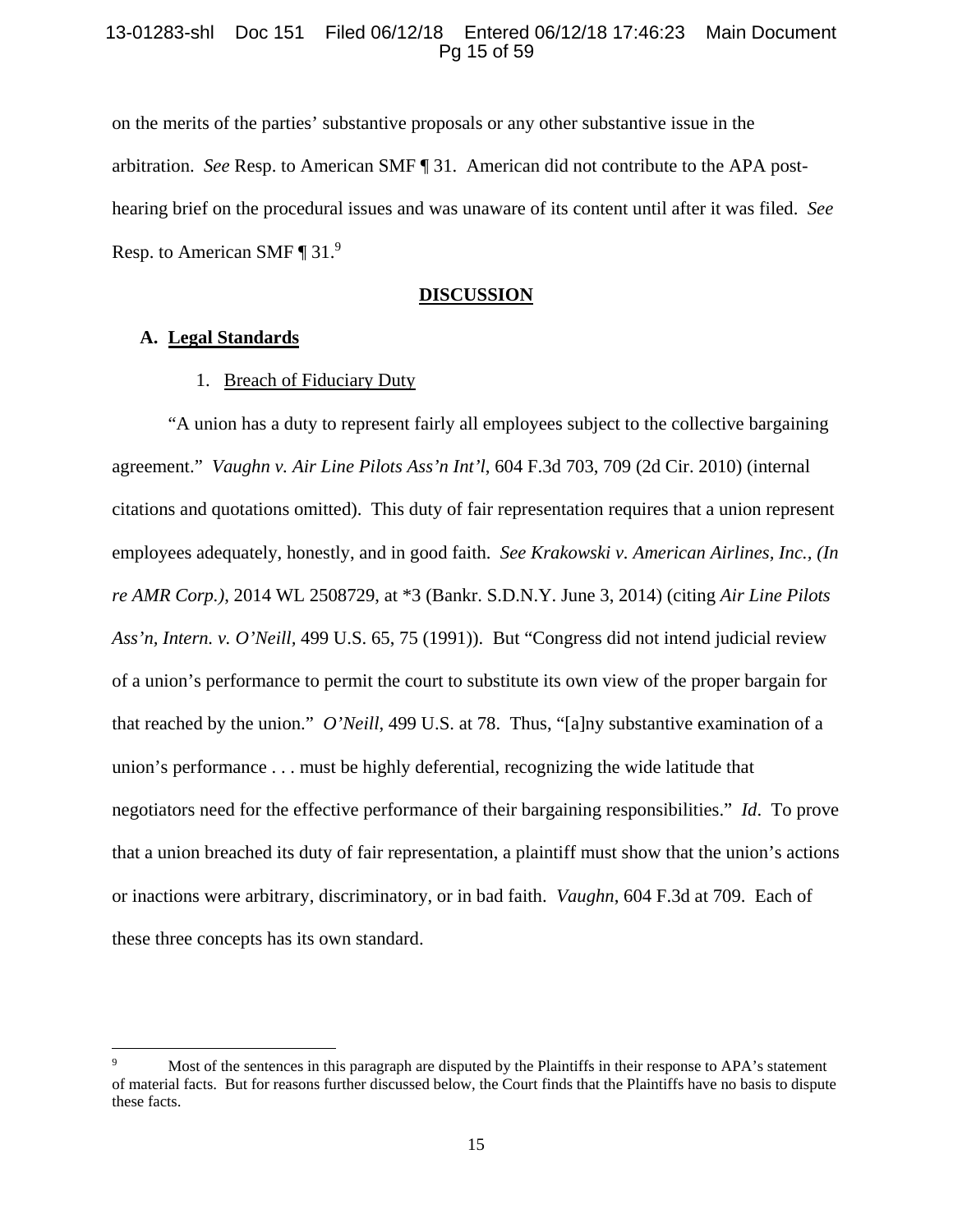#### 13-01283-shl Doc 151 Filed 06/12/18 Entered 06/12/18 17:46:23 Main Document Pg 16 of 59

First, a union's actions are arbitrary "only if, in light of the factual and legal landscape at the time of the union's actions, the union's behavior is so far outside a wide range of reasonableness as to be irrational." *Vaughn*, 604 F.3d at 709 (quoting *O'Neill,* 499 U.S. at 67). Courts must review a union's actions "in light of both the facts and the legal climate that confronted the negotiators at the time the decision was made." *O'Neill*, 499 U.S. at 78. While a union's decision may in hindsight "appear to the losing employee to have been erroneous[,]... tactical errors are insufficient to show a breach of the duty of fair representation; even negligence on the union's part does not give rise to a breach." *Barr v. United Parcel Serv., Inc.,* 868 F.2d 36, 43 (2d Cir. 1989).

Second, a union's actions are considered discriminatory if they were "intentional, severe, and unrelated to legitimate union objectives." *Amalgamated Ass'n of St., Elec., Ry., & Motor Coach Employees of Am. v. Lockridge,* 403 U.S. 274, 301 (1971); *see also Nikci v. Quality Bldg. Services,* 995 F. Supp. 2d 240, 248 n.4 (S.D.N.Y. 2014) (dismissing complaint for failure to allege the *Lockridge* factors). "There is no requirement that unions treat their members identically as long as their actions are related to legitimate union objectives." *Vaughn,* 604 F.3d at 712. For instance, the Supreme Court held in *O'Neill* that "discrimination" "in the form of granting one union member seniority over another similarly situated member did not *per se* violate a union's duty of fair representation." *Krakowski*, 2014 WL 2508729, at \*3 (citing *O'Neill,* 499 U.S. at 81). Rather, such treatment is improper "where the union prefers or disparages the union members based upon characteristics that are irrelevant to legitimate union objectives." *Krakowski*, 2014 WL 2508729, at \*3 (citing *Jones v. Trans World Airlines,* 495 F.2d 790, 797–98 (2d Cir. 1974) (union membership alone is not proper ground for union to determine seniority); *Wolf Trap Foundation for the Performing Arts,* 287 N.L.R.B. 1040, 1059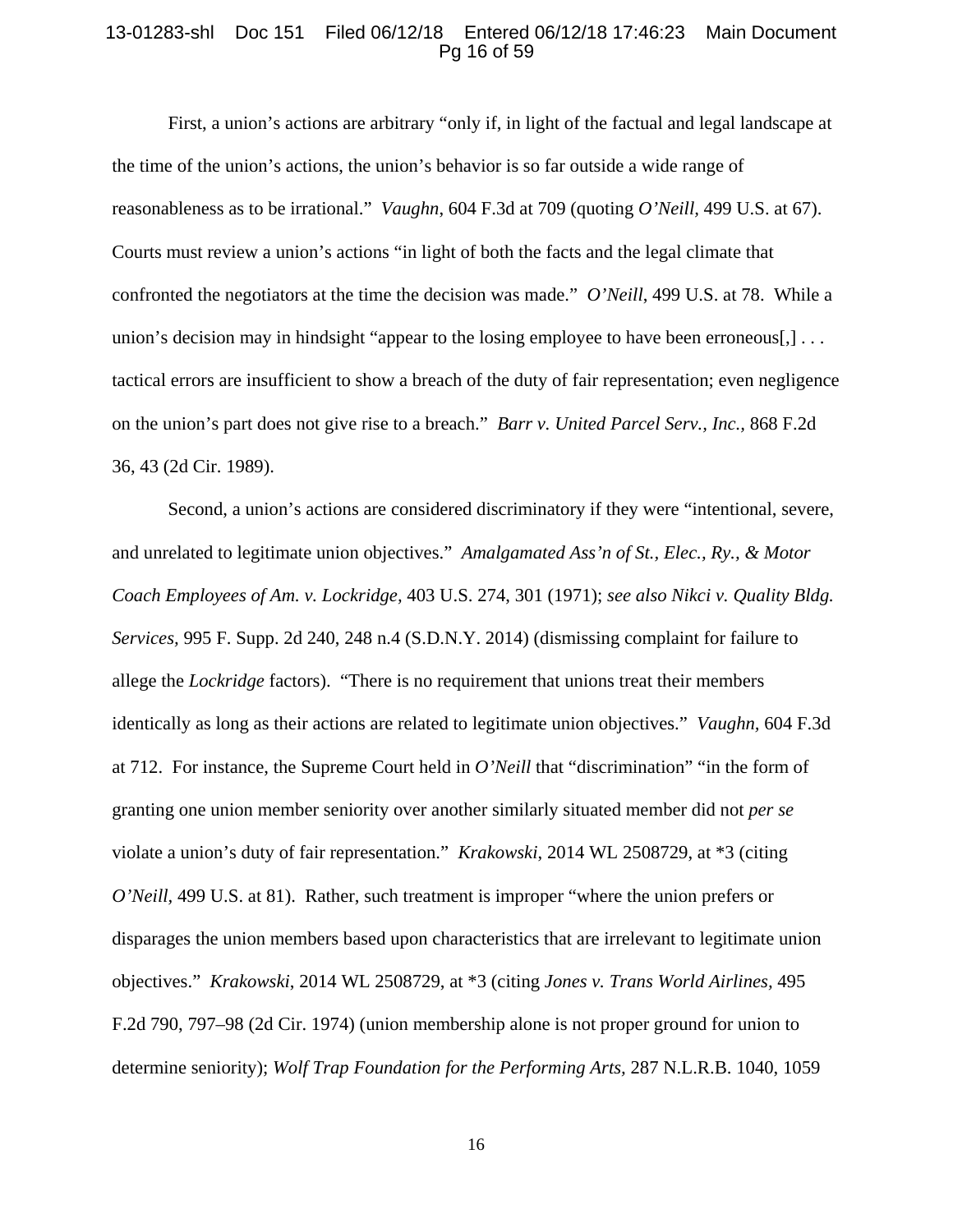# 13-01283-shl Doc 151 Filed 06/12/18 Entered 06/12/18 17:46:23 Main Document Pg 17 of 59

(1988) (finding discrimination where union singled out an employee only because she was female and a non-union member)).

Third, a union has acted in bad faith, where it "engaged in fraud, dishonesty, or other intentionally misleading conduct with an improper intent, purpose, or motive." *Krakowski*, 2014 WL 2508729, at \*4 (citing *Vaughn,* 604 F.3d at 709–10).

2. Causation

To prove a breach of duty of fair representation, plaintiffs must also "demonstrate a causal connection between the union's wrongful conduct and their injuries." *Vaughn,* 604 F.3d at 709 (internal citations and quotations omitted). In cases alleging a breach of duty of fair representation claim relating to an arbitration award, causation may be assessed in the summary judgment context. *See Mullen v. Bevona*, 1999 WL 974023, at \*6 (S.D.N.Y. Oct. 26, 1999) (citing *Hines v. Anchor Motor Freight, Inc.*, 424 U.S. 554, 563 (1976)); *see also Alen v. U.S. Airways, Inc.*, 526 F. App'x 89, 91 (2d Cir. 2013) ("A union breaches its duty to fairly represent its members if its conduct is arbitrary, discriminatory, or in bad faith, and if there is a causal connection between the union's wrongful conduct and their injuries.") (internal citations and quotations omitted). This is because, to succeed on such a claim, a plaintiff must show "that defendant's conduct 'seriously undermined the arbitral process.'" *Mullen*, 1999 WL 974023, at \*6 (quoting *Barr*, 868 F.2d at 43). The plaintiff must further establish that "'the unsuccessful result was due to the union's wrongful conduct.'" *Id*. at \*6 (quoting *Young v. United States Postal Serv.*, 907 F.2d 305, 307 (2d Cir. 1990)).

[I]t is insufficient to show that the outcome *might* have been different if defendant's conduct had been different. To demonstrate that defendant 'seriously undermined the arbitral process,' the plaintiff must show more than a remote possibility that the outcome would have differed if the defendant had not breached its duty of fair representation.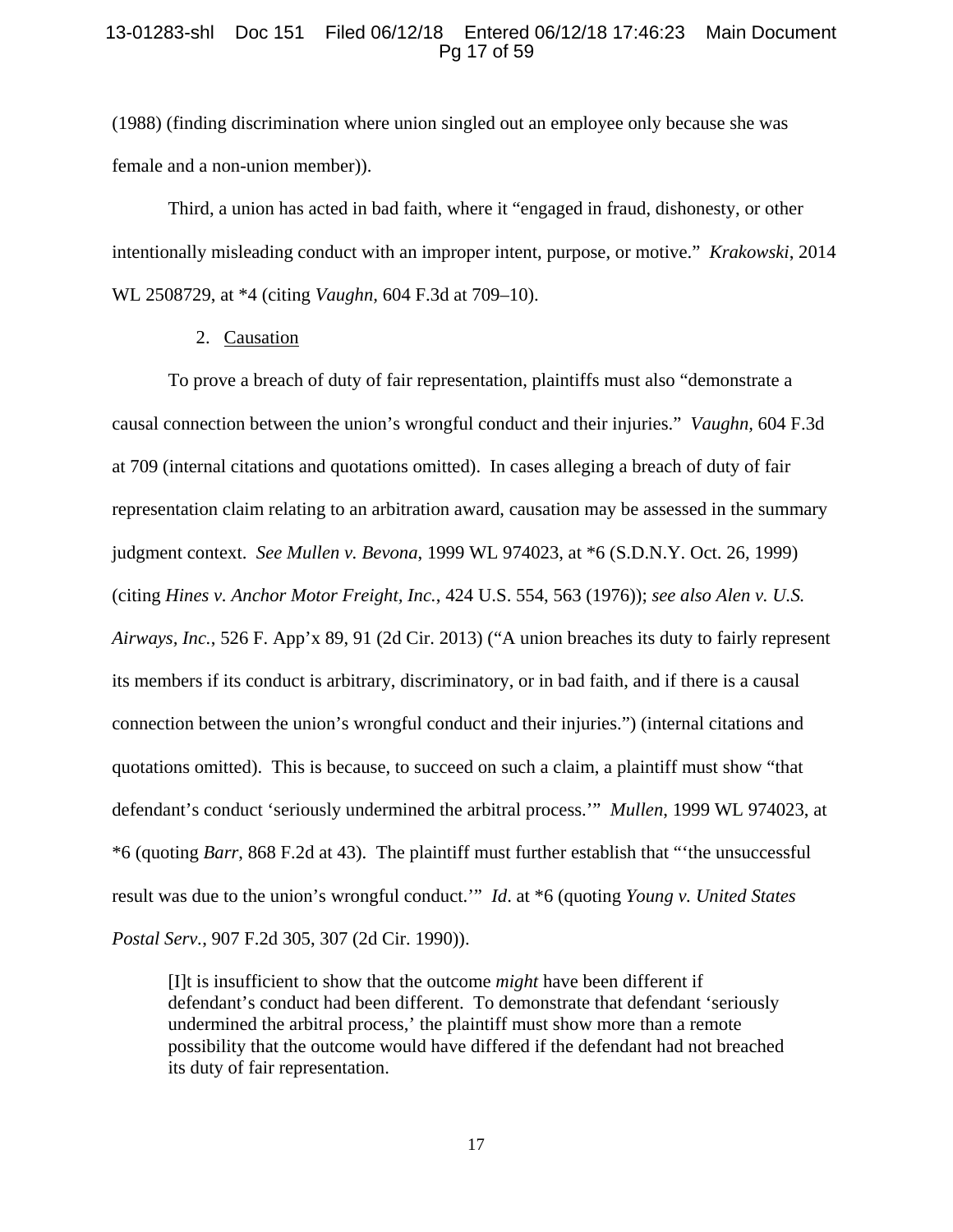## 13-01283-shl Doc 151 Filed 06/12/18 Entered 06/12/18 17:46:23 Main Document Pg 18 of 59

*Id*. (emphasis in original).

The Plaintiffs argue that causation should not be evaluated on summary judgment, relying on *Gorwin v. Local 282, I.B.T.*, 1997 WL 151043 (S.D.N.Y. April 1, 1997). But the Court disagrees. The court in *Gorwin* actually assessed causation in the summary judgment context. *See id*. at \*11 (The Court . . . finds that Gorwin has not presented any evidence that the Union's misrepresentation of its progress could have contributed to the erroneous outcome of the arbitration."). While the court ultimately denied summary judgment on the claim in *Gorwin*, it was only because the court concluded that there were disputed factual issues in the case on the related legal questions, including causation. *See id*.

The Plaintiffs also argue for a different—and higher—standard for evaluating causation than set forth above. The Plaintiffs contend that causation is shown only when "there is substantial reason to believe that a union breach of duty contributed to the erroneous outcome of the proceedings." *Plaintiffs' Memo. in Opp. to APA Renewed Mot. for Summ. J.* [ECF No. 123] ("Pl. Opp. to APA SJM") at 26 (quoting *Hines*, 424 U.S. at 568; citing *Ghartey v. St. John's Queens Hosp.*, 869 F.2d 160, 163 (2d Cir. 1989); *Bacchus v. N.Y.C. Dep't of Educ.*, 137 F. Supp. 3d 214, 251 (E.D.N.Y. 2015); *Tomney v. Int'l Ctr. For the Disabled*, 357 F. Supp. 2d 721, 736 (S.D.N.Y. 2005). But some courts citing this language have also stated that "unless there is some causal connection between the breach and the alleged erroneous outcome, then [the plaintiff] has no action." *Phillips v. Lenox Hill Hospital*, 673 F. Supp. 1207, 1214 (S.D.N.Y. 1987); *see also Bacchus*, 137 F. Supp. 3d at 251 ("'[P]laintiff cannot prevail on [duty of fair representation] claim unless she establishes that further action on the Union's part would have resulted in a favorable outcome.'") (quoting *Yarde v. Good Samaritan Hosp.*, 360 F. Supp. 2d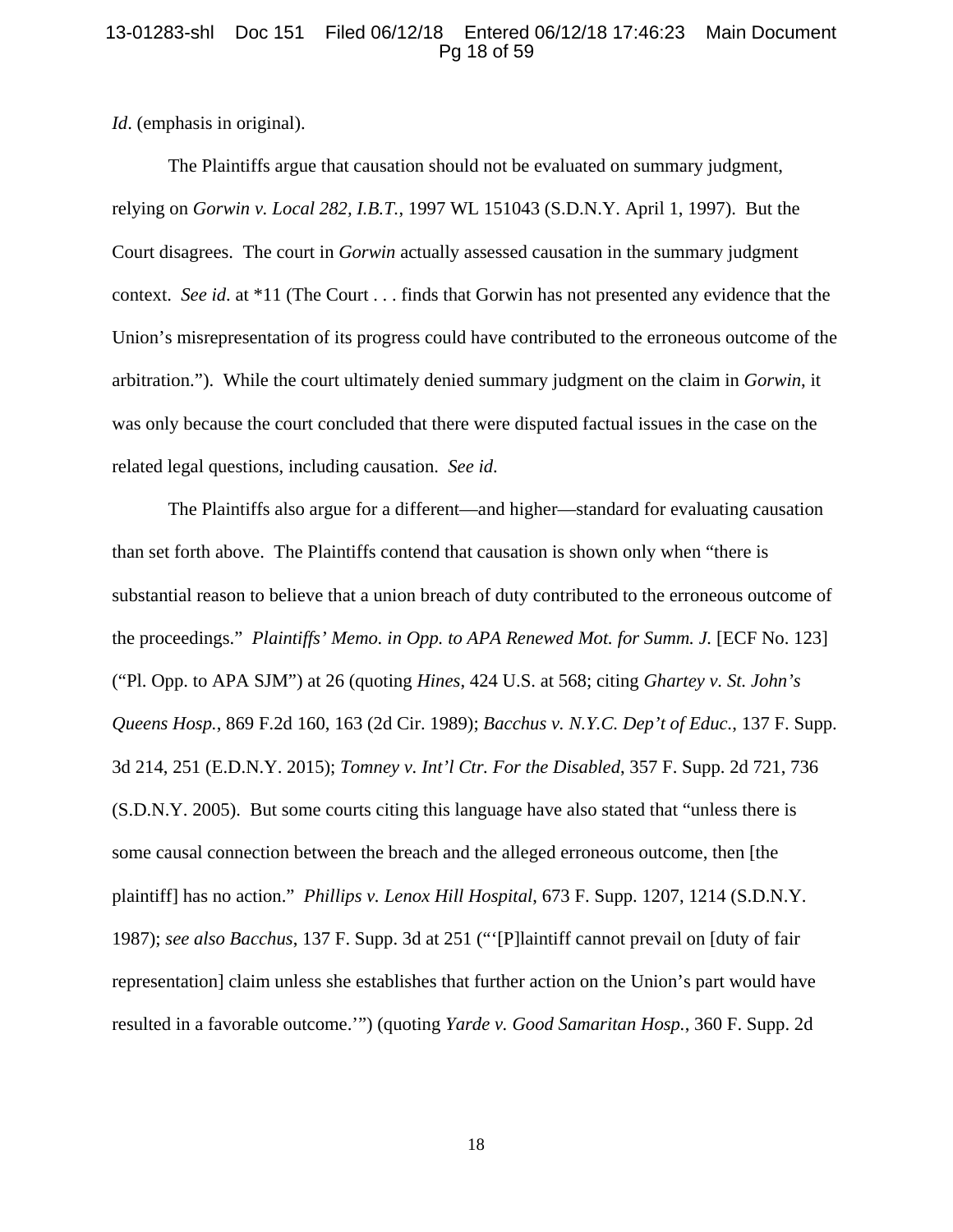#### 13-01283-shl Doc 151 Filed 06/12/18 Entered 06/12/18 17:46:23 Main Document Pg 19 of 59

552, 563 (S.D.N.Y. 2005)).In fact, the case law on causation for a duty of fair representation claim is not extensive in this jurisdiction nor is it consistent as to the standard to be employed.

In any event, the Court has no reason to further parse the standard given that—for the reasons discussed below—the Court finds that the Plaintiffs have failed to put forward evidence demonstrating a causal connection for their various claims under either formula of the causation standard. *See Hellstrom*, 46 Fed. App'x at 654 (quoting *Celotex*, 477 U.S. at 325) (stating that when the issue is one for which the nonmoving party bears the ultimate burden of proof at trial, the burden on the party moving for summary judgment is to "demonstrate 'that there is an absence of evidence to support the nonmoving party's case.'"). APA raised numerous causationrelated issues with respect to the Plaintiffs' arguments about the arbitration process—specifically regarding the selection of arbitrators, committees, and counsel—for which the Plaintiffs do not offer evidence (or even an argument) in response. *See, e.g.*, *Memo. in Support of APA Renewed Mot. for Summ. J.* [ECF No. 111-1] at 15-17, 20, 22, 24-28, 31. While these circumstances are discussed individually below, the Court notes that the Plaintiffs only affirmatively address causation with respect to their arguments on the lack of a "unified position" and "replicate" issues. *See* Pl. Opp. to APA SJM at 27. But, as discussed below, APA's motion is granted on these issues for other reasons beyond causation.

### 3. Summary Judgment

Summary judgment is appropriate "if the pleadings, depositions, answers to interrogatories, and admissions on file, together with the affidavits, if any, show that there is no genuine issue as to any material fact and that the moving party is entitled to judgment as a matter of law." *Celotex Corp. v. Catrett*, 477 U.S. 317, 322 (1986); Fed. R. Civ. P. 56(a) (made applicable to the adversary proceeding by Fed. R. Bankr. P. 7056). A material fact is one that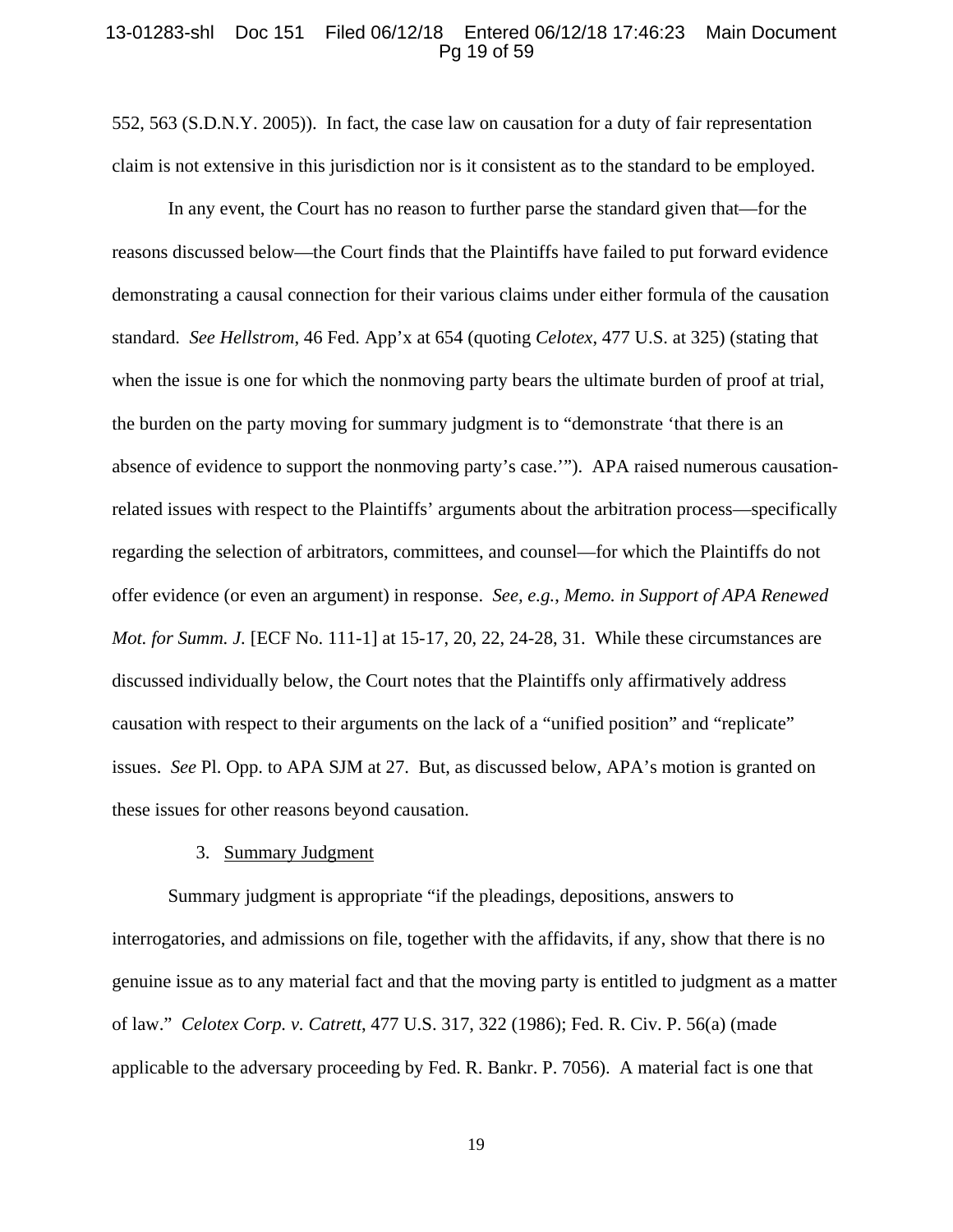## 13-01283-shl Doc 151 Filed 06/12/18 Entered 06/12/18 17:46:23 Main Document Pg 20 of 59

"might affect the outcome of the suit under governing law." *McCarthy v. Dun & Bradstreet Corp.*, 482 F.3d 184, 202 (2d Cir. 2007) (internal citations and quotations omitted).

"The moving party bears the initial burden of 'informing the . . . court of the basis for its motion, and identifying those portions of the pleadings, depositions, answers to interrogatories, and admissions on file, together with affidavits, if any, which it believes demonstrate the absence of a genuine issue of material fact.'" *Hellstrom v. U.S. Dep't of Veterans Affairs*, 46 Fed. App'x 651, 654 (2d Cir. 2002) (quoting *Celotex*, 477 U.S. at 322). When the issue is one for which the nonmoving party bears the ultimate burden of proof at trial, the burden on the party moving for summary judgment is to "demonstrate 'that there is an absence of evidence to support the nonmoving party's case.'" *Id.* (quoting *Celotex*, 477 U.S. at 325). "'It is ordinarily sufficient for the movant to point to a lack of evidence . . . on an essential element of the non-movant's claim. . . . .'" *Netherlands Ins. Co. v. United Specialty Ins. Co.*, 276 F. Supp. 3d 94, 105 (S.D.N.Y. 2017) (quoting *Jaramillo v. Weyerhaeuser Co.*, 536 F.3d 140, 145 (2d Cir. 2008)). This does not, however, "absolve the movant of the obligation, articulated in *Celotex*, to "'identify[] those portions of [the record] which it believes demonstrate the absence of a genuine issue of material fact.'" *Nick's Garage, Inc. v. Progressive Casualty Ins. Co.*, 875 F.3d 107, 117 n.5 (2d Cir. 2017) (quoting *Celotex*, 477 U.S. at 323).

Once this burden is met, the non-moving party "must come forward with specific facts showing that there is a genuine issue for trial." *Hellstrom*, 46 Fed. App'x at 654 (citing *Celotex*, 477 U.S. at 322). A "dispute about a material fact is 'genuine' . . . if the evidence is such that a reasonable jury could return a verdict for the nonmoving party." *Anderson v. Liberty Lobby, Inc.*, 477 U.S. 242, 248 (1986). But where "reasonable minds could not differ as to the import of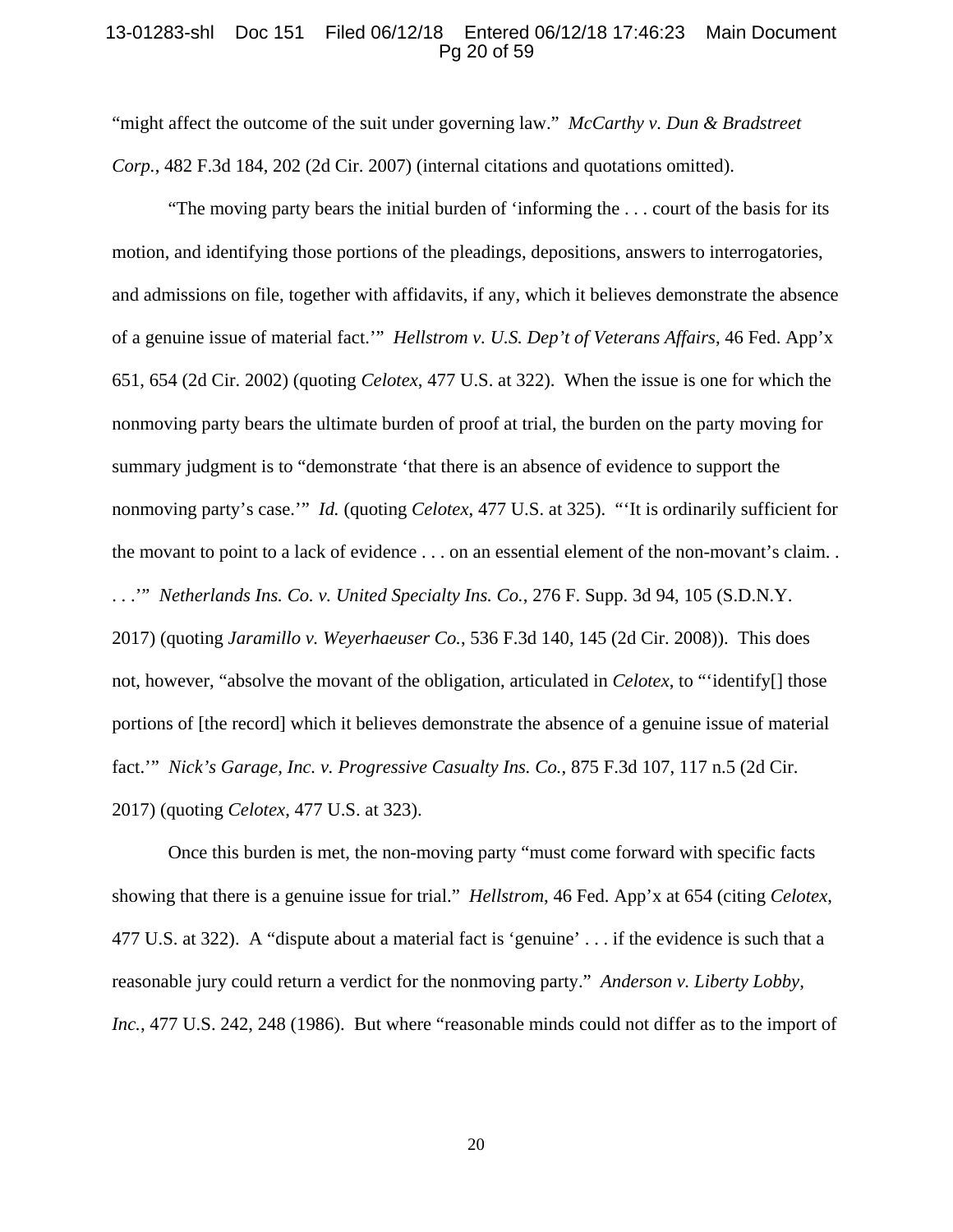## 13-01283-shl Doc 151 Filed 06/12/18 Entered 06/12/18 17:46:23 Main Document Pg 21 of 59

the evidence, then summary judgment is proper." *Hellstrom*, 46 Fed. App'x at 654 (citing *Bryant v. Maffucci*, 923 F.2d 979, 982 (2d Cir. 1991)).

The court should "resolve all ambiguities and draw all inferences in favor of [the] party against whom summary judgment is sought." *Hellstrom*, 46 Fed. App'x at 654 (internal citations omitted). But a non-movant cannot defeat summary judgment merely by raising "a 'metaphysical doubt' concerning the facts" or by simply offering "conjecture or surmise." *Id*. (citing *Matsushita Elec. Indus. Co. v. Zenith Radio Corp.*, 475 U.S. 574, 586 (1986)). Moreover, the "nonmoving party's opposition may not rest on mere allegations or denials of the moving party's pleading, but 'must set forth specific facts showing that there is a genuine issue for trial.'" *Id*. (quoting Fed. R. Civ. P. 56(e)).

### *i. Facts Disputed by These Plaintiffs*

In applying these summary judgment principles here, the Court notes that the Plaintiffs have broadly denied most facts that the Defendants contend are undisputed regarding the arbitration. These include facts about the most basic questions, such as the positions taken by the parties in the arbitration and who chose the committee members, the arbitrators, and counsel. But an examination of the record demonstrates that the Plaintiffs have not provided a sufficient basis for these sweeping denials and, therefore, the Court considers many of the facts the Plaintiffs oppose to be, in fact, undisputed.

The Plaintiffs offer two grounds for disputing these facts, neither of which has a basis in law or fact.

First, the Plaintiffs contend that the AA Pilots Committee—and in some circumstances the TWA Pilots Committee—were mere creatures of APA, and therefore all actions taken by either committee were under the direction of and should be imputed to APA.However, as the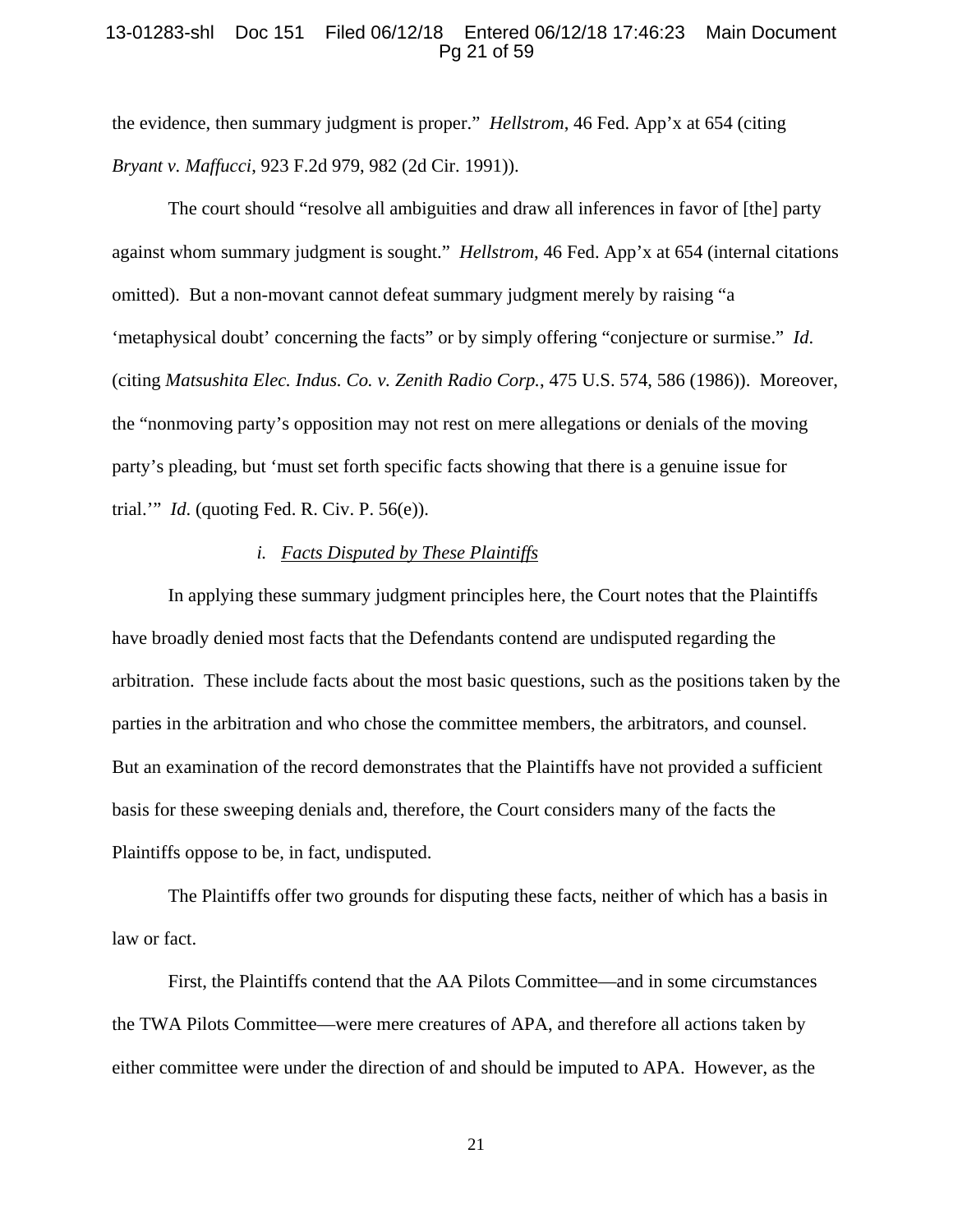# 13-01283-shl Doc 151 Filed 06/12/18 Entered 06/12/18 17:46:23 Main Document Pg 22 of 59

undisputed facts in the record establish—and as will be discussed further below—APA took a neutral position in the arbitration and allowed the two pilot committees to make their own arguments before the arbitrators about the substitute protections that should be afforded to the legacy TWA pilots. *See also* Protocol Agreement ¶ 1 ("APA participation as a party in the Interest Arbitration shall not be for the purposes of advocating a substantive position but to facilitate an orderly process and resolution of the dispute" and that "[w]hile AA and APA are the parties to this Agreement, the Interest Arbitration shall provide for party status and the hearings and for substantive presentations by: (1) American Airlines, Inc.; (2) a representative committee of AA Pilots . . . and (3) a representative committee of TWA pilots . . . ."). The Plaintiffs provide no evidence to support their assertions that APA in some way controlled or directed the decisions made by the pilot committees. Indeed, most of the Plaintiffs' denials of the Defendants' proposed undisputed facts are thinly disguised legal argument relating to their position that it was inappropriate for APA to allow two pilots committees to participate in the arbitration rather than having APA put forward a "unified position" during the arbitration.10

<sup>&</sup>lt;sup>10</sup> Thus, the Plaintiffs deny numerous facts based on their general view that the AA Pilots Committee and the TWA Pilots Committee were somehow simply carrying out APA's bidding. *See, e.g.,* Resp. to APA SMF ¶ 61 (Plaintiffs deny fact that the TWA Pilots Committee chose Mr. Clarke as their counsel "with no influence whatsoever from APA" because Plaintiffs assert that "the TWA Pilots Committee was formed by APA as an ad hoc of itself, and given 'party status' to the LOA 12-05 arbitration between APA and American."); Resp. to APA SMF ¶ 81 (Plaintiffs admit fact that that arbitrators stated that APA delegated its advocacy position to pilot committees and took no position on the substantive positions submitted by the committees, but deny the truth of those statements because Plaintiffs assert that APA did not and could not outsource its duty of representation and established the committees of itself to present evidence and argument during the arbitration); Resp. to APA SMF ¶ 82 (Plaintiffs admit fact that APA's president informed the union's board members that APA was to remain neutral throughout process, but deny the truth of that statement because Plaintiffs assert that APA did not and could not outsource its duty of representation and established the committees of itself to present evidence and argument during the arbitration); Resp. to APA SMF ¶ 83 (Plaintiffs admit fact that stated role of TWA Pilots Committee in arbitration was to further the interests of the TWA pilot group, but deny that was its true role because Plaintiffs assert that APA established the committee structure to create potential defense in this case); Resp. to APA SMF ¶ 84 (Plaintiffs deny fact that TWA Pilots Committee carried out its role without interference from APA or American because "American and APA's AA Pilots Committee" interfered with the TWA Pilot Committee throughout the arbitration and because during the arbitration American and the AA Pilots Committee objected to the TWA Pilots Committee proposal as a de facto seniority adjustment and the TWA Pilots Committee's replicate argument); Resp. to APA SMF ¶ 85 (Plaintiffs deny fact that the TWA Pilots Committee had the opportunity to present its views without interference from APA or American for same reasons); Resp. to APA SMF ¶ 108 (Plaintiffs deny fact that APA did not take a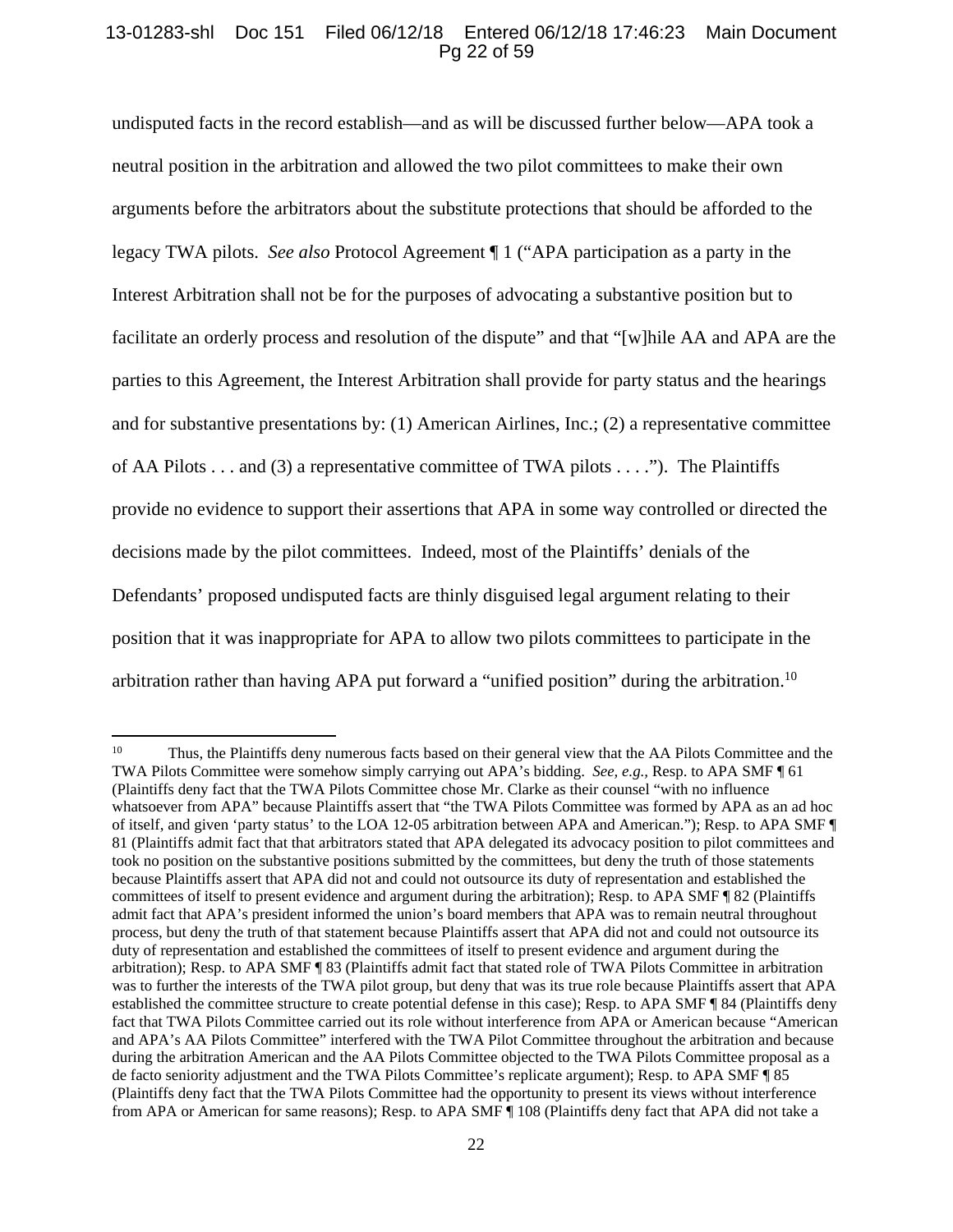# 13-01283-shl Doc 151 Filed 06/12/18 Entered 06/12/18 17:46:23 Main Document Pg 23 of 59

Second, the Plaintiffs deny various facts based on their contention that American was supporting APA. The Plaintiffs point out that the positions taken by American were similar to those taken by the AA Pilots Committee, specifically the objections made by American to arguments made by the TWA Pilots Committee during the arbitration relating to (1) the "replicate" issue, and (2) whether the TWA Pilots Committee's proposal was a de facto seniority adjustment for the legacy TWA pilots. *See* Resp. to American SMF  $\P$  27.<sup>11</sup> But there is no evidence to support that the positions taken by American during the arbitration should be attributed to another party or that American somehow interfered with the TWA Pilots Committee ability to present its case. Rather, the undisputed facts—discussed more fully below demonstrate that APA remained neutral during the arbitration process regarding the substitute job protections to be awarded, and American simply took its own position on the issues, which it was allowed to do by right under the Protocol Agreement. *See* Resp. to American SMF ¶ 26 (noting that in accordance with the Protocol Agreement, American may advance its own position regarding the alternative contractual rights that should be provided to the legacy TWA pilots).<sup>12</sup>

position in the arbitration on the replicate issue for same reasons); Resp. to APA SMF ¶ 115 (Plaintiffs deny fact that APA did not take position on "non-economic issue' during arbitration because Plaintiffs assert that the pay protection proposal was made by "its Ad Hoc AA Pilots Committee."); Resp. to APA SMF ¶ 135 (Plaintiffs deny fact that TWA Pilots Committee submitted brief to arbitrators regarding contractual language "without interference from APA or American" because Plaintiffs assert that "APA's Ad Hoc American Pilot Committee opposed the TWA Pilot Committee's position.").

<sup>&</sup>lt;sup>11</sup> Thus, the Plaintiffs deny numerous facts based on their general view that American interfered with the TWA Pilots Committee by taking certain positions during the arbitration, some of which also happened to overlap with the positions taken by the AA Pilots Committee. *See* Resp. to American SMF ¶ 27 (Plaintiffs deny fact that American did not contribute regarding the positions of the pilot committees in the arbitration because Plaintiffs assert that American supported APA's positions regarding replicating and de facto seniority adjustment); Resp. to American SMF ¶ 28 (Plaintiffs deny fact that American did not support the positions of either pilot committee and objected to each committee's position for same reasons); Resp. to American SMF ¶ 31 (Plaintiffs deny fact that APA did not take position on merits of parties' proposals or any other substantive issue at the arbitration because Plaintiffs assert that APA and American were the only parties to the arbitration and APA took positions throughout).

<sup>&</sup>lt;sup>12</sup> For instance, the language of LOA 12-05 provided American with the right to object to anything that imposed costs on them or modified the seniority list. *See* LOA 12-05 at 2, Am. Ex. A [ECF No. 117-1] (under LOA 12-05, the arbitrators were to "decide what non-economic conditions should be provided to TWA Pilots," but "[i]n no event shall the arbitrators have authority to modify the Pilots' System Seniority List . . . or impose material costs beyond training costs on the Company.").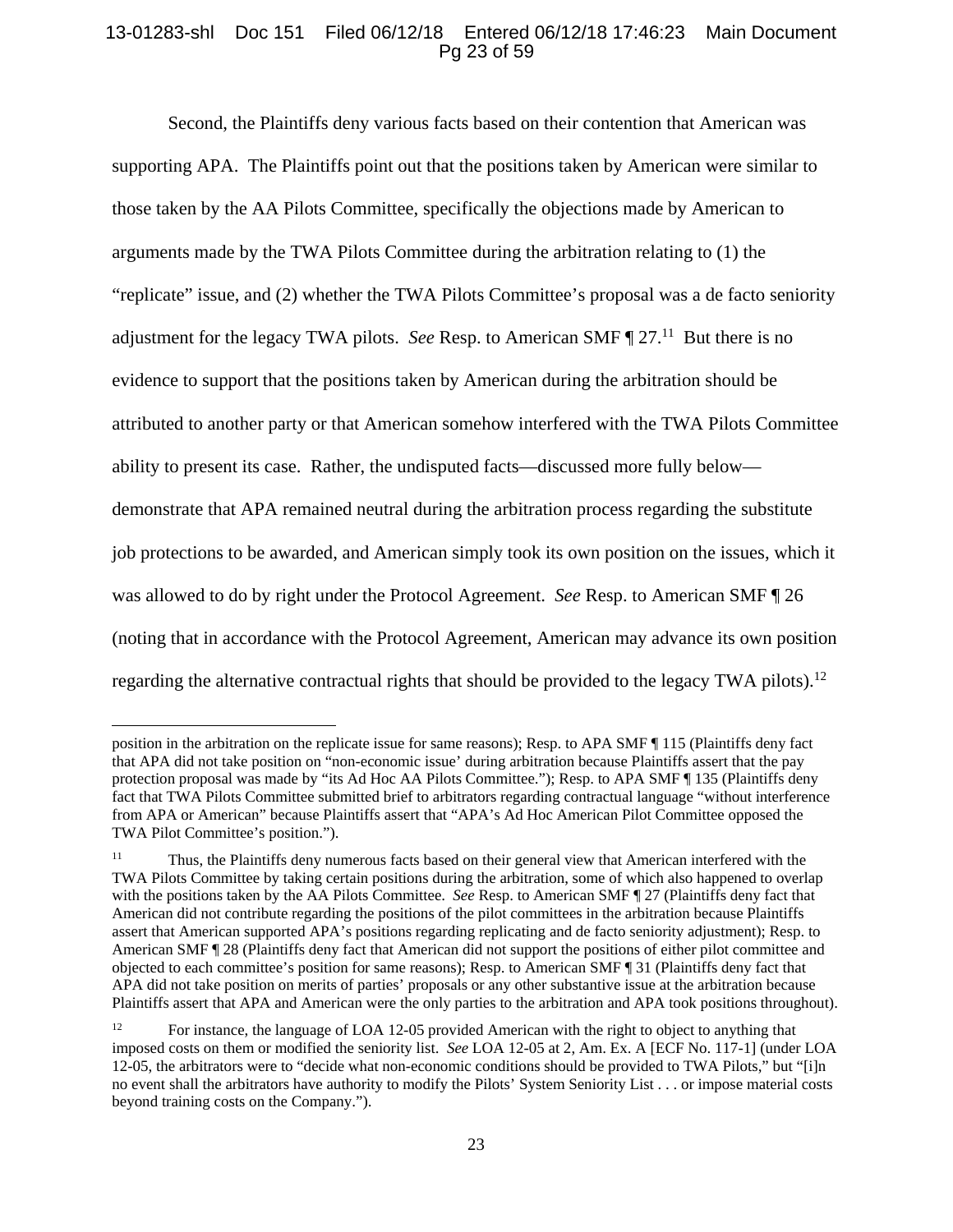## 13-01283-shl Doc 151 Filed 06/12/18 Entered 06/12/18 17:46:23 Main Document Pg 24 of 59

Where the Plaintiffs base their objection to American and APA's proposed statements of undisputed fact on these two arguments, therefore, the Court finds the Plaintiffs' objection to be without merit. It is well established that "[t]he nonmovant . . . cannot create a genuine issue of fact and defeat summary judgment through 'conclusory allegations, conjecture, and speculation.'" *Mishkin v. Gurian (In re Adler, Coleman Clearing Corp.)*, 399 F. Supp. 2d 486, 490 (S.D.N.Y. 2005) (quoting *Kerzer v. Kingly Mfg.,* 156 F.3d 396, 400 (2d Cir. 1998)). "Rather, the nonmoving party must present 'significant probative evidence tending to support the complaint.'" *Smith v. Menifee*, 2002 WL 461514, at \*3 (S.D.N.Y. March 26, 2002) (quoting *First Nat'l Bank of Arizona v. Cities Serv. Co.*, 391 U.S. 253, 290 (1968)). A trial court is not required to "wade through improper denials and legal argument in search of a genuinely disputed fact." *Bordelon v. Chi. Sch. Reform Bd. of Trs.,* 233 F.3d 524, 528-29 (7th Cir. 2000); *see also In re Gutierrez*, 528 B.R. 1, 8 (Bankr. D. Vt. 2014) (noting that "in each instance where the Creditor asserts one of the Debtor's 'undisputed material facts' is disputed, either (1) the fact is not material, (2) the Creditor has failed to present significant probative evidence that any genuine dispute of fact exists, (3) the materials upon which the Creditor relies do not establish a dispute, or (4) the 'disputed fact' is actually a legal argument."). And while a party opposing summary judgment "is entitled to make legal arguments regarding the facts alleged in [the movant's statement of facts], [ ] the Court is not obliged to accept [the nonmovant's] characterization of those facts as facts themselves." *Chaney v. Stewart*, 2015 WL 1538021, at \*1 n.2 (D. Vt. Apr. 7, 2015) (noting that nonmovant's statement of disputed facts was deficient, in part, because instead of contradicting the factual statements made in the movant's statement of undisputed facts, it instead "proffers additional facts and makes legal arguments . . . ."). Indeed, courts have criticized parties for challenging "'disputed' facts by proffering additional facts for context,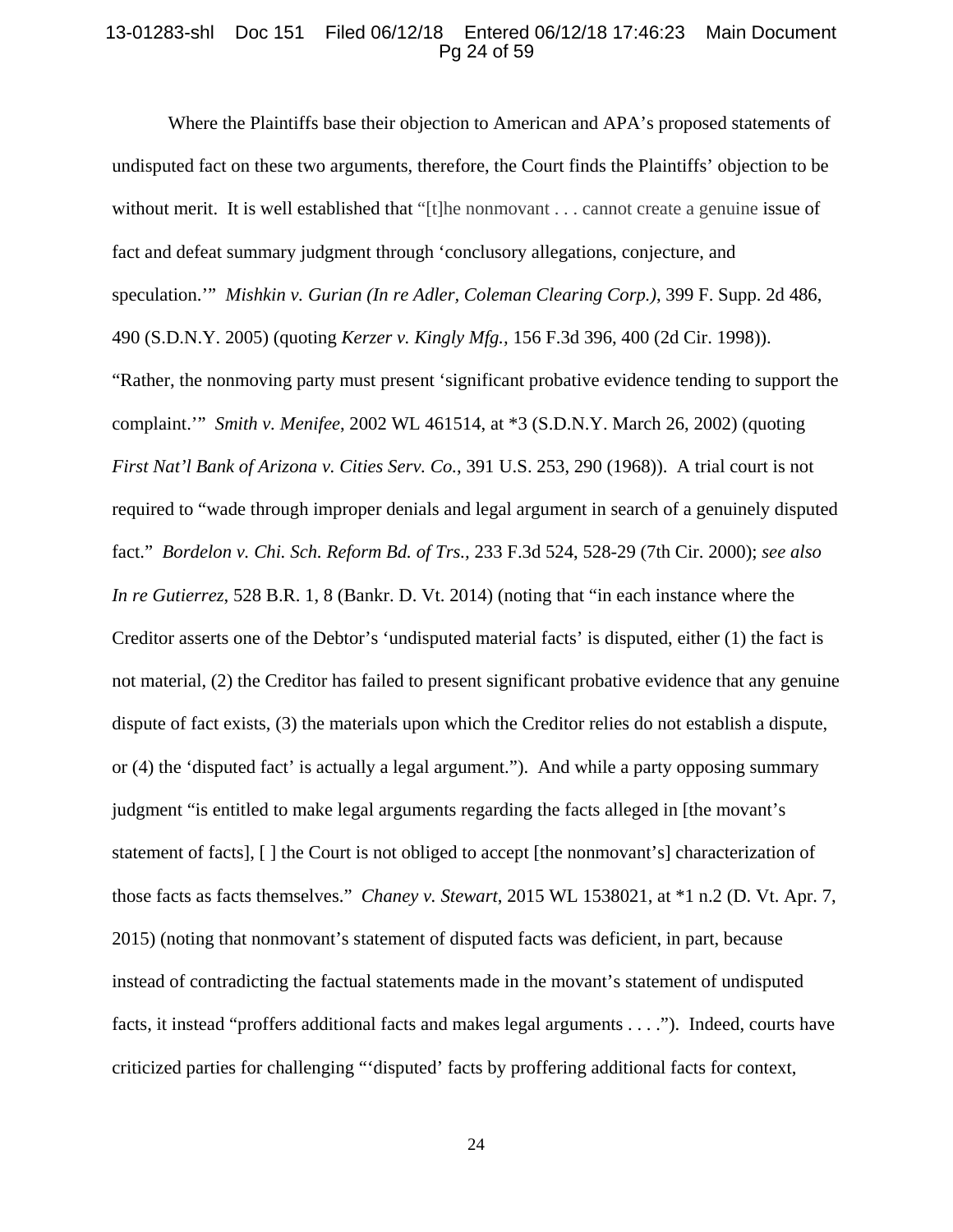# 13-01283-shl Doc 151 Filed 06/12/18 Entered 06/12/18 17:46:23 Main Document Pg 25 of 59

without actually contradicting the underlying factual statement" and for using their denial of facts to make "legal argument more appropriately addressed in [a] memorandum." *Milnes v. Blue Cross & Blue Shield of Vt.*, 2013 WL 1314520, at \*2 n.1 (D. Vt. Mar. 28, 2013) (noting that each side had "postured considerably in their statements of disputed facts" and that in its "search for genuine factual disputes, the Court [ ] examined the documents in the summary judgment record and not the parties' characterizations of these documents.") $<sup>13</sup>$ </sup>

#### **B. Plaintiffs' Claim for Breach of Duty of Fair Representation**

The Plaintiffs present a number of arguments in support of their duty of fair representation claim, each of which the Court will address separately.

### 1. Unified Position

The Plaintiffs first argue that APA breached its duty of fair representation in structuring the arbitration to permit two separate pilot committees to submit two competing proposals rather than have APA present one unified pilot position.*See Plaintiffs' Statement of Additional Material Facts Regarding APA* [ECF No. 124] ("Pl. Add'l Facts re: APA") ¶ 29. The Plaintiffs assert that the lack of a unified position was unprecedented, against industry custom, counter to the advice of APA's own counsel, and was therefore a breach of APA's fiduciary duty.

As a threshold matter, this argument must be rejected because the Plaintiffs improperly raised it for the first time in their response to the Defendants' summary judgment motions. *See Shah v. Helen Hayes Hosp.*, 252 F. App'x 364, 366 (2d Cir. 2007) ("A party may not use his or her opposition to a dispositive motion as a means to amend the complaint.") (citing *Wright v. Ernst & Young LLP*, 152 F.3d 169, 178 (2d Cir. 1998) (collecting cases)). The Plaintiffs have

<sup>&</sup>lt;sup>13</sup> The Court has also reviewed the Plaintiffs' affirmative facts [ECF Nos. 122, 124], and finds them to largely be either conclusory or legal argument. In any event, the Court concludes that they would not be material because, for all the reasons discussed below, they would not "affect the outcome of the suit under the governing law." *Mai v. Colvin*, 2015 WL 8484435, at \*4 (E.D.N.Y. Dec. 9, 2015) (internal quotations omitted).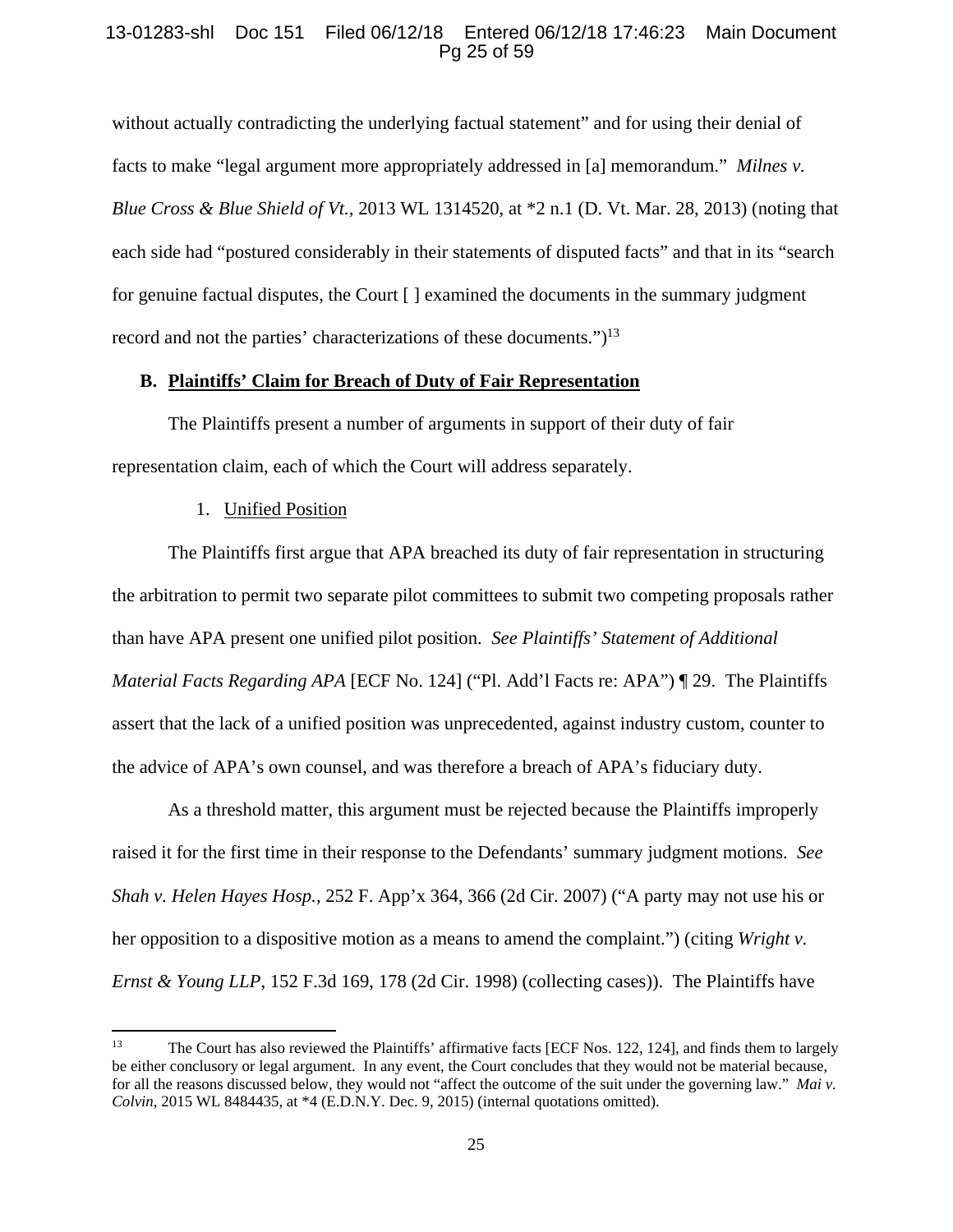#### 13-01283-shl Doc 151 Filed 06/12/18 Entered 06/12/18 17:46:23 Main Document Pg 26 of 59

known from the outset of the case that APA did not present a unified position at the arbitration and instead appointed separate pilot committees. But the Plaintiffs did not assert this issue as a claim in their initial complaint, amended complaint, or various briefs in response to APA's earlier motions to dismiss or even APA's initial summary judgment motion. The scope of this case is clearly limited to Paragraphs  $48(E)$  through (J) "relating to how the arbitration was conducted," the only claims to survive American's prior motion to dismiss. *Krakowski,* 536 B.R. at 372; Order at 2 [ECF No. 80] (granting in part motion to dismiss). The Plaintiffs very clearly identified their disputes with the arbitration process in Paragraphs 48(E) through (J) of their Complaint, none of which included an argument about the lack of a "unified position." *See* Compl.  $\P$  48(E)-(J).

The Plaintiffs nonetheless contend that somehow a reference in the Complaint to the existence of two pilot committees encompasses their "unified position" claim. *See Plaintiffs' Memo. in Support of Mot. for Leave to Amend* at 3 [ECF No. 134-1] (citing Compl. ¶ 26). While the Complaint does reference the creation of two committees by APA, the existence of two committees is presented only as factual background. *See* Compl. ¶ 26. Nothing in the Complaint indicates a claim by the Plaintiffs based on the lack of a "unified position." *See* Plaintiffs' Memo. in Support of Mot. for Leave to Amend at 3-4 (citing Compl. ¶ 48(F)). Thus, the Complaint does not provide adequate notice to APA or American of such a claim, and has hampered the Defendants' ability to conduct discovery on this issue. *See* APA Opp. to Pl. Mot. for Leave to Amend at 7-8 (noting that APA's document requests and interrogatories were limited to the claims in Paragraphs 48(E)-(J) of the Complaint and did not include anything about the "unified position," and that APA did not depose any witnesses on this topic); *Malmsteen v. Universal Music Grp., Inc.*, 940 F. Supp. 2d 123, 135 (S.D.N.Y. 2013) (noting that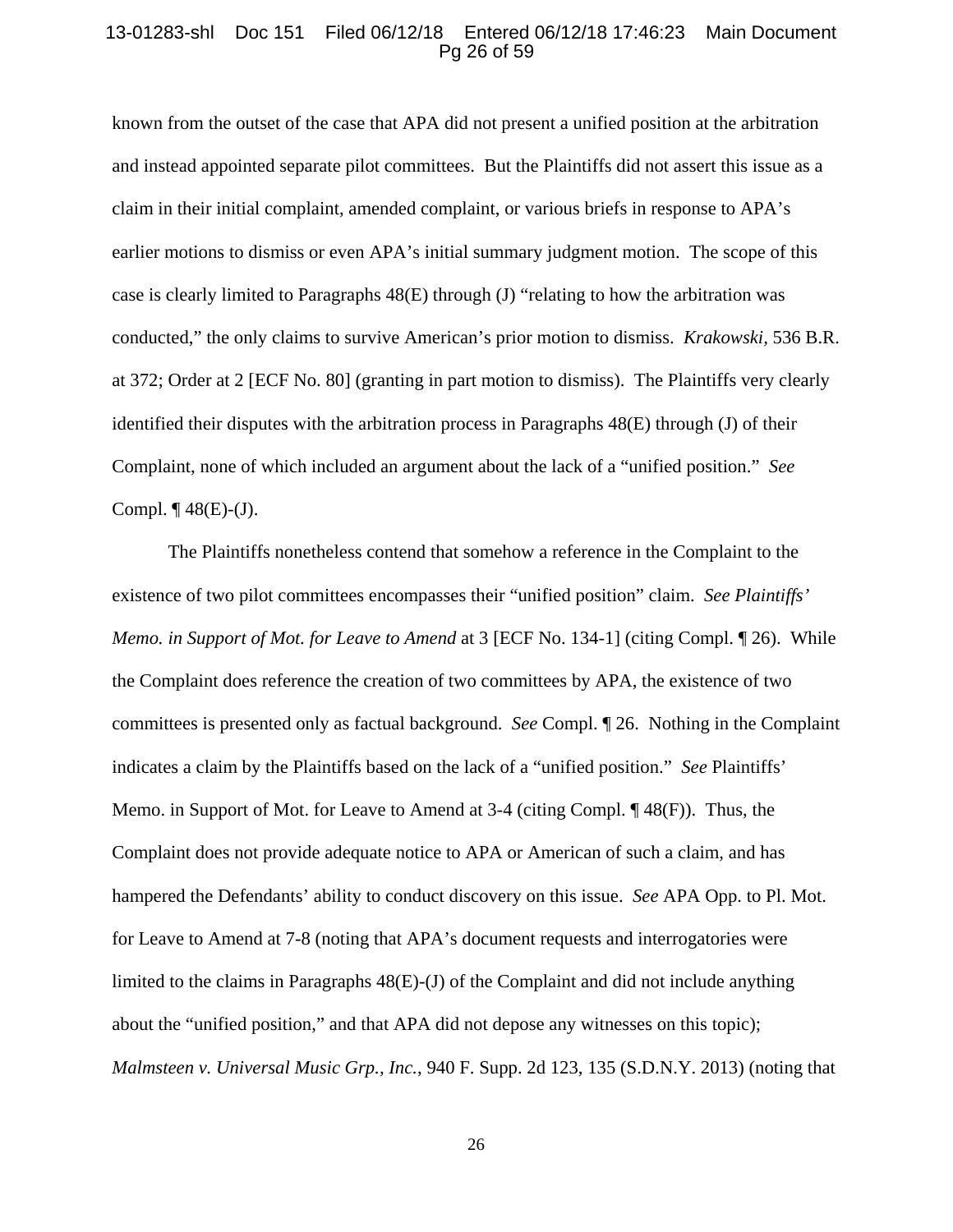## 13-01283-shl Doc 151 Filed 06/12/18 Entered 06/12/18 17:46:23 Main Document Pg 27 of 59

because plaintiff failed to include claim in amended complaint, and instead raised it for the first time in opposition to summary judgment, the claim was waived) (citing *Rojo v. Deutche Bank*, 487 Fed. App'x 586, 588-89 (2d Cir. 2012)); *see also Lyman v. CSX Transp., Inc.*, 364 Fed. App'x 699, 701-02 (2d Cir. 2010) (holding that claims raised for first time in opposition to summary judgment "need not be considered" and that complaint and interrogatory response were insufficient to put defendant on notice of plaintiff's new claims) (citing *Greenidge v. Allstate Ins. Co.*, 446 F.3d 356, 361 (2d Cir. 2006) ("[T]he central purpose of a complaint is to provide the defendant with notice of the claims asserted against it . . . .")).

Even if this argument were not waived, however, it would fail because the lack of a unified position was not discriminatory, arbitrary, or in bad faith. A claim of discriminatory conduct could not succeed here, as both the legacy TWA pilots and the American pilots were treated equally within the context of the arbitration and provided with the same resources, procedures, and opportunities to present their position to the arbitrators. *See Bowerman v. Int'l Union*, 646 F.3d 360, 368-71 (6th Cir. 2011) (no evidence of discrimination when contested training opportunities were available to plaintiffs and other groups); *Buford v. Runyon*, 160 F.3d 1199, 1202 (8th Cir. 1998) (no breach of duty of fair representation when two employees' cases that were similarly treated received different outcomes).

Indeed, a claim of discrimination by the same Plaintiffs as to a related arbitration has already been rejected by another court for much the same reason. In *Horner v. American Airlines, Inc.*, 2017 WL 6313943 (N.D. Tex. Dec. 11, 2017), the Texas District Court was presented with a dispute involving an arbitration under Supplement C, which comprised the substitute protections for the legacy TWA pilots that were put in place as a result of the very same LOA 12-05 arbitration now before this Court. *See id*. at \*1-2. Supplement C provided for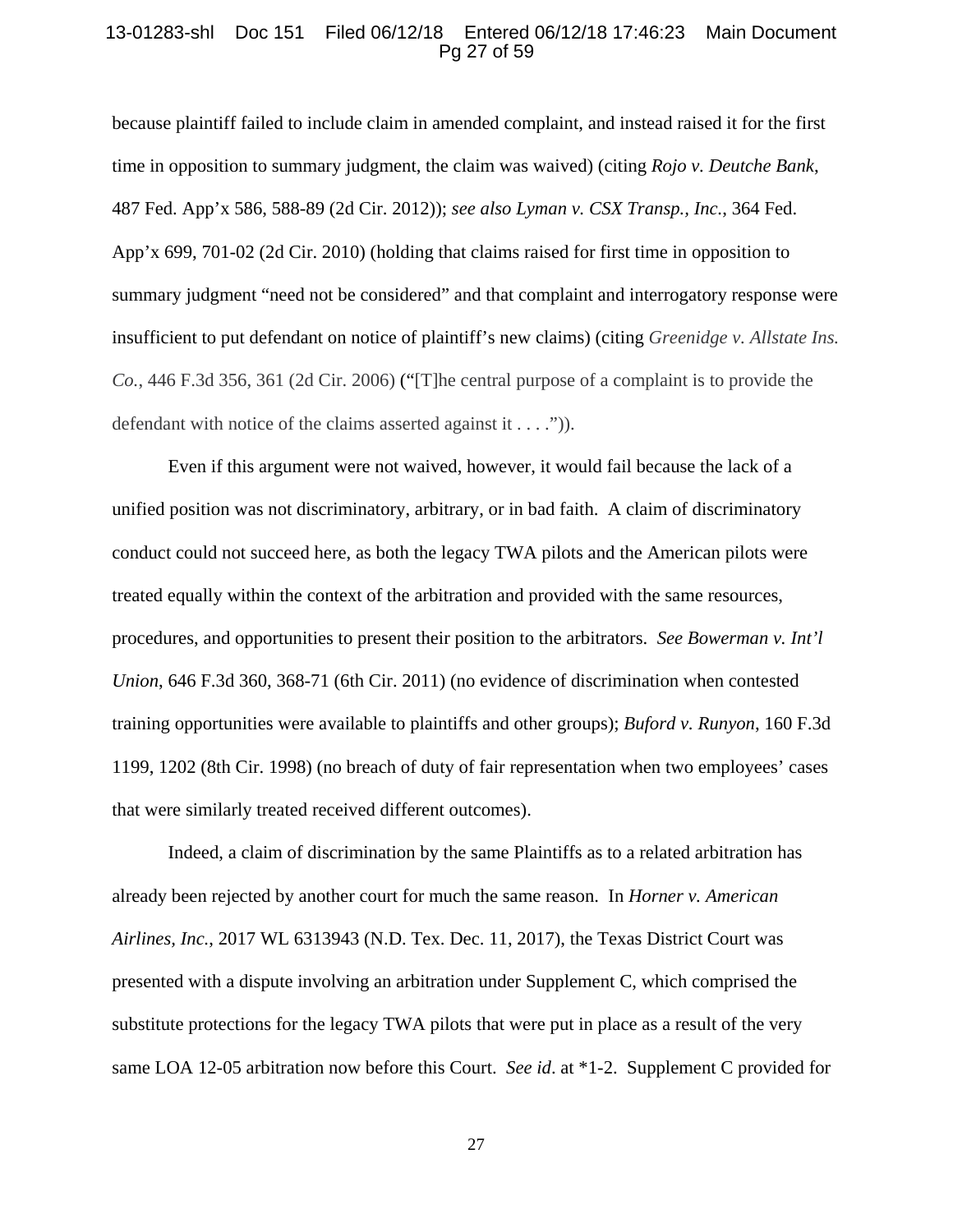## 13-01283-shl Doc 151 Filed 06/12/18 Entered 06/12/18 17:46:23 Main Document Pg 28 of 59

a dispute resolution procedure for any grievances arising thereunder. *See id*. at \*2. Legacy American pilots and legacy TWA pilots both filed grievances. *See id*. The plaintiff legacy TWA pilots asserted, among other things, that APA's failure to enforce a prior agreement regarding Supplement C, as well as the stated intent of Supplement C, was arbitrary and hostile. *See id*. at \*7. They asserted that APA's decision to allow the arbitration between the opposing sides and to remain neutral throughout the process was due to hostility against the legacy TWA pilots, and that the grievance process was undermined as a result. *See id*. at \*7. But the court in *Horner* ultimately held that "maintaining neutrality and providing two groups of employees the same resources to pursue arbitration could only be found to be reasonable. And because the two groups were provided equal opportunity to assert their cases, the procedure cannot be deemed discriminatory." *Id.* at \*9 (internal citations and quotations omitted).<sup>14</sup>

Nor can the Plaintiffs show that the conduct of the APA in utilizing two ad hoc pilot committees was arbitrary, that is, "so far outside a wide range of reasonableness . . . as to be irrational." *O'Neill*, 499 U.S. at 67 (internal citations and quotations omitted). The Plaintiffs complain that APA did not work to develop a unified position to present to the arbitrators. More specifically, they note that the Chairman of the APA Negotiating Committee did not work on crafting a unified position but instead Captain Stephens and Captain Gabel were tasked, on behalf of their respective pilot groups, with developing an APA position for the arbitration. *See*  Pl. Add'l Facts re: APA ¶¶ 33, 34. The Plaintiffs note that Captains Stephens and Gabel had one substantive meeting, which, according to Captain Stephens, "didn't go very long" because it "became clear relatively early that we were conceptually very far apart." Pl. Add'l Facts re:

<sup>&</sup>lt;sup>14</sup> Perhaps for these reasons, the Plaintiffs appear to concede that the claim does not involve discriminatory conduct on the part of APA. *See* Pl. Opp. to APA SJM at 7 (arguing that lack of a unified position was arbitrary and bad faith, but making no reference to discrimination).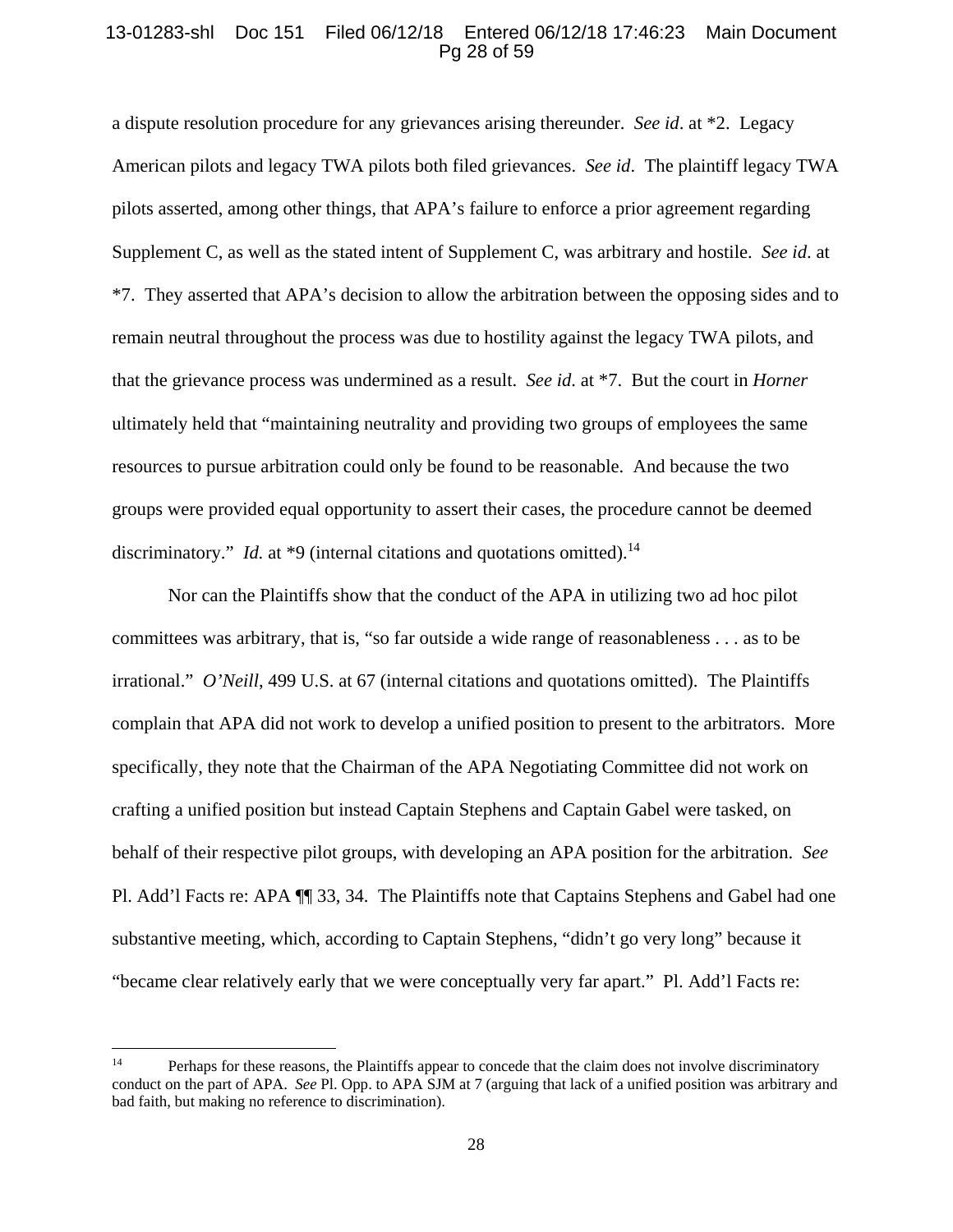### 13-01283-shl Doc 151 Filed 06/12/18 Entered 06/12/18 17:46:23 Main Document Pg 29 of 59

APA ¶ 34 (quoting Pl. Ex. 18, Stephens Depo. Tr., 13-14, 23, June 8, 2016 [ECF No. 124-18]). Rather than making further efforts to develop a unified position, the APA instead entered into the Protocol Agreement with American that created the AA Pilots Committee and the TWA Pilots Committee and gave them each "party status" at the arbitration. *See* Pl. Add'l Facts re: APA ¶¶ 35-36 (explaining that each committee presented competing proposals to the arbitrators).

But as the *Horner* court found, it was reasonable for APA to remain neutral and allow each of the pilot groups an opportunity to present their cases. *Horner*, 2017 WL 6313943, at \*9. Indeed, the undisputed facts demonstrate the difficulty of arriving at a unified position that would satisfy both pilot groups. APA's counsel Mr. James testified that though he had once hoped the two groups could come together on a unified position, he later characterized such hopes as "unfounded." APA Ex. 26, James Depo. Tr. 29:9-10, June 14, 2016 [ECF No. 128-7]. That view was echoed by the Chair of the TWA Pilots Committee, Captain Gabel, who characterized the hope of the two sides coming together as "a pipe dream." APA Ex. 9-J, Gabel email [ECF No. 111-14]; Pl. Opp. to APA SJM at 6 (Plaintiffs' conceding that the two sides had been "conceptually very far apart"). Indeed, the Court cannot help but notice the profound distrust—and lack of agreement—between the legacy TWA and American pilots throughout the record of the years-long litigation in this Court alone, encompassing three adversary proceedings, multiple dispositive motions, and amended complaints in each. *See, e.g., Krakowski v. American Airlines, Inc., (In re AMR Corp.),* 567 B.R. 247 (Bankr. S.D.N.Y. 2017); *Krakowski v. American Airlines, Inc., (In re AMR Corp.),* 538 B.R. 213 (Bankr. S.D.N.Y. 2015); *Krakowski v. American Airlines, Inc., (In re AMR Corp.),* 536 B.R. 360 (Bankr. S.D.N.Y. 2015); *Krakowski v. American Airlines, Inc., (In re AMR Corp.),* 2015 WL 2414750 (Bankr. S.D.N.Y. May 19, 2015);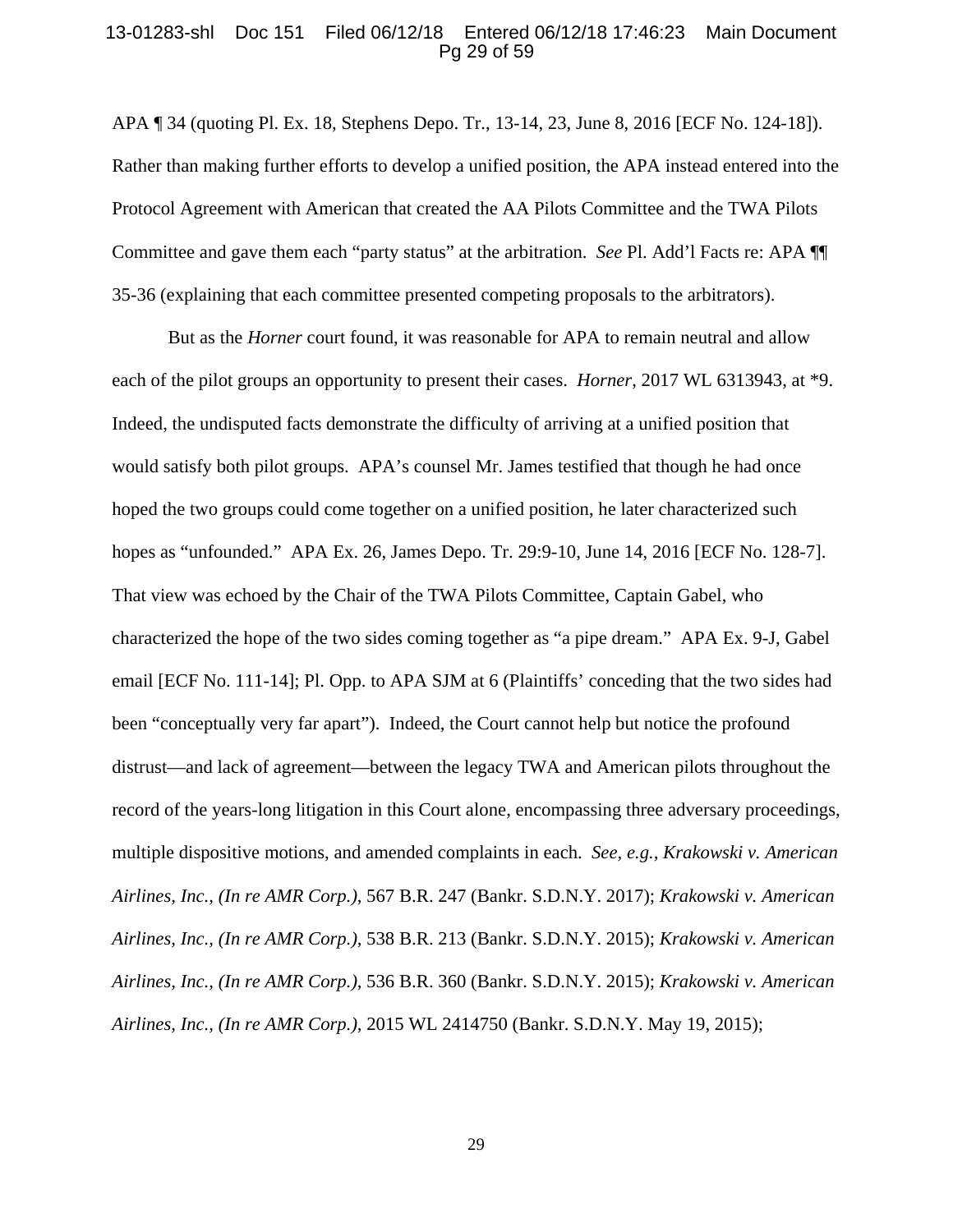## 13-01283-shl Doc 151 Filed 06/12/18 Entered 06/12/18 17:46:23 Main Document Pg 30 of 59

*Krakowski v. American Airlines, Inc., (In re AMR Corp.),* 2014 WL 2508729 (Bankr. S.D.N.Y. June 3, 2014).

Moreover, the process of conducting arbitrations with separate presentations from employee sub-groups is an accepted method of balancing competing employee interests. Indeed, the court in *Horner* ruled that a similar arbitration process involving the very same parties did not breach APA's duty of fair representation. *See Horner*, 2017 WL 6313943, at \*9. In that case, the Plaintiffs asserted that APA had advanced the parties' grievances to arbitration "in a manner that pitted pilot (Plaintiff Bounds) versus pilots (three legacy American pilots)." *Id*. at \*7. The plaintiffs argued that "this choice to allow arbitration and remain neutral throughout the arbitration process is due to the new APA President's hostility toward former TWA pilots [and] that the grievance process was irredeemably undermined as a result." *Id*. But the *Horner* court found that "given its membership's contentious split over [the protections at issue], a reasonable jury could only find that APA concluded that the circumstances warranted neutrality." *Id*. at \*8. Furthermore, "when 'faced with two groups of its members with objectives that were directly at odds . . . [submitting] the impending dispute to arbitration was an equitable and reasonable method of resolving it." *Id*. (quoting *Gvozdenovic v. United Air Lines, Inc.*, 933 F.2d 1100, 1107  $(2d$  Cir. 1991)).<sup>15</sup>

<sup>&</sup>lt;sup>15</sup> Likely for this reason, arbitrations involving different pilot groups have been utilized to resolve mergerrelated issues for years. *See*, *e.g.*, *Oling v. Air Line Pilots Ass'n*, 346 F.2d 270 (7th Cir. 1965) (after merger of United and Capital Air Lines, arbitration between representatives of each pilot group, arranged by union representing both groups); *Carr v. Airline Pilots Ass'n, Int'l*, 2016 WL 4061145 (S.D. Tex. July 29, 2016) (after merger of United and Continental, arbitration between representatives of each pilot group, arranged by union representing both groups). Arbitration is also commonly used as a continuing process of dispute resolution to address issues between merged employee groups. *See*, *e.g.*, *Pilots Representation Org. v. Airline Pilots Ass'n, Int'l*, 2007 WL 2480349, at \*1 (D. Minn. Aug. 24, 2007); *Marcucilli v. American Airlines, Inc.*, 2007 WL 713146, at \*7 (E.D. Mich. Mar. 7, 2007). Additionally, unions utilize arbitration to resolve other types of intra-union issues, such as disputes relating to the allocation of funds among employees represented by the union. *See*, *e.g.*, *Barnes v. Air Line Pilots Ass'n, Int'l.*, 141 F. Supp. 3d 836, 839 (N.D. Ill. 2015).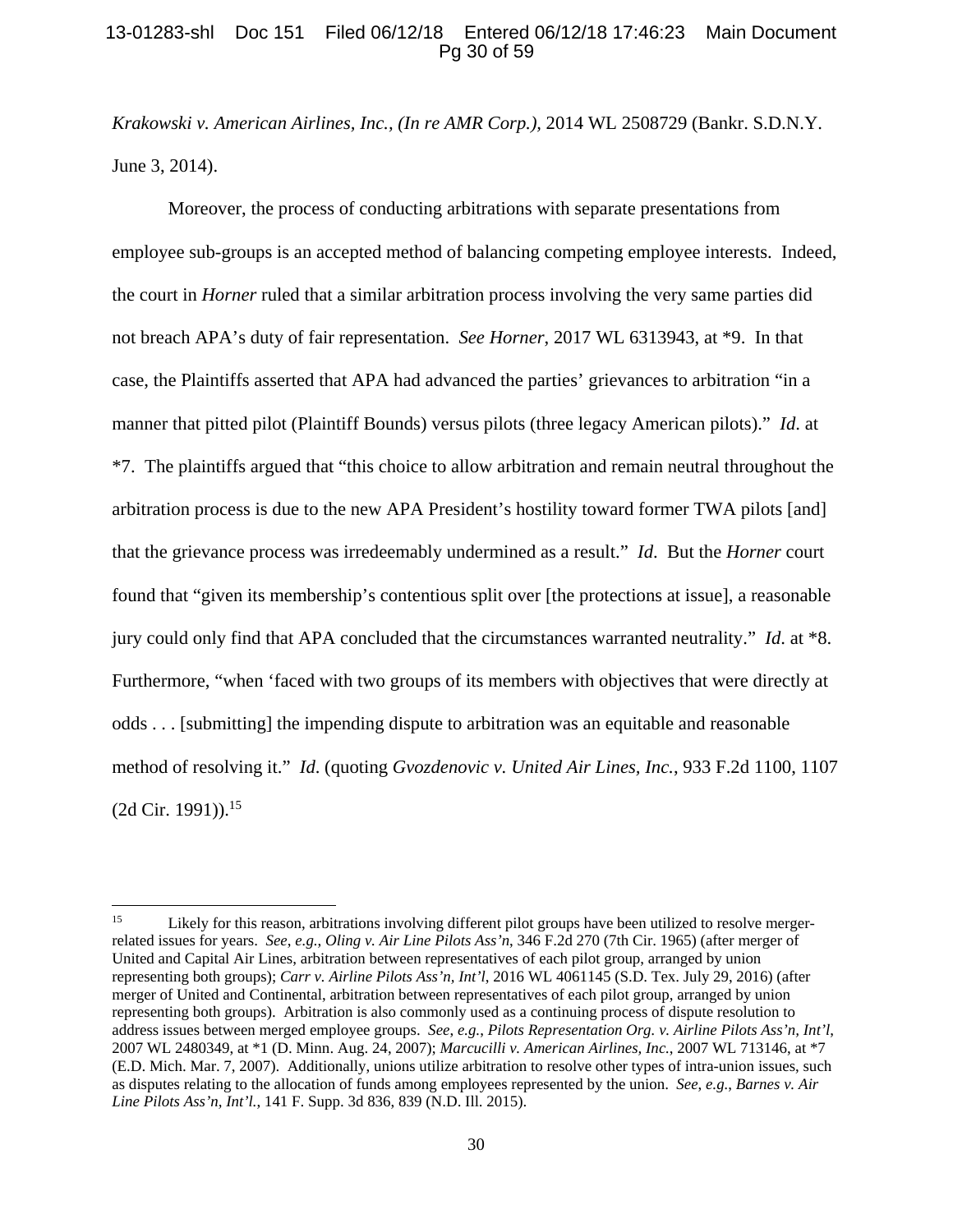## 13-01283-shl Doc 151 Filed 06/12/18 Entered 06/12/18 17:46:23 Main Document Pg 31 of 59

While the Plaintiffs assert that APA has never previously used ad hoc committees in an interest arbitration, this distinction is unavailing. The fact that this case involved an interest arbitration does not by itself bar the use of this type of arbitration process. The Plaintiffs do not provide any case authority in support of such a notion or even any logical reason why this would be the case. And while the circumstances here are somewhat unusual—the abrogation of a collective bargaining agreement in bankruptcy—it was nonetheless a circumstance under which APA was faced with an intractable dispute between two pilot groups. *See Horner*, 2017 WL 6313943, at \*8.

Turning to the third leg of the duty of fair representation inquiry, the Plaintiffs argue that APA's failure to take a unified position was in bad faith because it was against the advice of APA's own counsel. The Plaintiffs rely upon an early draft of LOA 12-05 that explicitly contemplated participation by both American and TWA pilots, but was changed by Mr. James. *See* Pl. Add'l Facts re: APA ¶ 28. An email of Mr. James explained he was at that time "of the view that it is APA v. AA and we get an institutional position rather than invite the AA pilots to beat up on the TWA pilots without the latter being able to threaten to re-open the seniority list." *See* Pl. Add'l Facts re: APA ¶ 28 (quoting Pl. Ex. 8, James email [ECF No. 124-8]).When appearing before the Court to obtain approval of LOA 12-05, Mr. James also stated that "'we have the legal duty to go in and make the presentation on what ought to happen and the company will make its presentation . . . . "" Pl. Add'l Facts re: APA ¶ 30 (quoting Pl. Ex. 15, Hr'g Tr. 32:1-3, Dec. 19, 2012 [ECF No. 124-15]). But taking all these facts to be true, APA's failure to present a "unified position" does not qualify as bad faith, which would require that APA have engaged in "fraud, dishonesty, [or] other intentionally misleading conduct . . . with an improper intent, purpose, or motive." *See Vaughn,* 604 F.3d at 709–10 (internal citations and quotations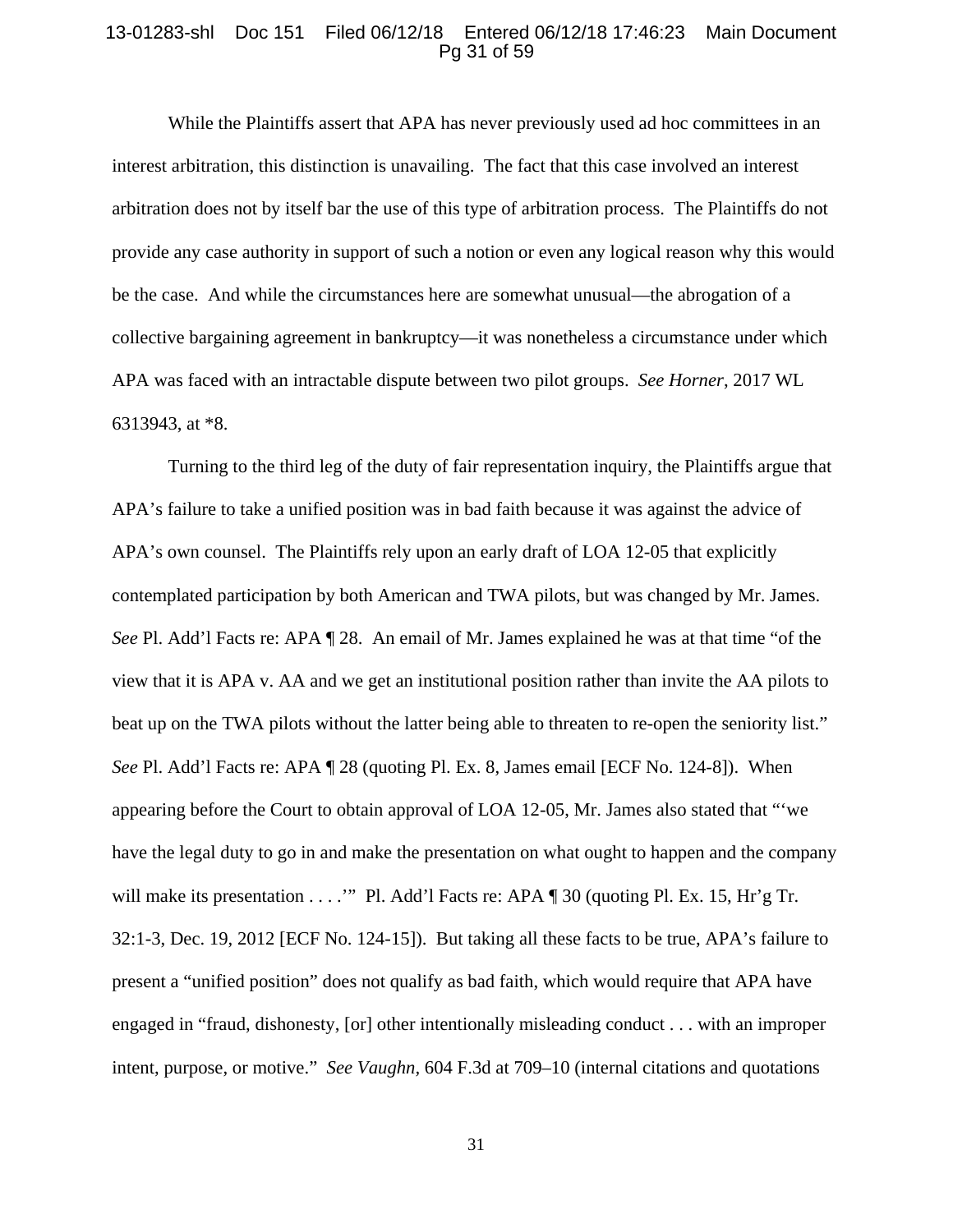# 13-01283-shl Doc 151 Filed 06/12/18 Entered 06/12/18 17:46:23 Main Document Pg 32 of 59

omitted).<sup>16</sup> As explained above, the undisputed facts demonstrate the futility of insisting upon a unified pilots position here. Under such circumstances, it cannot be said that APA's actions were in bad faith.

The Plaintiffs also argue that APA's action was in bad faith because it was taken to protect APA. The Plaintiffs cite to an email in which APA general counsel Steven Hoffman observed that APA's potential liability would be diminished by allowing both the legacy TWA pilots and American Pilots to present their proposals directly to the arbitrators. *See* Resp. to APA SMF ¶ 83 (quoting Pl. Ex. 8, Hoffman email [ECF No. 124-8]).But while Mr. Hoffman noted that a "unified position" would be vulnerable to challenge by any pilots dissatisfied with the results of the arbitration, *id*., such statements do not reflect an "improper intent, purpose, or motive" of APA in how the arbitration was structured. Rather, Mr. Hoffman concluded that this structure protected APA precisely because it fulfilled APA's duty to ensure that all groups, including the legacy TWA pilots, had adequate representation at the arbitration. *See* Pl. Ex. 8, Hoffman email [ECF No. 124-8] ("If incumbent APA and TWA people did their own presentations to the arbitrator, the decision would be on the arbitrator, not us.");17 *see also Vaughn,* 604 F.3d at 710; *Horner*, 2017 WL 6313943, at \*9 ("[P]laintiffs do not assert facts that would support a reasonable finding of the 'substantially egregious' conduct required to infer that APA's neutrality was motivated by a desire to harm APA's membership . . . [w]ithout additional

<sup>&</sup>lt;sup>16</sup> Mr. James' statements and actions early in the arbitration process are easily explained by Mr. James himself: while he had once hoped the two groups could come together on a unified position, he eventually realized that such a hope was unfounded. *See* APA Ex. 26 (James Depo. Tr. 29:9-24, June 14, 2016) [ECF No. 128-7].

<sup>&</sup>lt;sup>17</sup> This is also consistent with the public position that APA had taken that the two committee structure ensured full participation of all constituents and fulfilled APA's legal duties. *See* APA Ex. 22-B (APA article regarding Supplement CC Interest Arbitration: Agreement and Procedure, dated Feb. 10, 2013) [ECF 128-3] ("APA has the legal duty to fairly represent all pilots subject to the provisions of the CBA. Consequently, APA is providing both the former TWA pilots and the pre-merger AA pilots with an opportunity to make separate cases regarding proposed modifications to the CBA. APA is also providing both groups with equal union resources to prepare and present those cases.").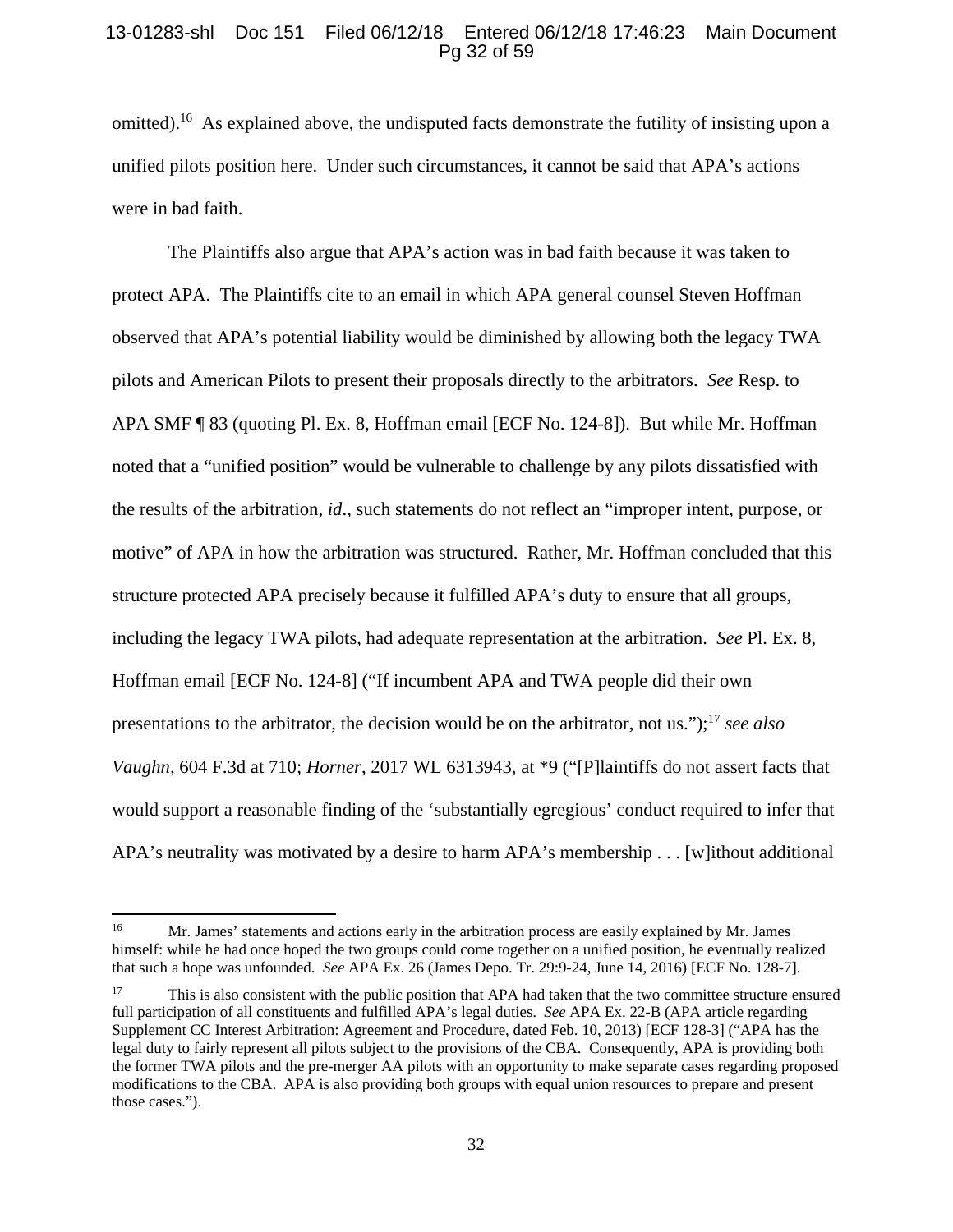## 13-01283-shl Doc 151 Filed 06/12/18 Entered 06/12/18 17:46:23 Main Document Pg 33 of 59

evidence of deceitful, malicious, or improper acts, a reasonable jury could not find that APA's neutrality and submission of grievances breached the duty of fair representation.") (internal citations and quotations omitted).

Last but not least, the Plaintiffs' claim about lack of a unified position fails the causation requirement. This is because—even considering all inferences in favor of the Plaintiffs—a reasonable jury could not conclude that a "unified position" would have achieved a more favorable outcome from the arbitrators. Even if APA had wholly adopted the position that was advocated by the TWA Pilots Committee, that position was ultimately rejected by the arbitrators as violating LOA 12-05 because it did not constitute "preferential flying rights," but rather "effectively modif[ied] the position of the TWA pilots on the system seniority list (at least for some purposes)." Resp. to APA SMF ¶ 122 (quoting APA Ex. 9-H, Arbitrators' Panel Suggestion Regarding Post-Hearing Submissions at 3 [ECF No. 111-12]). Notably, the arbitrators unanimously agreed on this issue with American, an independent participant acting consistent with its rights under LOA 12-05 and the Protocol Agreement. Taking the Plaintiffs' allegations at face value, therefore, their interests were not hampered by having their own separate representation and right to present their views unfiltered at the arbitration, rather than proceeding through a unified pilots position.

#### 2. Allegation that APA Failed to Enforce LOA 12-05

The Plaintiffs also allege that APA failed to enforce the intent of LOA 12-05, which the Plaintiffs maintain was to "replicate" the protections of Supplement CC. But this exact same argument was previously presented by the Plaintiffs and rejected in a detailed decision previously issued by this Court in this case. *See Krakowski*, 536 B.R. at 370-71. In ruling, the Court observed that "it would be impossible to make an exact copy or duplicate of those St.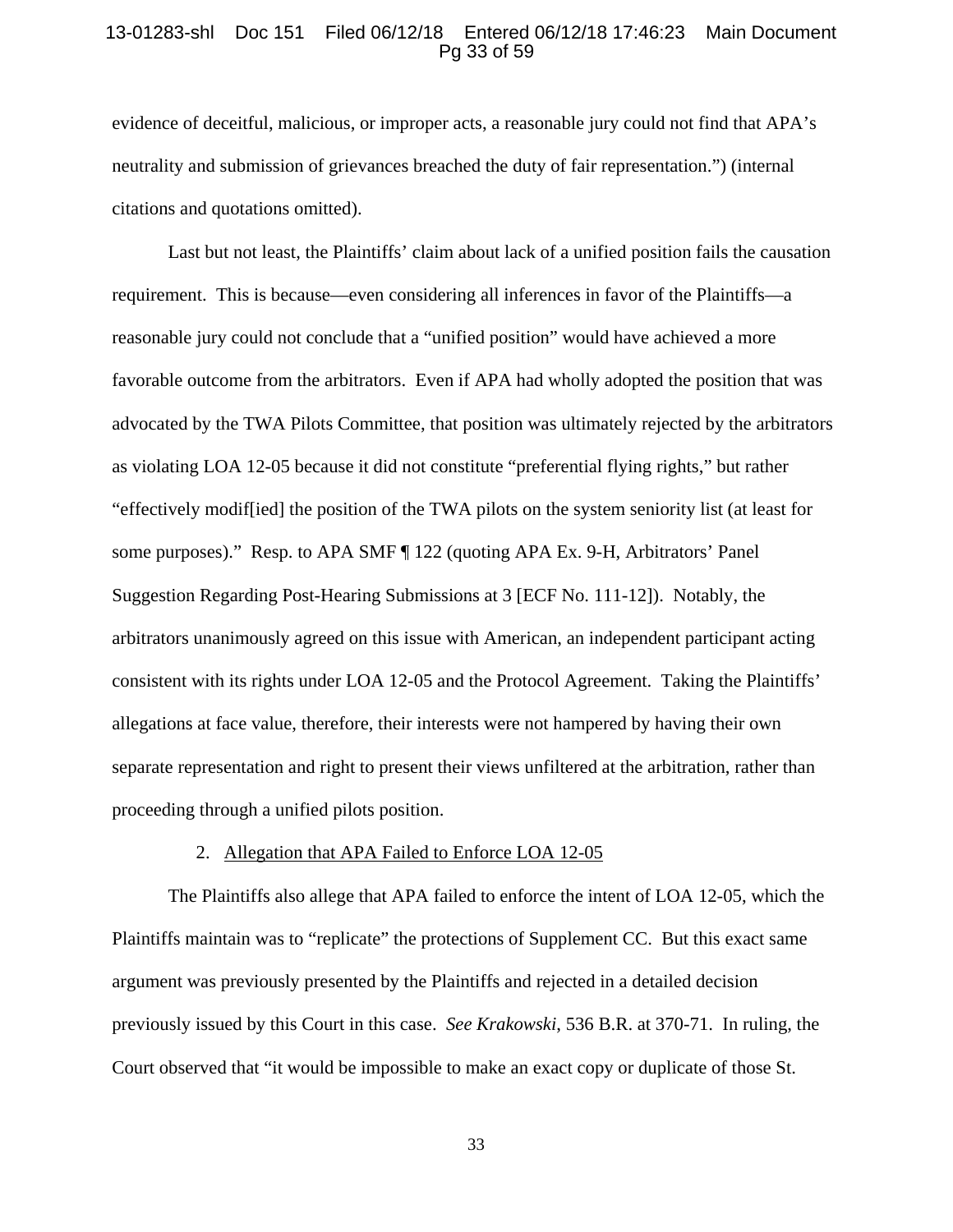# 13-01283-shl Doc 151 Filed 06/12/18 Entered 06/12/18 17:46:23 Main Document Pg 34 of 59

Louis protections", *id*. at 371, given that American intended to close the St. Louis base. In a ruling that echoes the thinking of the arbitrators on the same issue, this Court rejected the Plaintiffs' attempt to shoehorn the concept of "replicate" into LOA 12-05. *See id.*18 Instead, the Court concluded that LOA 12-05 instead provided for an arbitration procedure to arrive at substitute job protections. *See id*. at 370-71 ("The intent of LOA 12-05 was clear from its written terms: 'The Company and the APA agree that a dispute resolution procedure is necessary to determine what *alternative* contractual rights should be provided to TWA Pilots as a result of the loss of flying opportunities due to termination of Supplement CC and the closing of the STL base."") (emphasis in original).<sup>19</sup> This ruling is the law of the case and cannot be revisited here. *See Sagendorf–Teal v. County of Rensselaer*, 100 F.3d 270, 277 (2d Cir. 1996) (law of the case doctrine "posits that if a court decides a rule of law, that decision should continue to govern in subsequent stages of the same case.") (internal citations and quotations omitted); 18B Charles Alan Wright & Arthur R. Miller, *Fed. Prac. & Proc. Juris.* § 4478 (2d ed. April 2018 Update) ("Law-of-the-case rules have developed to maintain consistency and avoid reconsideration of matters once decided during the course of a single continuing lawsuit.").

The Plaintiffs' position is doomed for another reason: APA took no position on the "replicate" issue at the arbitration, choosing instead to remain neutral and allow both sides to

<sup>&</sup>lt;sup>18</sup> Indeed, when the Plaintiffs subsequently sought discovery on the issue, the Court rejected the request, reiterating that the issue was "off the table." APA Ex. 24 (Hr'g Tr. at 64-66, 69-70, Feb. 16, 2016 [ECF No. 128- 5]). The Court considers the Plaintiffs' repeated repackaging of its arguments on this same issue to border on a violation of Fed. R. Civ. P. 11.

<sup>&</sup>lt;sup>19</sup> The Plaintiffs argue that in its prior decision on the issue, the Court did not explicitly strike Paragraph 48(I) of the Complaint, which uses the word "replicate." But that paragraph of the Complaint also references arguments other than replicate. *See* Compl. ¶ 48(I) (discussing APA taking a position through the AA Pilots Committee that "was designed to take jobs from the former TWA pilots to the benefit of the legacy American pilots . . . ."). It is clear from this Court's prior decision that Paragraph 48(I) was preserved only to the extent that it did not relate to the "replicate" argument. *See Krakowski*, 536 B.R. at 371 ("[T]he Court categorically rejects Plaintiffs' reliance on the term 'replicate' as an independent basis for any rights asserted by the Plaintiffs.").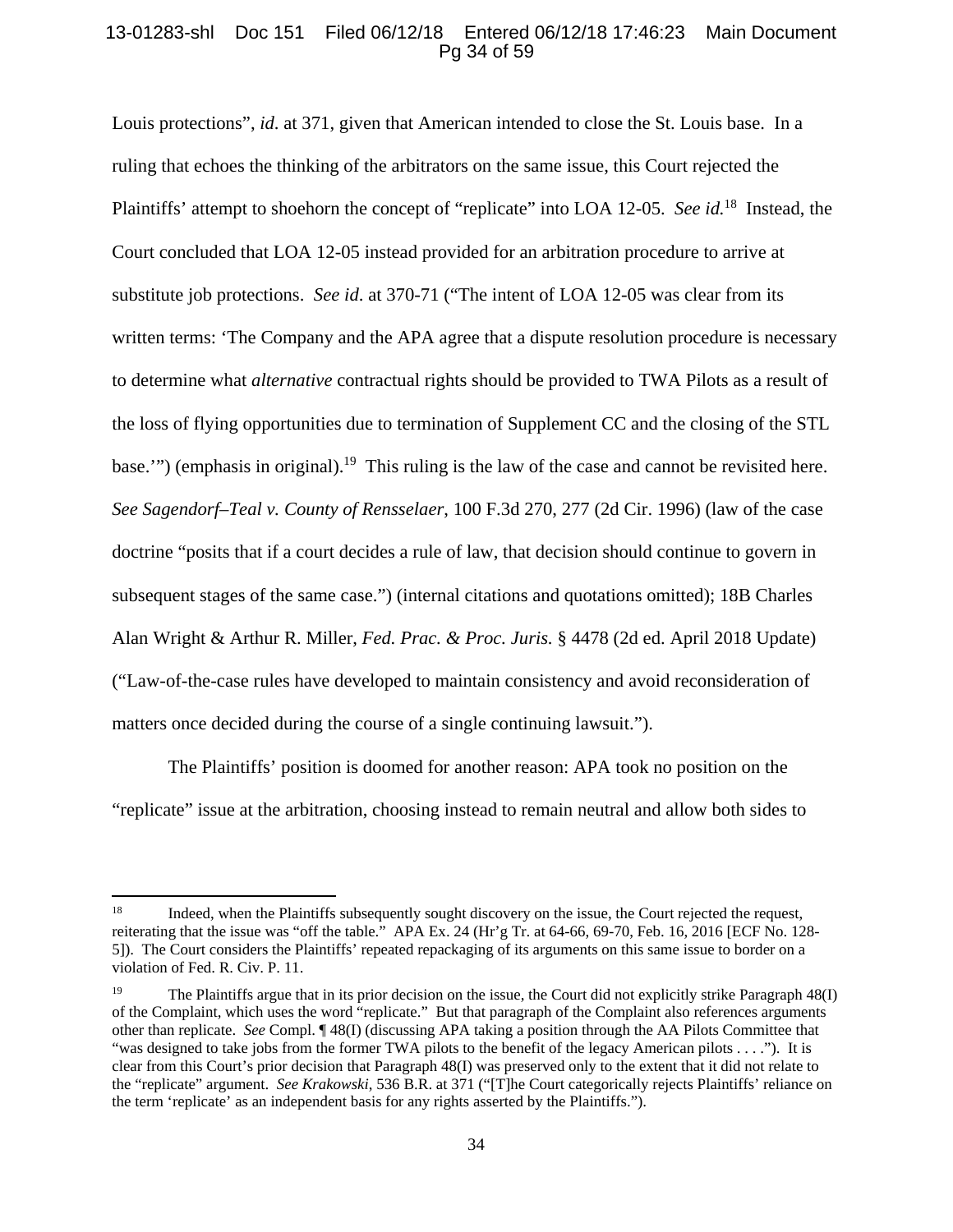# 13-01283-shl Doc 151 Filed 06/12/18 Entered 06/12/18 17:46:23 Main Document Pg 35 of 59

present their positions without interference. As previously discussed, and further expanded on below, APA's neutrality eviscerates any duty of fair representation claim on this issue as the TWA Pilots Committee was given free rein to advocate extensively for the "replicate" standard during the arbitration. *See* Resp. to APA SMF ¶¶ 104-09; *see also* APA Ex. 1-F (LOA 12-05 Merits Opinion at 5 [ECF No. 92-9]) (arbitrators rejecting TWA Pilots Committee's replicate argument).20

# 3. Allegations Relating to Lack of Input from Plaintiffs or Putative Class

The Plaintiffs next complain that the legacy TWA pilots lacked of input on certain aspects of the arbitration process, specifically with respect to the selection of the arbitrators, the arbitration participants, and the lawyers in the arbitration. *See* Compl. ¶¶ 48(E), (F), (G), (H).

 <sup>20</sup> After the parties finished briefing these motions for summary judgment, the Plaintiffs filed a motion to amend the Complaint to add claims relating to APA's lack of a "unified position" and failure to "replicate" Supplement CC. [ECF No. 134]. It appears that the motion was filed in response to the Defendants' argument that the Plaintiffs improperly raised the lack of a unified position and failure to replicate for the first time in opposition to summary judgment. *See APA Opp. to Plaintiffs' Mot. for Leave to Amend* at 1-2, 8-9 [ECF No. 135]; *American's Memo. of Law in Opp. to Plaintiffs' Mot. for Leave to Amend* at 1 [ECF No. 136]. But as the Court today rules in the Defendants' favor on the merits of these two issues, however, leave to amend to add these two issues to the Complaint would be futile. *See Vermont Country Foods, Inc. v. So-Pak-Co., Inc.*, 170 Fed. App'x 756, 759 (2d Cir. 2006); *Milanese v. Rust-Oleum Corp.*, 244 F.3d 104, 110-11 (2d Cir. 2001). Even if that were not the case, it would be improper to allow amendment of the Complaint at this late point in time.The Complaint has already been supplemented and amended by the Plaintiffs several times. *See* ECF Nos. 32-1, 48, 134-2.The Plaintiffs have known from the outset of the case that APA did not present a unified position at the arbitration but instead appointed two separate pilot committees. Yet the request to amend the Complaint came over three years after this case was filed, five months after the close of discovery, and a week after the conclusion of briefing on the Defendants' summary judgment motions. Amendments in such circumstances are prejudicial. *See Grochowski v. Phoenix Const.*, 318 F.3d 80, 86 (2d Cir. 2003) (in affirming denial of leave to amend complaint, noting length of delay, that discovery had been completed and summary judgment motion was pending); *Classicberry Ltd. v. Musicmaker.com, Inc.*, 48 Fed. App'x 360, 362 (2d Cir. 2002) ("[B]ecause defendants made their motion to amend after discovery had closed and plaintiffs had moved for summary judgment, the amendment would have been especially prejudicial.") (internal citations and quotations omitted); *Krumme v. WestPoint Stevens Inc.*, 143 F.3d 71, 88 (2d Cir. 1998) ("A proposed amendment . . . [is] especially prejudicial . . . [when] discovery had already been completed and [nonmovant] had already filed a motion for summary judgment.") (internal citations and quotations omitted). For all these reasons, the Plaintiffs' motion to amend is denied.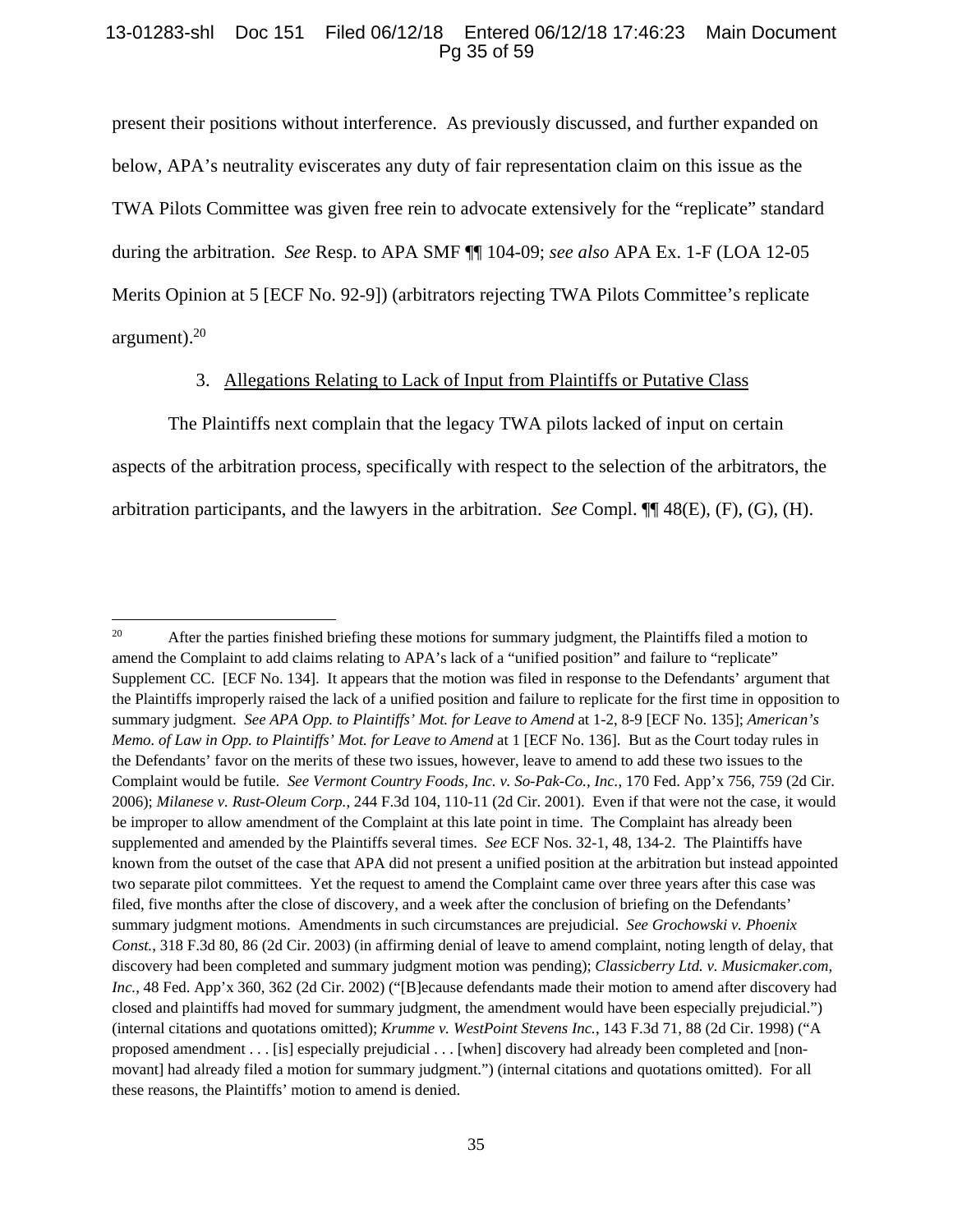# 13-01283-shl Doc 151 Filed 06/12/18 Entered 06/12/18 17:46:23 Main Document Pg 36 of 59

## *i. Selection of Committee Members*

The Plaintiffs first assert that APA improperly selected the members of the TWA Pilots Committee without input from either the Plaintiffs or the putative class members. But this argument is without any basis whatsoever. Two APA Board members from St. Louis who were legacy TWA pilots—Captain Bounds and Captain Spiegel—chose Captain Gabel to chair the TWA Pilots Committee. *See* Resp. to APA SMF ¶ 24. Captain Gabel then chose the other members of the TWA Pilots Committee, all of whom were legacy TWA pilots. *See* Resp. to APA SMF ¶ 25. These included Captain Dave Williams, Captain John Swanson, First Officer Cary Bouchard, and First Officer Thomas Duncan. *See* Resp. to American SMF ¶ 16; Resp. to APA SMF  $\P$  25.

Thus, the manner in which the TWA Pilots Committee members were chosen was reasonable because APA received input from members of the putative class, both directly and indirectly, regarding selection of the TWA Pilots Committee. Selection of that committee was entirely delegated to three putative class members—Captains Bounds, Spiegel, and Gabel—all of whom were former TWA pilots. *See* Resp. to American SMF ¶¶ 12, 17. Additionally, all three were representatives of the legacy TWA pilots, as each was currently, or at some point in the immediate past, had been elected to union office by other former TWA pilots in St. Louis.21 *See* Resp. to APA SMF  $\P$  11, 12, 17.<sup>22</sup> Though Captain Gabel's term as an APA Board member expired prior to the arbitration, that fact alone does not support a conclusion that his interest no longer aligned with those of the legacy TWA pilots.

<sup>&</sup>lt;sup>21</sup> During the relevant time period, nearly all of APA members at the St. Louis base—at least 93%—were former TWA pilots, and nearly all former TWA pilots—approximately 85%—were APA members at St. Louis. *See* Resp. to APA SMF ¶ 11.

<sup>22</sup> In 2012, APA board members elected from the St. Louis base were Captains Bounds and Gabel. *See* Resp. to APA SMF ¶ 12. During 2012, Captain Gabel reached his term limit as an APA board member and the St. Louis base elected Captain Spiegel to replace him. *See* Resp. to APA SMF ¶ 17.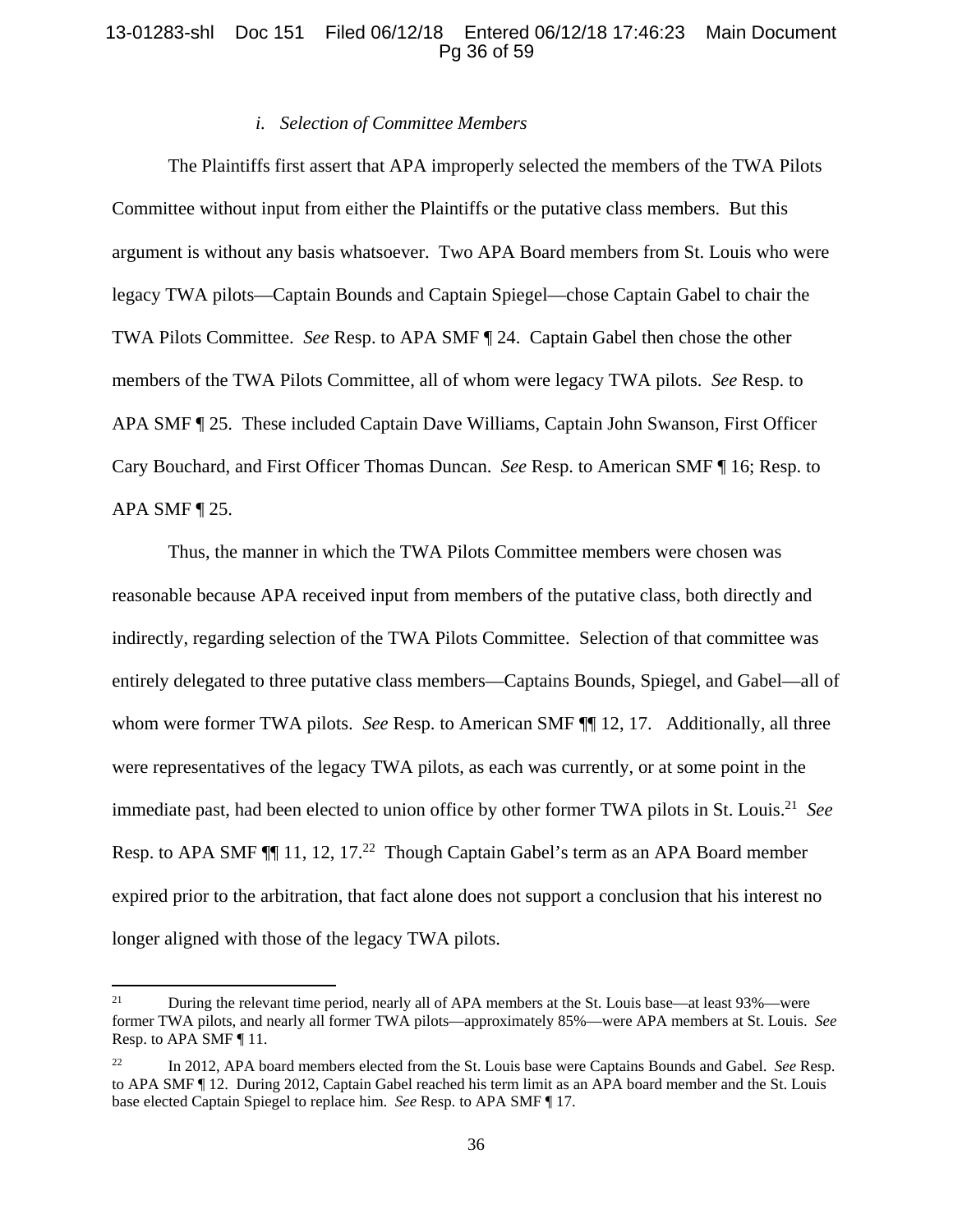## 13-01283-shl Doc 151 Filed 06/12/18 Entered 06/12/18 17:46:23 Main Document Pg 37 of 59

Instead of this procedure, the Plaintiffs argue that APA should have allowed all former TWA pilots to vote on the members of the TWA Pilots Committee. *See* Resp. to American SMF ¶ 31. But selecting the actual composition of a committee through a member election would have been unprecedented, *see* Resp. to American SMF ¶ 32,<sup>23</sup> and such a selection method would have no doubt opened up APA to a legal challenge. The Plaintiffs' position is also fatally flawed given the manner in which the TWA Pilots Committee mirrored the selection method for the AA Pilots Committee. The APA Board members other than Captain Bounds and Captain Spiegel chose Captain Stephens to chair the AA Pilots Committee, and Captain Stephens then chose the other members of that committee. *See* Resp. to American SMF ¶ 15; Resp. to APA SMF ¶ 34. Thus, both pilot groups were treated equally.

In any event, the process a union employs need not be the most representative that is theoretically possible at the expense of being realistically workable. In rejecting the Plaintiffs' member election option, the Court is mindful that it should take a "highly deferential" approach, "recognizing the wide latitude that [unions] need for the effective performance of their . . . responsibilities." *O'Neill*, 499 U.S. at 78. "[S]imple negligence, ineffectiveness, or poor judgment is insufficient to establish a breach of the union's duty … Rather, the union's conduct must be grossly deficient or in reckless disregard of the member's rights" to support a duty of fair representation claim. *Williams v. Air Wisconsin, Inc.*, 874 F. Supp. 710, 716 (E.D. Va. 1995), *aff'd*, 74 F.3d 1235 (4th Cir. 1996).<sup>24</sup>

<sup>&</sup>lt;sup>23</sup> The Plaintiffs deny this statement of fact, averring that the APA polled a distinct pilot group in the past and that the American Independent Cockpit Alliance polled its members regarding the LOA 12-05 process. *See* Resp. to APA SMF ¶ 32. But polling a group on an issue is distinct from having that group directly elect members of a committee, and the Plaintiffs do not offer evidence that this has ever taken place.

<sup>&</sup>lt;sup>24</sup> Relatedly, Plaintiff Sikes complains that she told one of the TWA Pilots Committee members it would be good to have a non-APA member on the committee because there were many non-APA members in St. Louis that would be affected by the arbitration, but that APA would not allow it. *See* Pl. Add'l Facts re: APA ¶ 74. But there is no dispute that APA has traditionally limited committee participation to union members and that the APA Constitution and Bylaws require that committee members must also be APA members. *See* APA Ex. 25 (Gabel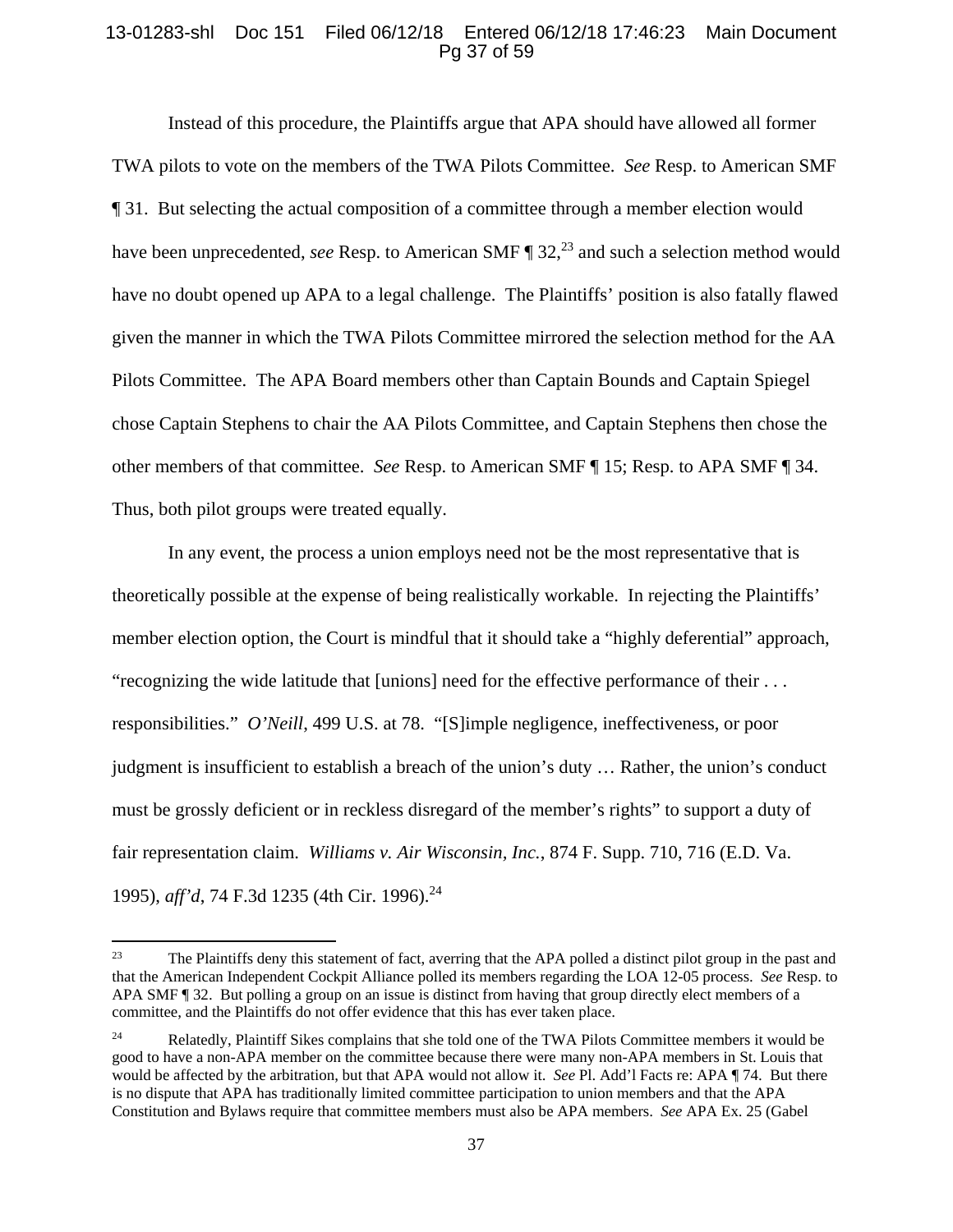#### 13-01283-shl Doc 151 Filed 06/12/18 Entered 06/12/18 17:46:23 Main Document Pg 38 of 59

The Plaintiffs also challenge the differences in the composition of the TWA Pilots Committee versus the AA Pilots Committee by noting that only the latter had union insiders on it. But by letting each group choose its committee membership independent of one another, APA fulfilled its fiduciary duty to "establish[] neutral and valid processes and procedures for the arbitration." *Carr*, 2016 WL 4061145, at \*15. The Plaintiffs argument essentially asserts that a limitation regarding union insiders should have been placed on the AA Pilots Committee when it is undisputed that APA imposed no similar limitation regarding linemen on the TWA Pilots Committee, the chairman of which had recently been on the APA Board, unlike any member of the AA Pilots Committee. *See* Resp. to APA Facts ¶ 37. The Plaintiffs admit that it would not have been fair for the former TWA pilots to participate in selection of the AA Pilots Committee members, just as it would not have been fair for legacy American pilots to participate in selection of the TWA Pilots Committee members. *See* Resp. to APA SMF ¶ 36. Allowing either pilot group to have input or control over the other's process could have been a violation of APA's fiduciary duties. There is also no evidence that the selection process was structured by APA in bad faith. Nor is there evidence of fraud, dishonesty, or other intentionally misleading conduct with an improper intent, purpose, or motive. *See Vaughn,* 604 F.3d at 709–10.

Last but not least, the Plaintiffs have failed to make a causation showing with respect to selection of the TWA Pilots Committee. The Plaintiffs—and indeed all legacy TWA pilots—had the opportunity to rectify any lapses by the TWA Pilots Committee given the ability of individual pilots to directly participate in the arbitration. All pilots were given the opportunity to make written submissions and oral presentations to Arbitrator Bloch in Washington, D.C. and St.

Depo. Tr. 57:21-23, May 27, 2016 [ECF No. 128-6]); *APA Reply Memo. in Support of Mot. for Summ. J.* at 9 [ECF No. 128].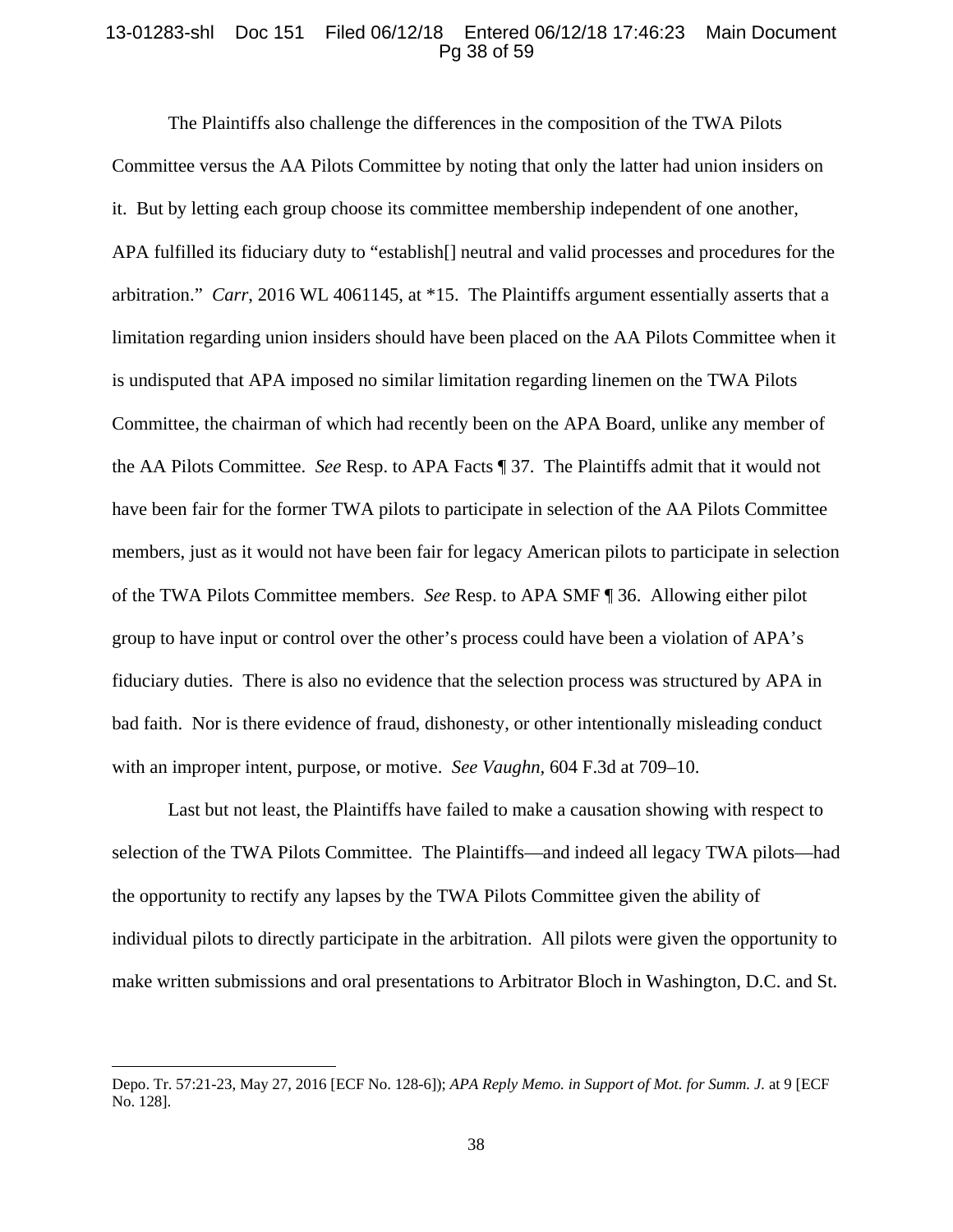## 13-01283-shl Doc 151 Filed 06/12/18 Entered 06/12/18 17:46:23 Main Document Pg 39 of 59

Louis on May 14-15, 2013, regarding the impact on them from the loss of Supplement CC and the St. Louis base. *See* Resp. to APA SMF ¶¶ 93, 96; Resp. to American SMF ¶ 25. The Plaintiffs seek to characterize this process as simply a venting session for pilots and note that only one arbitrator attended. *See* Resp. to APA SMF ¶ 99; Pl. Ex. 4 (Horner Depo. Tr. 48-49, May 10, 2016 [ECF No. 124-4]). But the Plaintiffs offer no evidence that Arbitrator Bloch did not convey the information obtained at the sessions to his fellow arbitrators, or that the arbitrators failed to consider the information provided during this session. And despite how the Plaintiffs choose to characterize it, there is evidence that this process was fully utilized, with the arbitrators receiving some 270 written submissions from pilots. *See* Resp. to American SMF ¶ 25. Moreover, parties other than the TWA Pilots Committee, the AA Pilots Committee, American, and APA were allowed to make oral presentations to Arbitrator Bloch. Legacy TWA pilots took particular advantage of this process: of the 55 oral presentations made, 43 of these were made by legacy TWA pilots. *See* Resp. to American SMF ¶ 25. Indeed, participants in the process included Plaintiff Sikes, who endorsed the proposal made by the TWA Pilots Committee, and Keith Bounds, a St. Louis representative who presented a statement on behalf of 120 legacy TWA pilots. *See* Resp. to American SMF ¶ 25. Such robust participation undermines the Plaintiffs' position. *See Santiago v. Nat'l Cleaning Contractors*, 1992 WL 168258, at \*6 (S.D.N.Y. June 29, 1992) ("Where an employee has had a chance to present his case, despite union lapses in representation, courts have granted summary judgment dismissing fair representation claims."); *Romero v. DHL Express, Inc.*, 2015 WL 1315191, at \*9 (S.D.N.Y. Mar. 24, 2015).

The Plaintiffs also do not present any evidence that the individuals that chose the TWA Pilots Committee members were in some way averse to the legacy TWA pilots or that their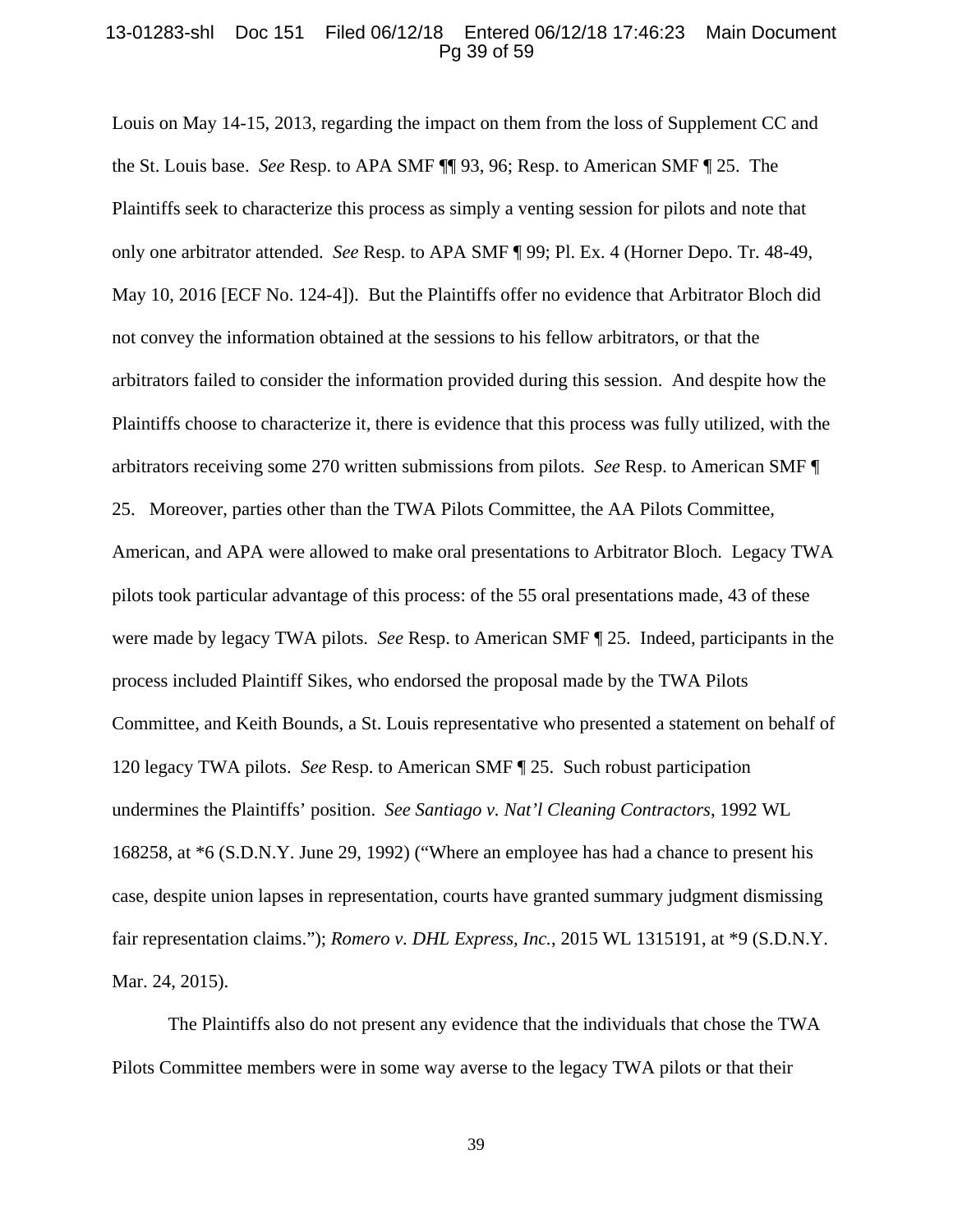# 13-01283-shl Doc 151 Filed 06/12/18 Entered 06/12/18 17:46:23 Main Document Pg 40 of 59

ability to choose committee members was thwarted by APA. Indeed, Plaintiff Alicia Sikes testified that she had "great respect" for Captain Gabel and "would not object to him being selected to any committee at APA."<sup>25</sup> Resp. to APA SMF ¶ 26 (quoting APA Ex. 12, Sikes Depo. Tr. 20:10-15, May 10, 2016 [ECF No. 111-20]). She further testified that the other members of the TWA Pilots Committee were all "very competent." Resp. to APA SMF ¶ 27 (quoting APA Ex. 12, Sikes Depo. Tr. 22:8-9, May 10, 2016 [ECF No. 111-20]). Additionally, Plaintiff Sikes assisted the TWA Pilots Committee's counsel throughout the LOA 12-05 proceedings. *See* Resp. to APA SMF ¶ 101. Plaintiff John Krakowski could not think of anyone else who would have been a better choice for the TWA Pilots Committee. *See* Resp. to APA SMF ¶ 28. Plaintiff Horner testified that he did not have any objection to Captain Gabel or any of the other members of the TWA Pilots Committee. *See* Resp. to APA SMF ¶ 29.26 Moreover Plaintiff Horner testified that changing the membership of the TWA Pilots Committee would

<sup>&</sup>lt;sup>25</sup> This is not surprising given that Captain Gabel has been an active participant in this litigation on behalf of the Plaintiffs, serving as the Plaintiffs' principal witness and consulting with Plaintiffs' counsel in his deposition of Edgar James. *See generally* Pl. Ex. 4 (Gabel Decl. in Support of Resp. to APA SMF [ECF No. 97-4]); APA Ex. 15 (James Depo. Tr. at 7-8, June 14, 2016 [ECF No. 111-23]) (Plaintiffs' counsel noting on the record that Captain Gabel, among others, has been assisting in counsel's representation of the class). It is odd then that the Plaintiffs invoke his participation in the arbitration as a basis for relief here.

<sup>26</sup> The Plaintiffs deny all of the statements of fact relevant to this issue. *See* Resp. to APA SMF ¶¶ 26-29. All of the Plaintiffs' denials are based on their legal arguments about the lack of a unified position by APA and the twocommittee structure. But as discussed above, however, these two legal arguments do not provide a basis for disputing the rather straightforward facts at issue here.

Moreover, the denials are problematic for other reasons. With respect to the statements made by Plaintiff Sikes, for example, the Plaintiffs state that Plaintiff Sikes testified that there should never have been a TWA Pilots Committee and that she had told Captain Gabel this. Resp. to APA SMF ¶ 26. But this does not deny the fact that she made these statements.

With respect to the statements made by Plaintiff Krakowski, the Plaintiffs assert that Plaintiff Krakowski testified that his complaint was to the entire LOA 12-05 process. Resp. to APA SMF ¶ 28. But this does not address the fact in question.

With respect to the statements made by Plaintiff Horner, the Plaintiffs assert that Plaintiff Horner objected to the TWA Pilots Committee because it was the union creating a subclass when the union was instead required to represent the pilots as a whole. Resp. to APA SMF ¶ 29. The Plaintiffs also assert that Plaintiff Horner did not support Captain Gabel's decision to chair the TWA Pilots Committee and told Captain Bounds that he was concerned with their general involvement. Resp. to APA SMF ¶ 29. But Plaintiff Horner's testimony didn't address their fitness for the position. *See* Pl. Ex. 4 (Horner Depo. Tr. 27:12-15, 32:12-18, May 10, 2016 [ECF No. 124-4]).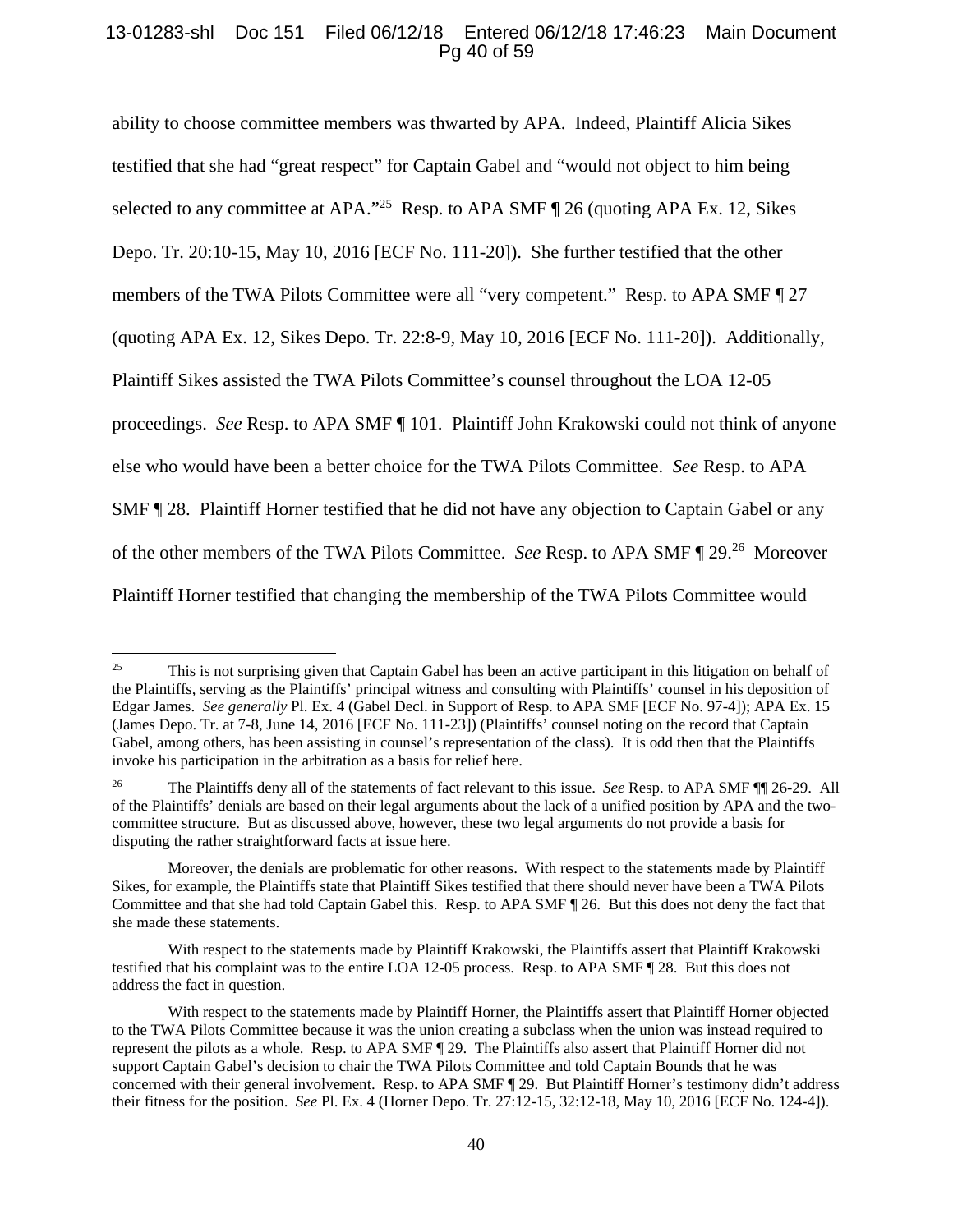## 13-01283-shl Doc 151 Filed 06/12/18 Entered 06/12/18 17:46:23 Main Document Pg 41 of 59

"absolutely not" have improved the situation for the legacy TWA pilots. *See* Resp. to APA SMF  $\P$  30 (quoting APA Ex. 11, Horner Depo. Tr. 34:11-14, May 10, 2016 [ECF No. 111-19]).<sup>27</sup>

#### *ii. Selection of Arbitrators*

For reasons similar to those discussed above as to member selection, the Plaintiffs' claim regarding the selection of the arbitrators also fails. American and APA both agreed that Arbitrator Bloch should serve as the principal arbitrator because he is a prominent Railway Labor Act arbitrator that is familiar to practitioners in the airline industry. *See* Resp. to American SMF ¶ 6. Important for this case, Captains Gabel and Bounds—APA board members from St. Louis who also happened to be legacy TWA pilots—approved the language of LOA 12- 05 that identified Arbitrator Bloch as the principal arbitrator. *See* Resp. to APA SMF ¶¶ 20, 39- 40; Resp. to American SMF ¶ 8. The Protocol Agreement provided that in addition to Arbitrator Bloch, the members of the arbitration panel would include Stephen Goldberg and Ira Jaffe. *See*  Resp. to American SMF ¶ 12. But it was Captain Gabel who had suggested the appointment of Arbitrator Goldberg and Arbitrator Jaffe as the remaining two arbitrators, and APA accepted his suggestion. *See* Resp. to APA SMF ¶ 51; Resp. to American SMF ¶ 12.28

Moreover, the Plaintiffs do not allege that Captains Gabel and Bounds acted irresponsibly or unfairly in picking the arbitrators and none of them asked APA to replace the arbitrators. *See*  Resp. to APA SMF ¶¶ 46, 48-49, 53-55.Indeed, no legacy TWA pilots ever complained to Captain Gabel regarding the selection of Arbitrators Goldberg or Jaffe. *See* Resp. to APA SMF ¶ 53. Additionally, subsequent to entry into LOA 12-05, APA held a large gathering of legacy

<sup>&</sup>lt;sup>27</sup> The Plaintiffs also argue that the TWA Pilots Committee should have refused to participate in the arbitration process, *see* Resp. to APA SMF ¶ 90, but they offer no evidence (or even theory) as to how this would have attained a better result for the legacy TWA pilots or why the TWA Pilots Committee's lack of refusal to participate constitutes a breach of duty by APA.

APA subsequently asked American to accept Arbitrator Goldberg and Arbitrator Jaffe as arbitrators, which it did. *See* Resp. to American SMF ¶ 12.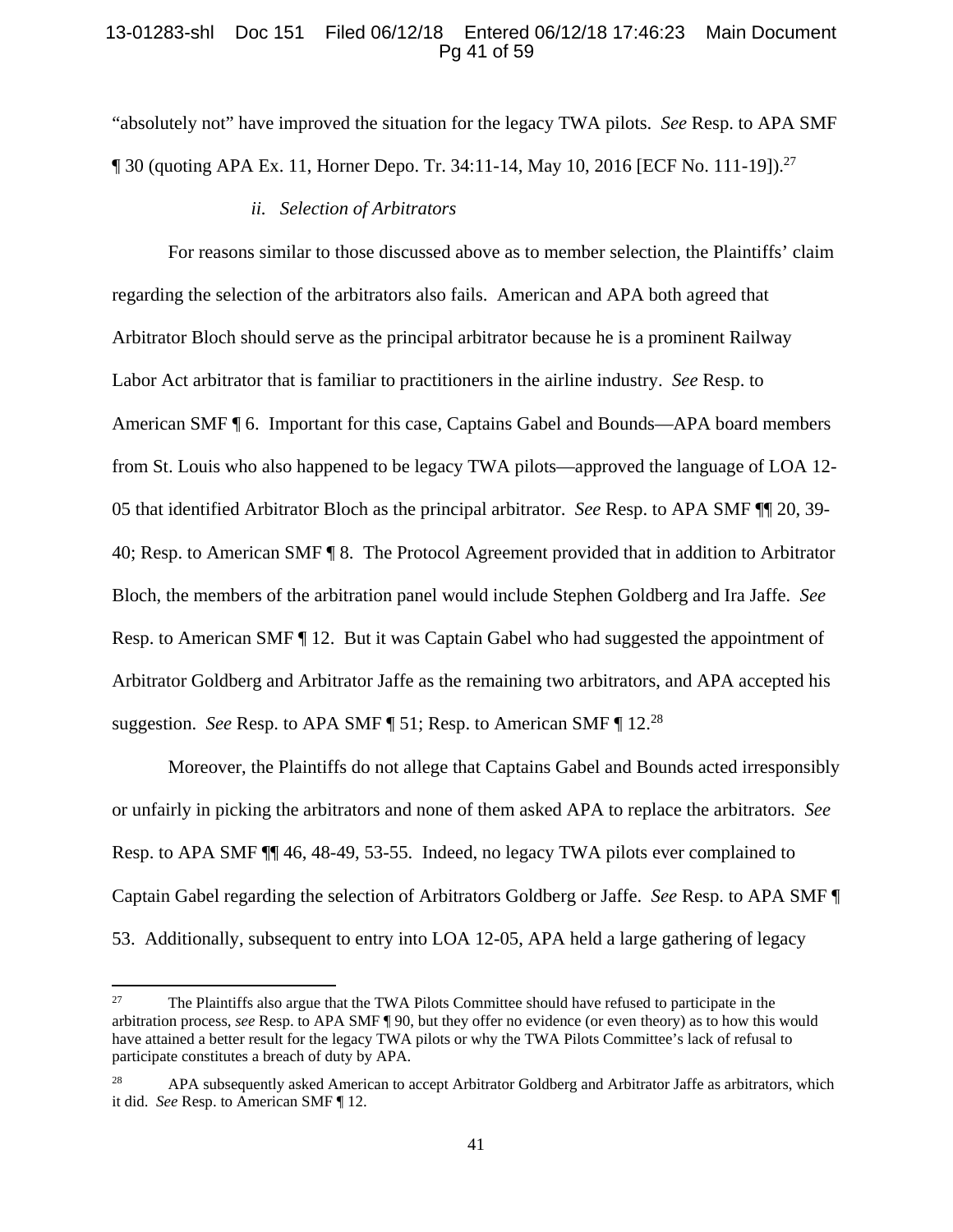# 13-01283-shl Doc 151 Filed 06/12/18 Entered 06/12/18 17:46:23 Main Document Pg 42 of 59

TWA pilots. *See* Resp. to APA SMF ¶ 43. At that meeting, APA informed the pilots that Arbitrator Bloch had been listed to chair the arbitration panel and none of the pilots present requested that APA replace Arbitrator Bloch. *See* Resp. to APA SMF ¶¶ 43-44.<sup>29</sup>

The Plaintiffs note that Arbitrator Bloch had previously ruled against the legacy TWA pilots in prior arbitrations.30 But the fact that Arbitrator Bloch had previously ruled against the legacy TWA pilots does not make his selection as an arbitrator arbitrary, discriminatory, or in bad faith, and Plaintiffs have not provided evidence that his rulings were so egregious as to make it so. *See Andersons, Inc. v. Horton Farms, Inc.*, 166 F.3d 308, 330 (6th Cir. 1998) ("An adverse award in and of itself is no evidence of bias absent some evidence of improper motivation."). In fact, Captain Gabel and the TWA Pilots Committee decided that Arbitrator Bloch was a good

The Plaintiffs object to APA's statement of fact that Plaintiff Sikes never raised an objection with anyone regarding the selection of Arbitrator Bloch, asserting that Plaintiff Sikes objected to him on the second day of the arbitration. *See* Resp. to APA SMF ¶ 48 (citing Pl. Ex. 2, Sikes Depo. Tr. 43-44, 48, May 10, 2016 [ECF No. 124- 2]). But in her testimony, Plaintiff Sikes raises no specific objection to Arbitrator Bloch himself, rather to the structure of the arbitration, as well as the seat placement of APA and American next to one another and counsel "having chats with the arbitrators" during breaks, though she admits she was unaware of the content of those chats. *Id*.

 <sup>29</sup> Plaintiff Horner did ask why Arbitrator Bloch had been selected, noting that Arbitrator Bloch had ruled against the legacy TWA pilots in a prior arbitration. *See* Resp. to APA SMF ¶¶ 45-46. But Plaintiff Horner never asked Mr. James or any APA officer or board members to replace Arbitrator Bloch, instead raising his concerns with Captain Williams, a member of the TWA Pilots Committee. *See* Resp. to APA SMF ¶ 46. The TWA Pilots Committee did not take action on the complaint or object to the selection of Arbitrator Bloch, but that failure to act cannot be a basis for a breach of duty claim against APA. *See* Resp. to APA SMF ¶¶ 42, 45-47.

<sup>&</sup>lt;sup>30</sup> The Plaintiffs raise a few other objections in their pleadings, none of which have merit. The Plaintiffs object to APA's statement of fact that Plaintiff Horner's only objection to Arbitrator Bloch was that he had ruled against TWA pilots in past arbitrations. *See* Resp. to APA SMF ¶ 47. They also assert that Plaintiff Horner objected to Arbitrator Bloch, along with Arbitrator Goldberg and Arbitrator Jaffe because the entire process was flawed and that as to the selection of arbitrators, the union and the company should have each picked one, and those two arbitrators should have picked a neutral. *See* Resp. to APA SMF ¶¶ 47, 55 (citing Pl. Ex. 4, Horner Depo. Tr. 68, May 10, 2016 [ECF No. 124-4]). But the Plaintiffs have not articulated a theory whereby this proposed process would have been better than allowing the TWA Pilots Committee to exercise more influence over the selection. Such an argument would be counter-intuitive.

The Plaintiffs also object to APA's statement of fact that Plaintiff Krakowski never raised an objection with anyone regarding the selection of Arbitrator Bloch. *See* Resp. to APA SMF ¶ 49 (citing Pl. Ex. 3, Krakowski Depo. Tr. 38, May 25, 2016 [ECF No. 124-3]). But in his testimony, Plaintiff Krakowski raises no specific objection with the arbitrators themselves, rather stating that they should have been selected in the manner used under the RLA, an argument rejected above. *See id.*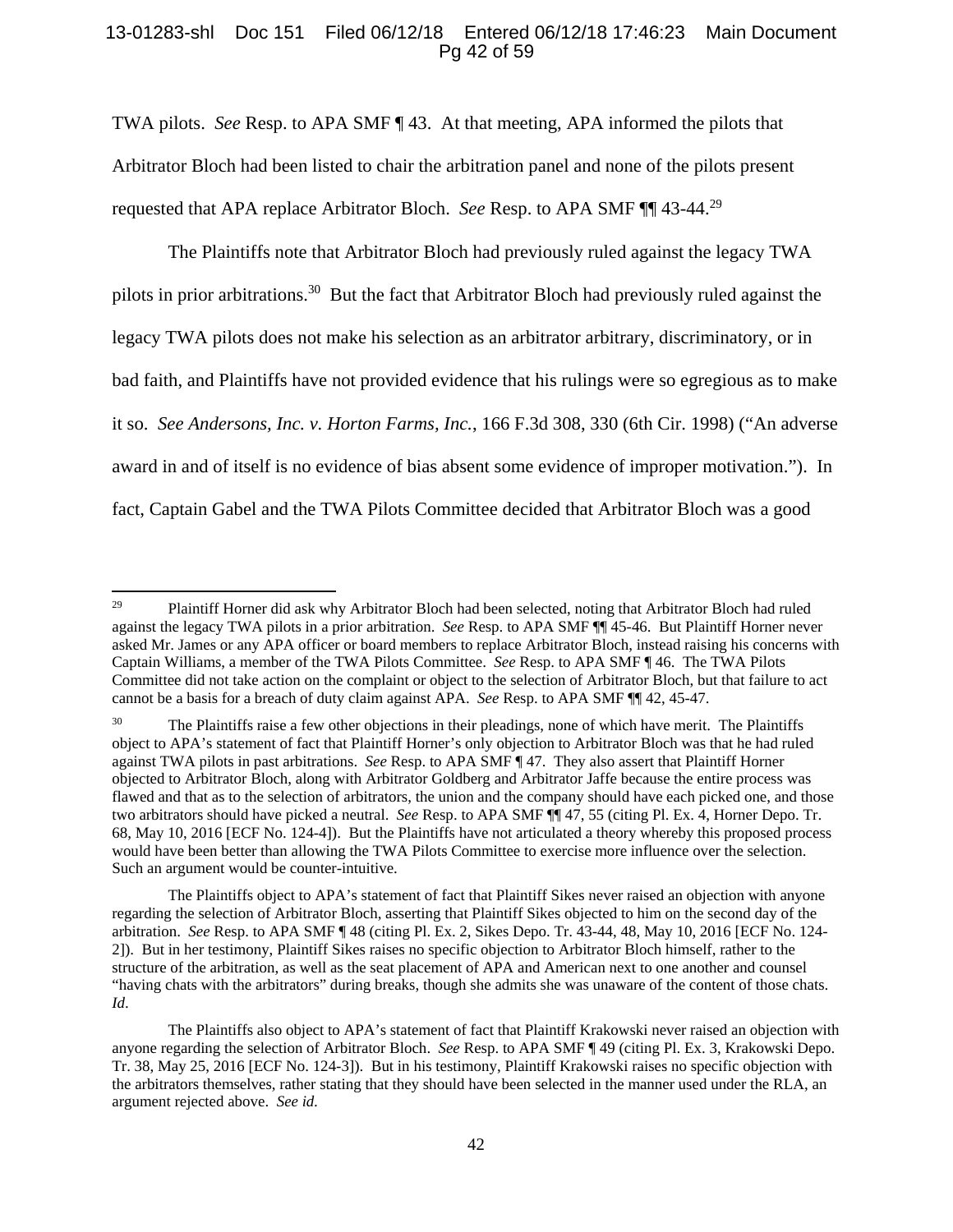## 13-01283-shl Doc 151 Filed 06/12/18 Entered 06/12/18 17:46:23 Main Document Pg 43 of 59

choice for the LOA 12-05 arbitration, even after considering this criticism of him. *See* Resp. to APA SMF ¶ 41. Given these facts, it cannot be said that APA acted discriminatorily, arbitrarily or in bad faith. *See Demetris v. Transp. Workers Union of Am.*, 2015 WL 474826, at \*6 (N.D. Cal. Feb. 4, 2015) (a union does not have to make a "perfect decision or even a particularly good decision," but rather must only act in a rational manner that does not discriminate).

The Plaintiffs also argue that because LOA 12-05 stated that the arbitration was being conducted under Section 7 of the Railway Labor Act ("RLA"), the arbitrators should have been selected in accordance with the RLA. Section 7 of the RLA provides that the union and the company each pick an arbitrator, and those two arbitrators then select a third "neutral" arbitrator. *See* 45 U.S.C. § 157. But parties can waive default procedural requirements of the RLA, and no objection to the selection of the arbitrators was ever presented based on Section 7. *See, e.g., Krieter v. Lufthansa German Airlines, Inc.*, 558 F.2d 966, 968 (9th Cir. 1977). In any event, the procedures adopted by APA were *more* favorable than those set out in the RLA, as Captain Gabel chose two of the arbitrators and Captains Gabel and Bounds approved the third. Under the RLA procedures, the legacy TWA pilots would have been consigned to working with the AA Pilots Committee to agree on APA's lone selection, with no influence on the selection of the other two arbitrators.

#### *iii. Selection of Counsel*

The Plaintiffs argument about selection of counsel for each of the pilot committees in the arbitration fails for similar reasons. Each committee chose its own counsel, with the TWA Pilots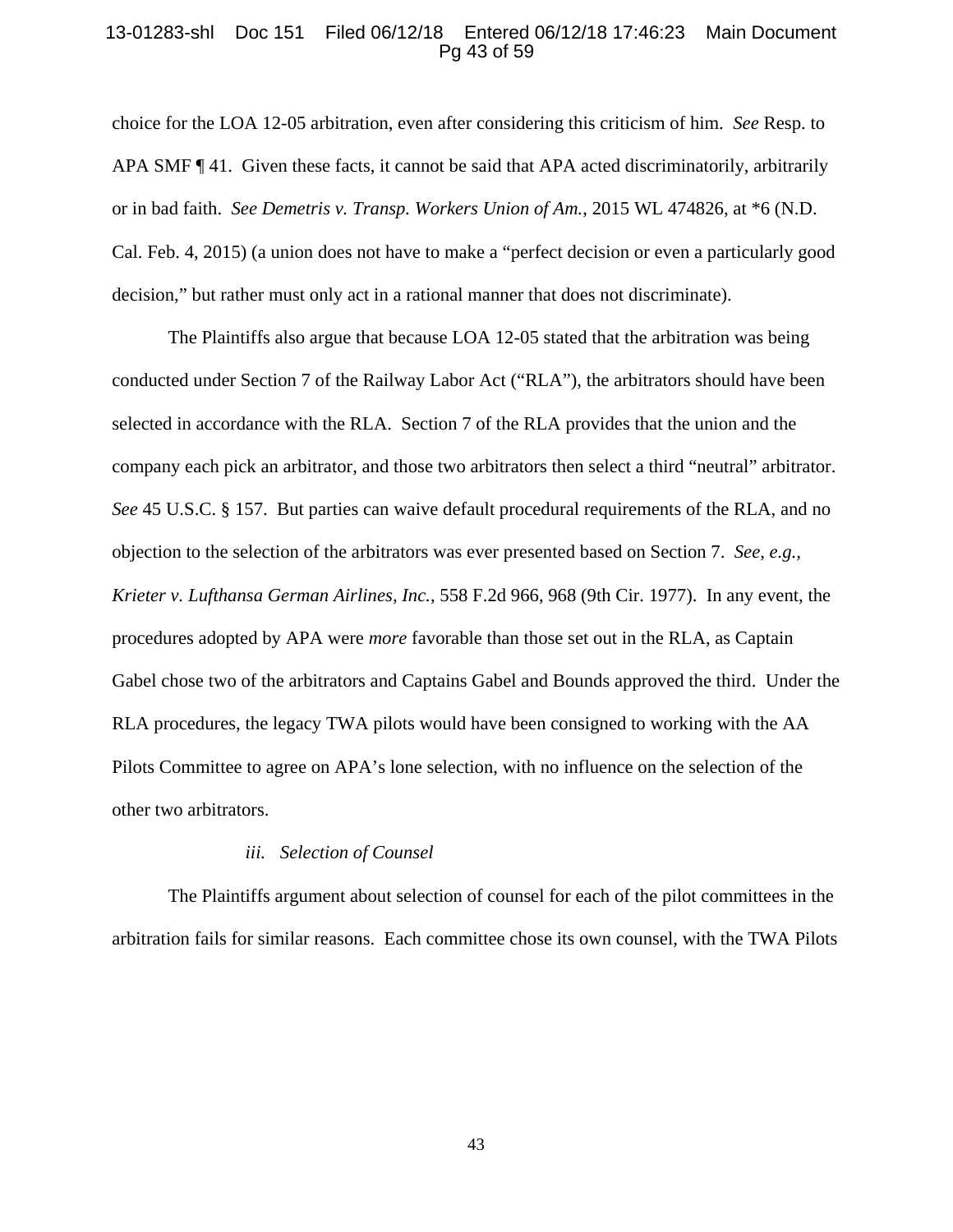# 13-01283-shl Doc 151 Filed 06/12/18 Entered 06/12/18 17:46:23 Main Document Pg 44 of 59

Committee choosing John Clarke<sup>31</sup> and the AA Pilots Committee selecting Wesley Kennedy.<sup>32</sup> *See* Resp. to APA SMF  $\P$  60-61, 68.

In their briefs opposing summary judgment, the Plaintiffs do not raise any issues with respect to the selection of Mr. Clarke as counsel for the TWA Pilots Committee, seemingly dropping their prior claims regarding his selection. In any event, the Court concludes—for the same reasons discussed above regarding selection of the members of the TWA Pilots Committee—that APA acted appropriately in allowing the TWA Pilots Committee to choose its own counsel. Additionally, the Plaintiffs fail to establish that the selection of Mr. Clarke caused them harm. They do not claim that Mr. Clarke was unqualified to represent them, and in fact engaged him in other proceedings both prior and subsequent to the LOA 12-05 arbitration.<sup>33</sup> Indeed, Mr. Clarke had extensive experience, including arguing five cases at the Supreme Court, three of which involved the interpretation of the RLA. *See* Resp. to APA SMF ¶¶ 64, 67. Plaintiffs have not even attempted to show that a different counsel might have produced better results for the former TWA pilots.<sup>34</sup>

<sup>&</sup>lt;sup>31</sup> Consistent with their general theory in the case, the Plaintiffs assert that APA influenced the TWA Pilots Committee's choice of Mr. Clarke as its counsel because the TWA Pilots Committee was formed by APA and given party status under LOA 12-05. *See* Resp. to APA SMF ¶ 61. But that does not demonstrate in any way that APA made the decision to select Mr. Clarke.

<sup>&</sup>lt;sup>32</sup> The Plaintiffs deny that the AA Pilots Committee chose Mr. Kennedy and instead assert that Mr. Kennedy was chosen by APA to represent the AA Pilots Committee. *See* Resp. to APA SMF ¶ 60, 68. But the Plaintiffs' position is, yet again, without basis. The Plaintiffs cite only to conversations between Mr. James and Mr. Kennedy about billing for his services. *See* Resp. to APA SMF ¶ 60. But despite extensive discovery, nothing presented by the Plaintiffs suggests that APA controlled or otherwise dictated who the AA Pilots Committee should hire as counsel. The Plaintiffs also fail to establish how the selection of Mr. Kennedy—other than the conflict of interest issue discussed and rejected above—could provide a basis for a breach of fiduciary duty claim on behalf of the legacy TWA pilots.

<sup>&</sup>lt;sup>33</sup> In the year prior to the LOA 12-05 arbitration, Mr. Clarke represented former TWA pilots in this Court, including Plaintiff Sikes. *See* Resp. to APA SMF ¶ 65. Mr. Clarke was also chosen by a group of former TWA pilots—including Plaintiffs Sikes, Horner, and Krakowski—to represent them after the LOA 12-05 arbitration in an internal proceeding at APA related to the unsecured claim obtained by APA in this bankruptcy. *See* Resp. to APA SMF ¶ 66.

<sup>&</sup>lt;sup>34</sup> The Plaintiffs offered no criticism of Mr. Clarke's performance in the arbitration, other than commentary along the lines of his being too "gentlemanly" and "long-winded." *See* Resp. to APA SMF ¶¶ 91–92. Such comments are clearly an insufficient basis for a duty of fair representation claim against APA. Indeed, even where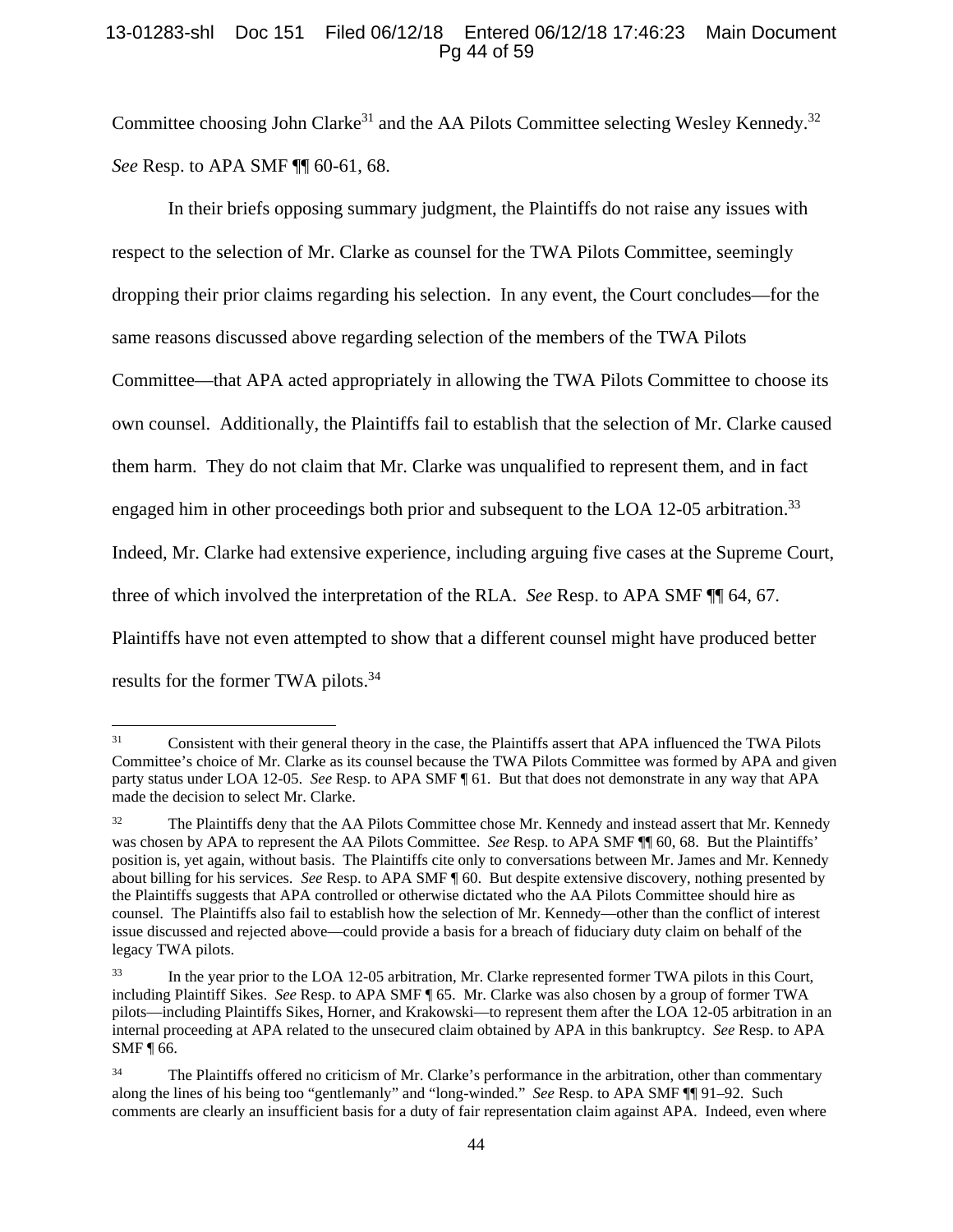## 13-01283-shl Doc 151 Filed 06/12/18 Entered 06/12/18 17:46:23 Main Document Pg 45 of 59

 Turning to counsel for the AA Pilots Committee, the Plaintiffs argue that APA displayed substantial bias in retaining Mr. Kennedy, noting that Mr. Kennedy is outside counsel to APA and has long represented it, including in the AA/TWA merger and in connection with the AA/U.S. Airways merger. *See* Pl. Add'l Facts re: APA ¶¶ 59-61.Indeed, the TWA Pilots Committee asserted at the time that Mr. Kennedy had an ethical conflict of interest because he served as counsel to the AA Pilots Committee in the LOA 12-05 arbitration, and also as counsel to the committee advocating for all American pilots—including legacy TWA pilots—in the seniority merger with U.S. Airways. *See* Resp. to APA SMF ¶ 72.

But once again, the Plaintiffs' argument falls flat. APA hired an attorney specializing in legal ethics to review whether this "dual representation" would give rise to a conflict. *See* Resp. to APA SMF ¶ 75. The Plaintiffs do not dispute that the legal expert advised APA that there was no conflict of interest. *See* Resp. to APA SMF ¶ 78 (Plaintiffs admitting fact that ethics counsel advised APA there was no conflict because Mr. Kennedy did not represent the TWA Pilots Committee in the US Air integration); *see also* ¶¶ 75-76. Such an admission is fatal to the Plaintiffs' position. *See Bruce v. Local 333, Int'l Longshoremen's Ass'n*, 189 F. Supp. 2d 282, 288-90 (D. Md. 2002) (finding that union did not violate duty of fair representation because it reasonably believed that it was acting appropriately on the advice of counsel); *c.f. Power v. Kaiser Found. Health Plan of Mid-Atl. States Inc.*, 87 F. Supp. 2d 545, 553 n.19 (E.D. Va. 2000).

Furthermore, allegations of an appearance of impropriety do not establish a duty of fair representation claim given the lack of "causal connection between the union's wrongful conduct and [his or her] injuries." *Vaughn*, 604 F.3d at 709; *c.f. Price v. Int'l Union, United Auto.* 

an employee's representative was not a licensed lawyer, duty of fair representation claims have been rejected absent evidence that the representative was incompetent or that a different representative would have produced better results. *See Mullen*, 1999 WL 974023, at \*6; *Sales v. YM & YWHA of Washington Heights & Inwood*, 2003 WL 164276, at \*9 (S.D.N.Y. Jan. 22, 2003).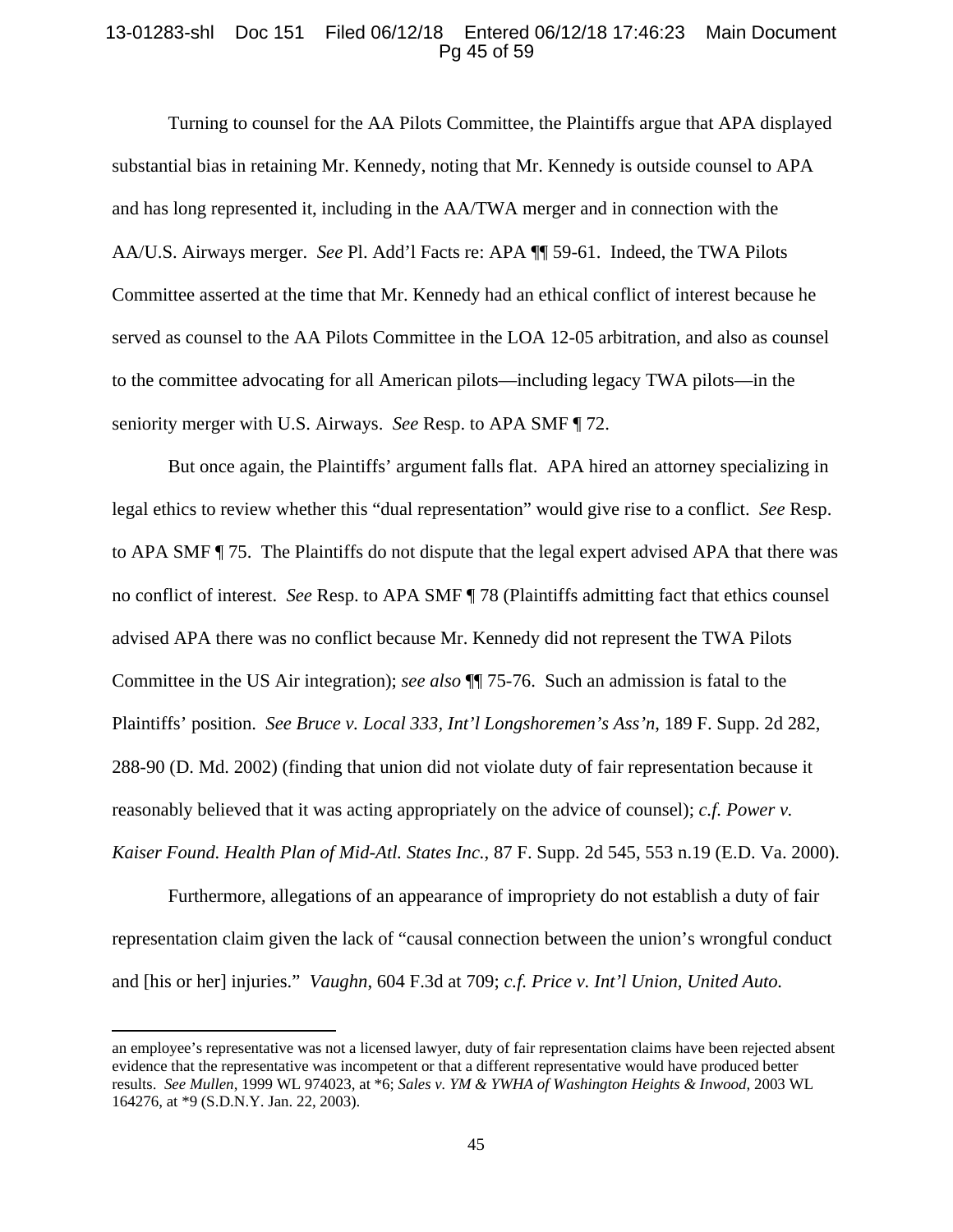### 13-01283-shl Doc 151 Filed 06/12/18 Entered 06/12/18 17:46:23 Main Document Pg 46 of 59

*Aerospace & Agric. Implement Workers of Am.*, 927 F.2d 88, 94 (2d Cir. 1991) ("appearance of bias" with respect to arbitration procedures does not raise due process concerns and does not support a duty of fair representation claim) (citing *Andrews v. Educ. Ass'n of Cheshire*, 829 F.2d 335, 340-41 (2d Cir. 1987)). The Plaintiffs do not provide evidence that Mr. Kennedy's role in the arbitration undermined the integrity of the process or changed the result, as the TWA Pilots Committee was given a full and fair opportunity to participate and argue their case. *C.f. Carr*, 2016 WL 4061145, at \*11 (union failure to prevent witness participation "did not seriously undermine[] the integrity of the arbitral process, which was otherwise fair, and which the neutral arbitrators—not [the union]—controlled, even if the failure violated [the union's] accounting and finance rules.") (internal citations and quotations omitted). Indeed, the arbitrators rejected the proposal made by the AA Pilots Committee, which was presented by Mr. Kennedy. *See* Resp. to APA SMF ¶¶ 113-14, 116.

#### 4. Allegations Relating to Arguments at Arbitration

The Plaintiffs also allege APA violated its duty of fair representation based on the positions taken by different parties during the arbitration, specifically the AA Pilots Committee proposal and APA's objection to the TWA Pilots Committee proposal. *See* Compl. ¶¶ 48(I), (J).

#### *i. Position of the AA Pilots Committee*

The Plaintiffs first argue that APA failed to prevent the AA Pilots Committee from taking a position that was unfair to the legacy TWA pilots. The Plaintiffs appear to suggest that APA should have somehow repudiated the proposal of the AA Pilots Committee and defended the proposal of the TWA Pilots Committee. But the Plaintiffs position represents a misunderstanding of APA's obligations with respect to the LOA 12-05 process. On this issue, the Court finds persuasive the views in *Carr v. Airline Pilots Association, International*, 2016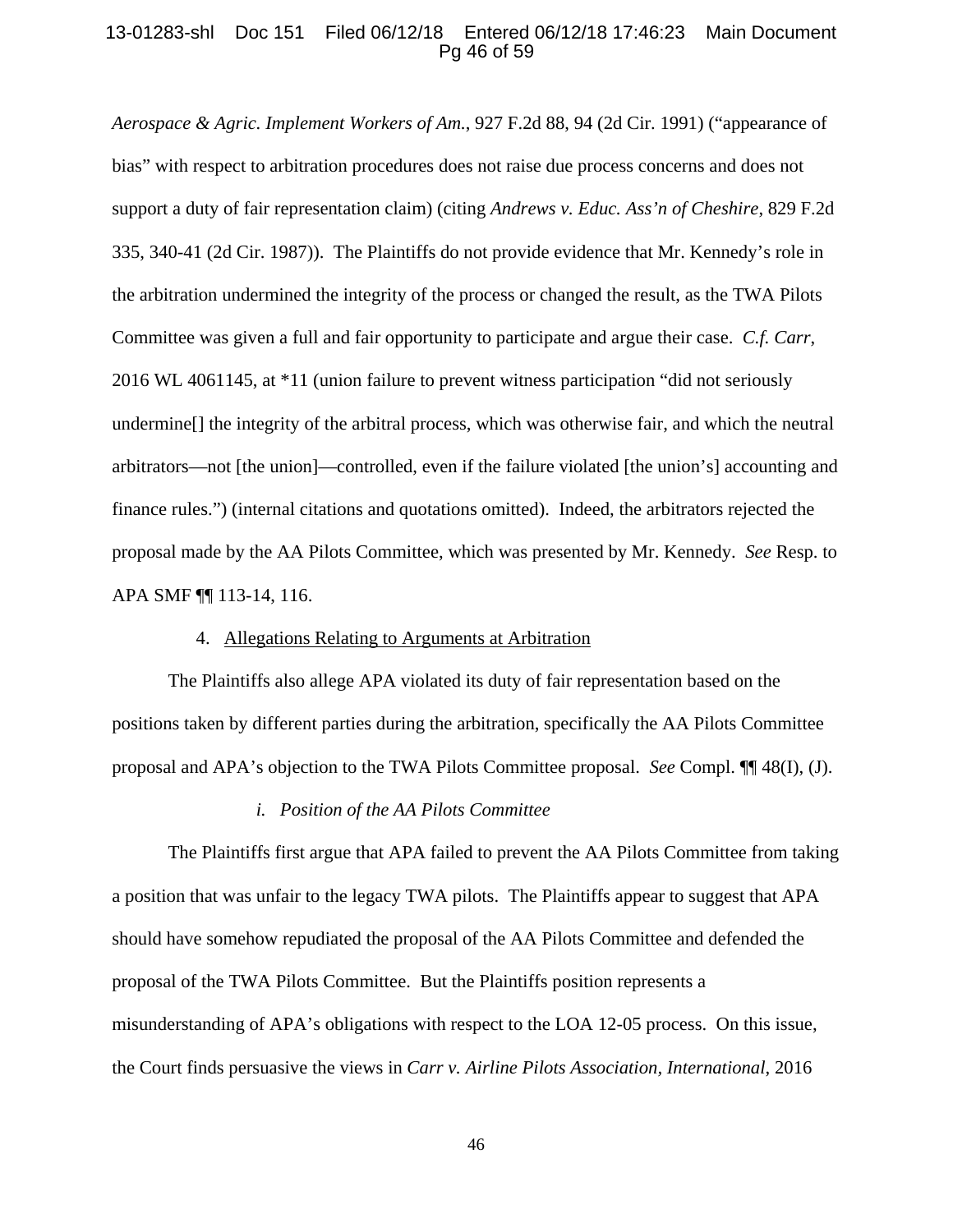#### 13-01283-shl Doc 151 Filed 06/12/18 Entered 06/12/18 17:46:23 Main Document Pg 47 of 59

WL 4061145 (S.D. Tex. July 29, 2016). *Carr* involved the seniority integration of two adverse pilot groups in the merger of Continental and United Air Lines. *See id*. at \*1. In *Carr*, the union representing all of the pilot groups chose to integrate the merging carriers' seniority lists through an arbitration process, pursuant to which each pilot group was represented by its own merger committees. *See id*. at \*2. The plaintiff, a Continental pilot, challenged the resulting arbitration award, claiming that the union had violated its duty of fair representation for several reasons, including by refusing to intervene when the United pilot group made improper political arguments during the arbitration. *See id*. at \*7.

In its decision, the *Carr* court recognized that "[u]nions have discretion when resolving internal disputes between conflicted groups and their actions are judged by a 'wide range of reasonableness.'" *Id*. at \*9 (quoting *O'Neill*, 939 F.2d 1199, 1204 (5th Cir. 1991)). The district court found that a union satisfies its duty of fair representation in those circumstances by "establishing a 'fair process for determining seniority' . . . ." *Id*. (quoting *Air Wisconsin Pilots Prot. Comm. v. Sanderson*, 909 F.2d 213, 216 (7th Cir. 1990)). The court noted that "[o]ne example of a fair process is a process to refer disputes about seniority-list integration after airlines merge to arbitration, under rules that require neutral arbitrators to integrate the seniority lists without intending to favor one pilot group over the other." *Id*. (citing *Air Wisconsin*, 909 F.2d at 216). The court found that "[t]he duty of fair representation does not require a union to ensure a "fair" result in resolving disputes, including disputes over seniority-list integration." *Id*. (citing *O'Neill*, 939 F.2d at 1201). With respect to the union's failure to interrupt the allegedly improper presentation of the United pilot group, the *Carr* court noted that there was no case law to support "the proposition that a union must interject itself in this fashion into an arbitration that has valid processes and procedures in place. Instead the case law appears to support the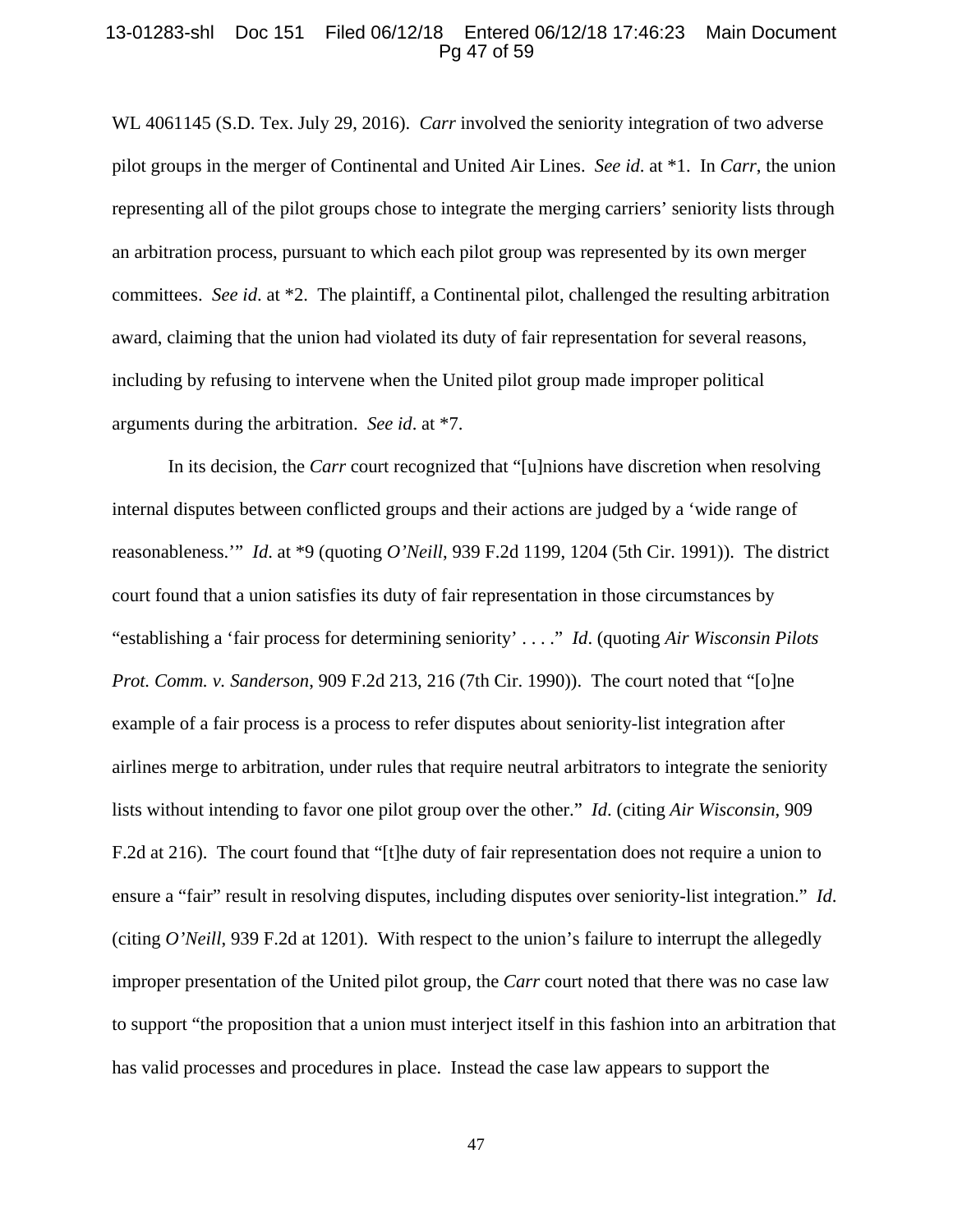## 13-01283-shl Doc 151 Filed 06/12/18 Entered 06/12/18 17:46:23 Main Document Pg 48 of 59

proposition that a union's duty is satisfied by establishing neutral and valid processes and procedures for the arbitration." *Id.* at \*15 (citing *Air Wisconsin*, 909 F.2d at 216).<sup>35</sup>

The ruling in *Carr* accords with the Second Circuit's view that—when a union is "faced with two groups of its members with objectives that [are] directly at odds"—"[s]ubmission of the impending dispute to arbitration [is] an equitable and reasonable method of resolving it." *Gvozdenovic*, 933 F.2d at 1107. In *Gvozdenovic*, the Second Circuit concluded that the union members in question had "fail[ed] to demonstrate that their interests were not fully represented in the arbitration proceeding" and therefore the groups at issue "were treated under the arbitration agreement with perfect parity." *Id*. (citing *Cook v. Pan Am. World Airways, Inc.*, 771 F.2d 635, 645 (2d Cir. 1985)) (finding no violation of a union's duty of fair representation where the evidence demonstrated that the interests of all employee groups were represented vigorously throughout the proceedings).

Applying all these principles here, the Court finds that the process established by APA was reasonable and rejects the Plaintiffs' argument based on the position taken by the AA Pilots Committee.<sup>36</sup> Each side was treated in a neutral manner. Both were given the opportunity to fully represent themselves and state their positions during the arbitration proceedings through a representative empowered to independently advocate on their behalf. *See* Resp. to APA SMF ¶¶ 84-87, 104-07, 110, 111-14, 116-23. Thus, neither side could impose a "non-responsive" or "predatory" proposal, Pl. Opp. to APA SJM at 14, without facing rebuttal from the other. As the

<sup>35</sup> The Plaintiffs argue that the *Carr* decision is inapplicable because the plaintiffs in *Carr* did "not attack core aspects of the . . . process or procedures." *Carr*, 2016 WL 4061145, at \*10. But the Plaintiffs' claim with respect to the proposal made by the AA Pilots Committee is also not an attack on the procedures or process of the LOA 12-05 arbitration, but rather an attack on the substantive positions of the parties and the failure of APA to oppose those positions.

<sup>36</sup> Relatedly, the Court rejects as nonsensical the Plaintiffs' argument that APA is somehow responsible for all the actions of the AA Pilots Committee because it was a committee of APA and was created pursuant to APA's Constitution and Bylaws. *See* Pl. Opp. to APA SJM at 15-16.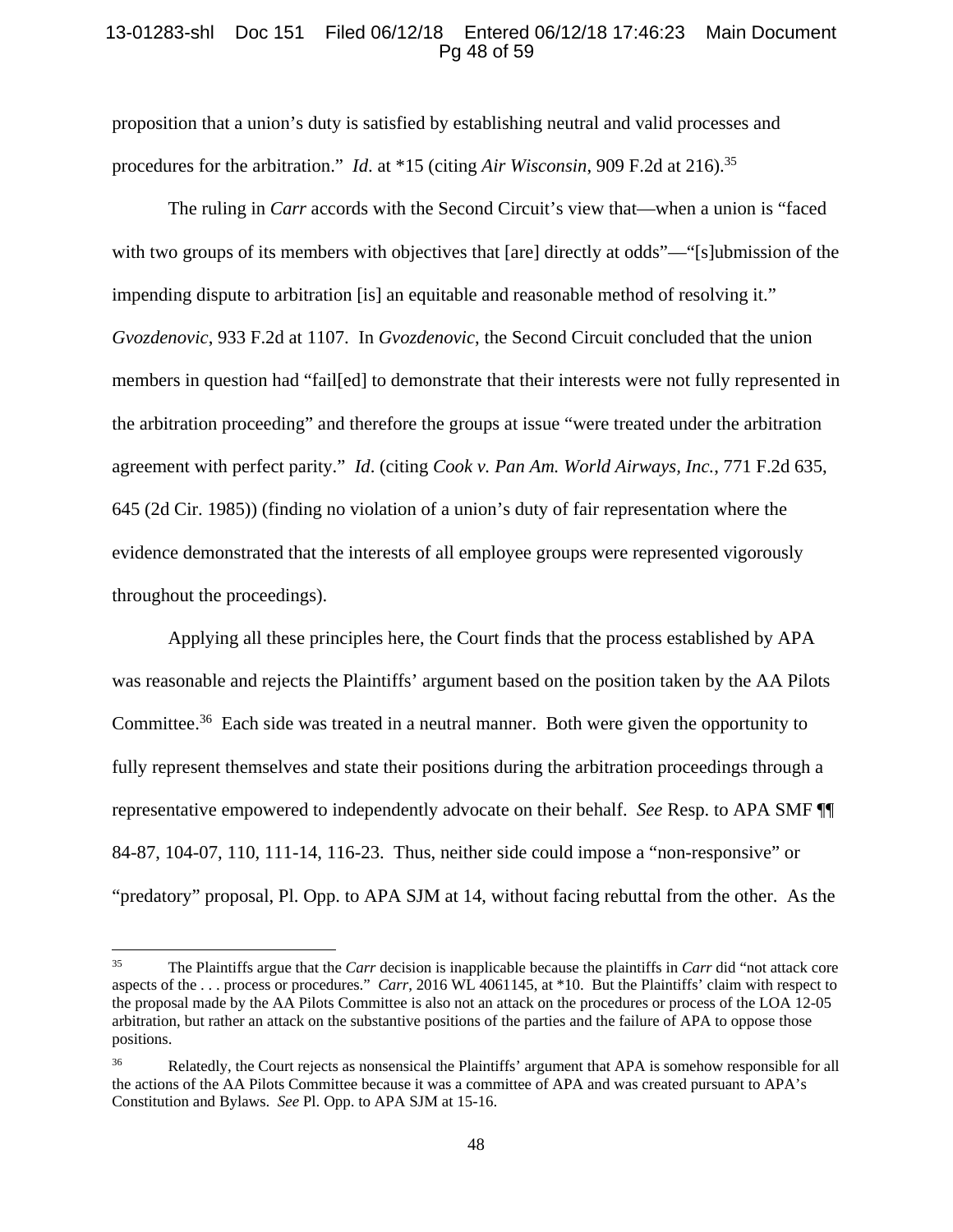## 13-01283-shl Doc 151 Filed 06/12/18 Entered 06/12/18 17:46:23 Main Document Pg 49 of 59

TWA Pilots Committee had the full opportunity to counter any arguments made by the AA Pilots Committee, APA had no obligation to interject itself into the process to prevent one group from making its own arguments or to support the arguments of the other side. This neutrality on the part of APA did not prevent the arbitrators from considering the relevant evidence and arguments put forward by both sides.<sup>37</sup>

#### *ii. APA Objection to Proposals of TWA Pilots Committee*

The Plaintiffs next argue that APA's objection to the proposal submitted by the TWA Pilots Committee constituted a breach of fiduciary duty. But this argument overlooks that APA's objection was a three-page brief objecting to two procedural aspects of the TWA Pilots Committee proposal for future arbitrations, and offered no comment on the substantive proposals of the TWA Pilots Committee regarding substitute job protections for Supplement CC. *See* Resp. to APA SMF ¶¶ 124-30. Indeed, the arbitrators saw APA as neutral in the process, noting that APA had delegated its advocacy position to the two pilot committees and took no position on the substantive positions submitted by those committees. *See* APA Ex. 1-F (12-05 Arbitration Merits Opinion at 6 n.9 [ECF No. 92-9]) ("For purposes of the presentations, and in recognition of starkly differing interests within the bargaining unit, APA delegated its advocacy position in this case to two committees composed of the former TWA pilots and the AA pilots, respectively. APA takes no position on the substantive positions submitted by the respective committees."). The TWA Pilots Committee had the opportunity to respond to APA's submission without interference and indeed did so. *See* Resp. to APA SMF ¶ 86.

<sup>&</sup>lt;sup>37</sup> The Plaintiffs also cannot meet the requirement of causation on this claim, as the Plaintiffs have not shown that APA's failure to oppose the AA Pilots Committee proposal impacted the result of the arbitration, since the arbitrators ultimately rejected the proposal made by the AA Pilots Committee. *See* Resp. to APA SMF ¶ 116.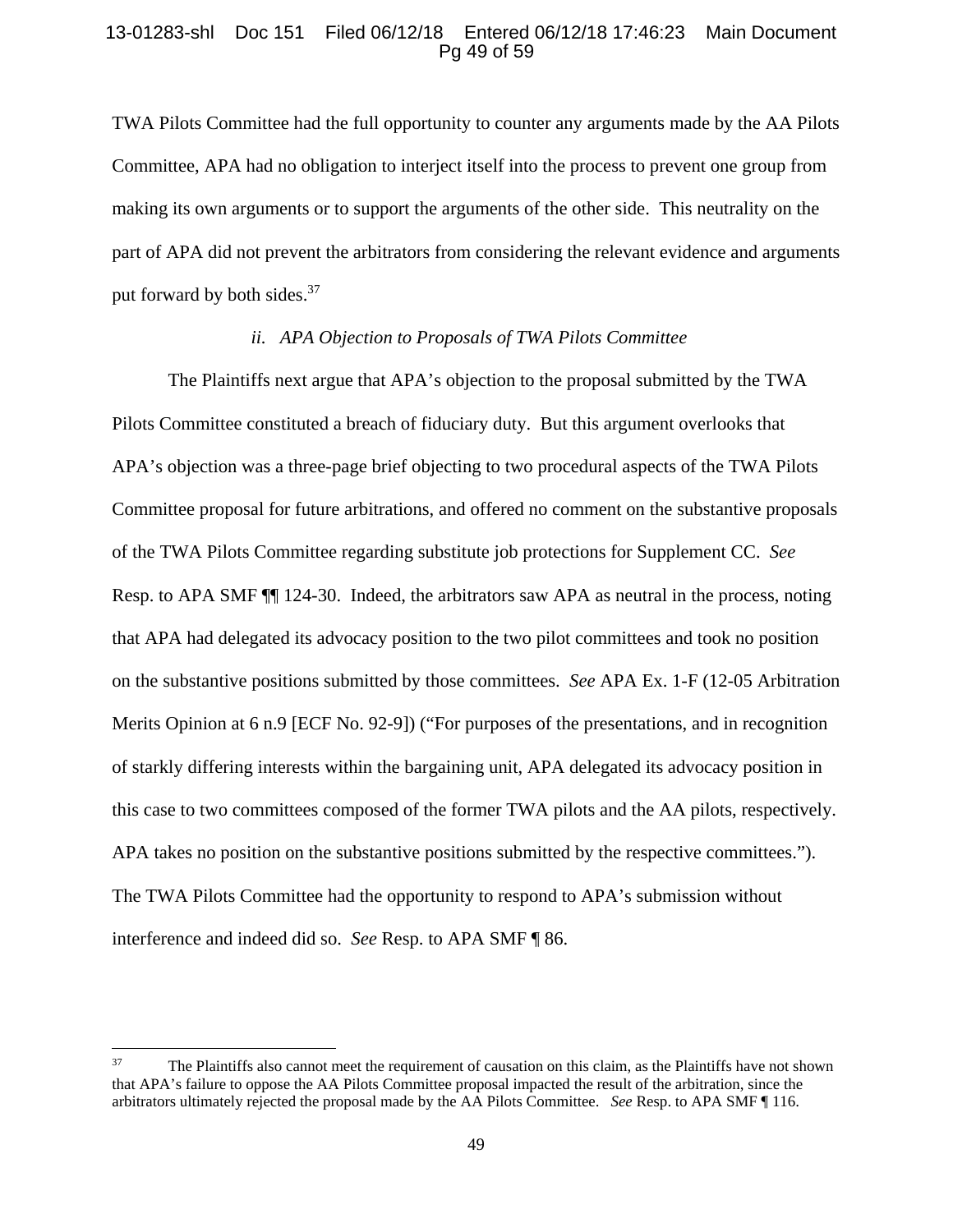## 13-01283-shl Doc 151 Filed 06/12/18 Entered 06/12/18 17:46:23 Main Document Pg 50 of 59

In any event, the action of APA in responding to the TWA Pilots Committee's proposal on proceedings for future arbitrations was not arbitrary, discriminatory, or in bad faith. Rather, APA responded to the proposed procedures for future arbitrations in a way that was consistent with the governing text of LOA 12-05. Specifically, the APA brief opposed the proposal of the TWA Pilots Committee to appoint a "multi-party adjustment board" to resolve future disputes as inconsistent with LOA 12-05 and thus outside the jurisdiction of the arbitrators. *See* APA Ex. 1- H at 2 (APA Response to Proposal [ECF No. 92-11]). APA similarly opposed the TWA Pilots Committee's proposal to appoint a separate committee of legacy TWA pilots in the seniority integration between American and U.S. Airways as conflicting with LOA 12-05, which excluded seniority matters from the LOA 12-05 arbitrators' jurisdiction. *See* APA Ex. 1-H at 2-3 (APA Response to Proposal [ECF No. 92-11]). APA's position was that the latter proposal sought to "bind a future statutory panel," and that this would be "improper." APA Ex. 15 (James Depo. Tr. 104:21-22, June 14, 2016 [ECF No. 111-23]). Notably, the arbitrators rejected both of the procedural proposals made by the TWA Pilots Committee. *See* Resp. to APA SMF ¶ 130. The positions taken by APA—that would only affect future proceedings—were well within the "wide range of reasonableness" granted to unions in such circumstances, *O'Neill*, 499 U.S. at 67, served legitimate union interests, and did not run afoul of its neutrality on the question of what substitute job protections should be imposed by the arbitrators.<sup>38</sup> To rule otherwise would improperly and unfairly handcuff a union's ability to act to enforce the ground rules of arbitrations such as contemplated by LOA 12-05, even if the participants took positions that clearly violated those ground rules.

<sup>38</sup> Once again, the Plaintiffs have failed to show causation here as the arbitrators declined to accept the TWA Pilots Committee's procedural proposals on the merits, despite the TWA Pilots Committee having had the full opportunity to present them. *See* Resp. to APA SMF ¶ 130 (citing APA Ex. 1-F, 12-05 Arbitration Merits Opinion at 19-20 [ECF No. 92-9]).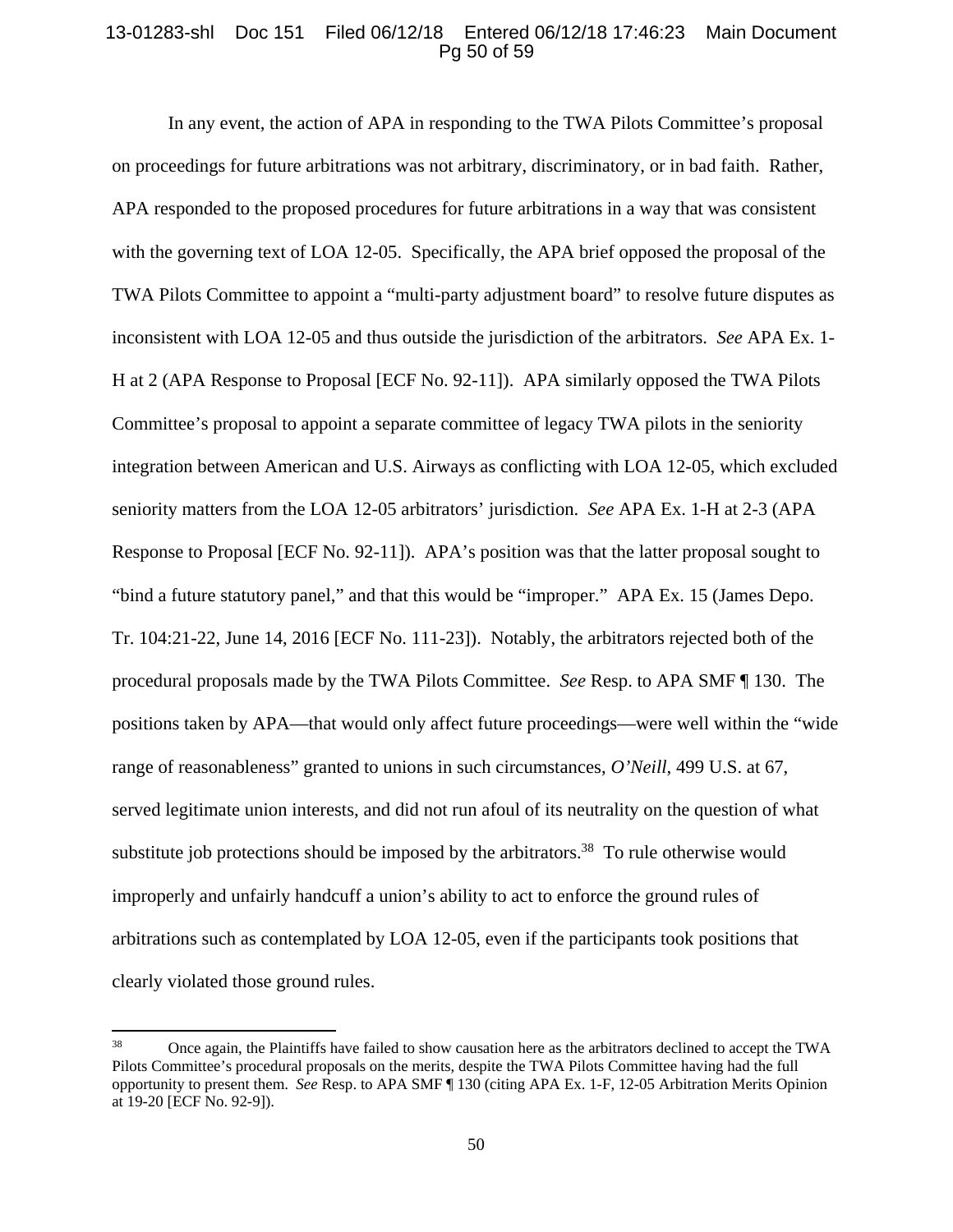### 13-01283-shl Doc 151 Filed 06/12/18 Entered 06/12/18 17:46:23 Main Document Pg 51 of 59

## *iii. Arguments Regarding APA Contacts with Arbitrators*

The Plaintiffs also complain that APA failed to disclose a prior personal relationship between APA's general counsel, Edgar James, and Arbitrator Stephen Goldberg. *See Plaintiffs' Supp. Memo. in Opp. to APA Renewed Mot. for Summ. J.* [ECF No. 127] ("Pl. Supp. Opp. to APA SJM") at 1-2. The Plaintiffs assert that this caused unreasonable bias on the part of Arbitrator Goldberg towards Mr. James and APA, and that the failure of APA to disclose these contacts demonstrates bad faith by APA. *See id.* 

 The Plaintiffs' allegations are based on an email exchange between Mr. James and Arbitrator Goldberg, regarding Arbitrator Goldberg attending a dinner party at the home of Mr. James. *See* Pl. Ex. 27 (James and Goldberg emails [ECF No. 127-2]). The Plaintiffs note that several weeks after the email exchange, Mr. James emailed Arbitrator Goldberg to ask him to participate in the LOA 12-05 arbitration. *See id*. Based upon this evidence, the Plaintiffs assert that the two were "obvious social friends" and had a "personal relationship" that would lead a reasonable person to conclude that Arbitrator Goldberg was biased in favor of Mr. James and would give Mr. James' input during the arbitration—or lack thereof—more weight than others. *See* Pl. Supp. Opp. to APA SJM at 2-3.

 To state a claim for a bad faith breach of the duty of fair representation, a plaintiff must allege that the union engaged in fraud, dishonesty, or other intentionally misleading conduct with an improper intent, purpose, or motive. *See Vaughn,* 604 F.3d at 709–10. There is no evidence of such an improper purpose, motive, or intent based on the undisputed facts here.Arbitrator Goldberg was not chosen by Mr. James or APA but rather by Captain Gabel, chair of the TWA Pilots Committee. *See* Resp. to APA SMF ¶¶ 51-52. Indeed, Captain Gabel chose Arbitrator Goldberg specifically because he had ruled against American in a prior arbitration with APA.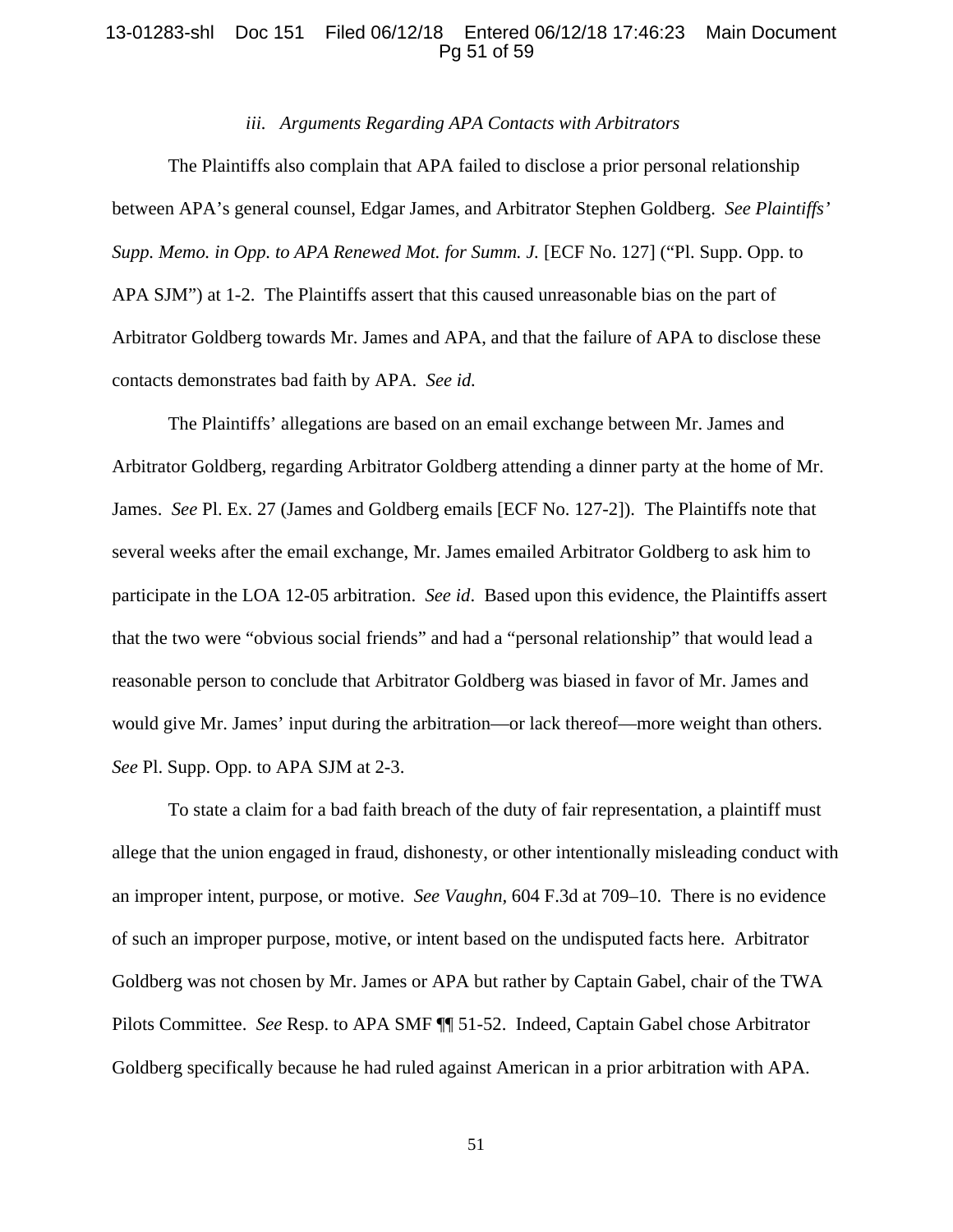## 13-01283-shl Doc 151 Filed 06/12/18 Entered 06/12/18 17:46:23 Main Document Pg 52 of 59

*See* Resp. to APA SMF  $\P$  51-52. And as discussed extensively above, neither APA—nor Mr. James on its behalf)—took any positions during the arbitration regarding the substantive proposals made by the TWA Pilots Committee or the APA Pilots Committee during the arbitration. Instead, APA formed two committees to advocate their own substantive positions in the arbitration and ultimately the arbitrators rejected the proposals made by both committees. *See* Resp. to APA SMF ¶¶ 116, 122.

Finally, the Court notes that none of the cases relied upon by the Plaintiffs on this issue involve a duty of fair representation claim. Rather, they are based on petitions to vacate an arbitration award based on an arbitrator's bias. *See* Pl. Supp. Opp. to APA SJM at 2 (citing *Scandinavian Reinsurance Co. v. St. Paul Fire & Marine Ins. Co.*, 668 F.3d 60 (2d Cir. 2012); *Applied Indus. Materials Corp. v. Ovalar Makine Ticaret Ve Sanayi*, *A.S.*, 492 F.3d 132 (2d Cir. 2007); *Morelite Const. Corp. v. New York City Dist. Council Carpenters Ben. Funds*, 748 F.2d 79 (2d Cir. 1984); *Washburn v. McManus*, 895 F. Supp. 392 (D. Conn. 1994)).39 But the case currently before the Court is limited to fair representation claims "relating to how the arbitration was conducted," an issue which is "independent of a request to vacate an arbitration result." *See Krakowski*, 536 B.R. at 372-73. In fact, the Plaintiffs have filed another case in this Court seeking to vacate the arbitration award on exactly this basis, Adv. No. 16-01138 ("*Krakowski* 

<sup>39</sup> *See also Washburn v. McManus*, 895 F. Supp. 392, 399 (D. Ct. 1994) (to vacate an arbitration award, the relationship between the arbitrator and the party's principal must be so intimate as to cast doubt on the arbitrator's impartiality); *see also Morelite Const. Corp. v. New York City Dist. Council Carpenters Ben. Funds*, 748 F.2d 79, 83 (2d Cir. 1984) ("[T]o disqualify any arbitrator who had professional dealings with one of the parties (to say nothing of a social acquaintanceship) would make it impossible, in some circumstances, to find a qualified arbitrator at all.").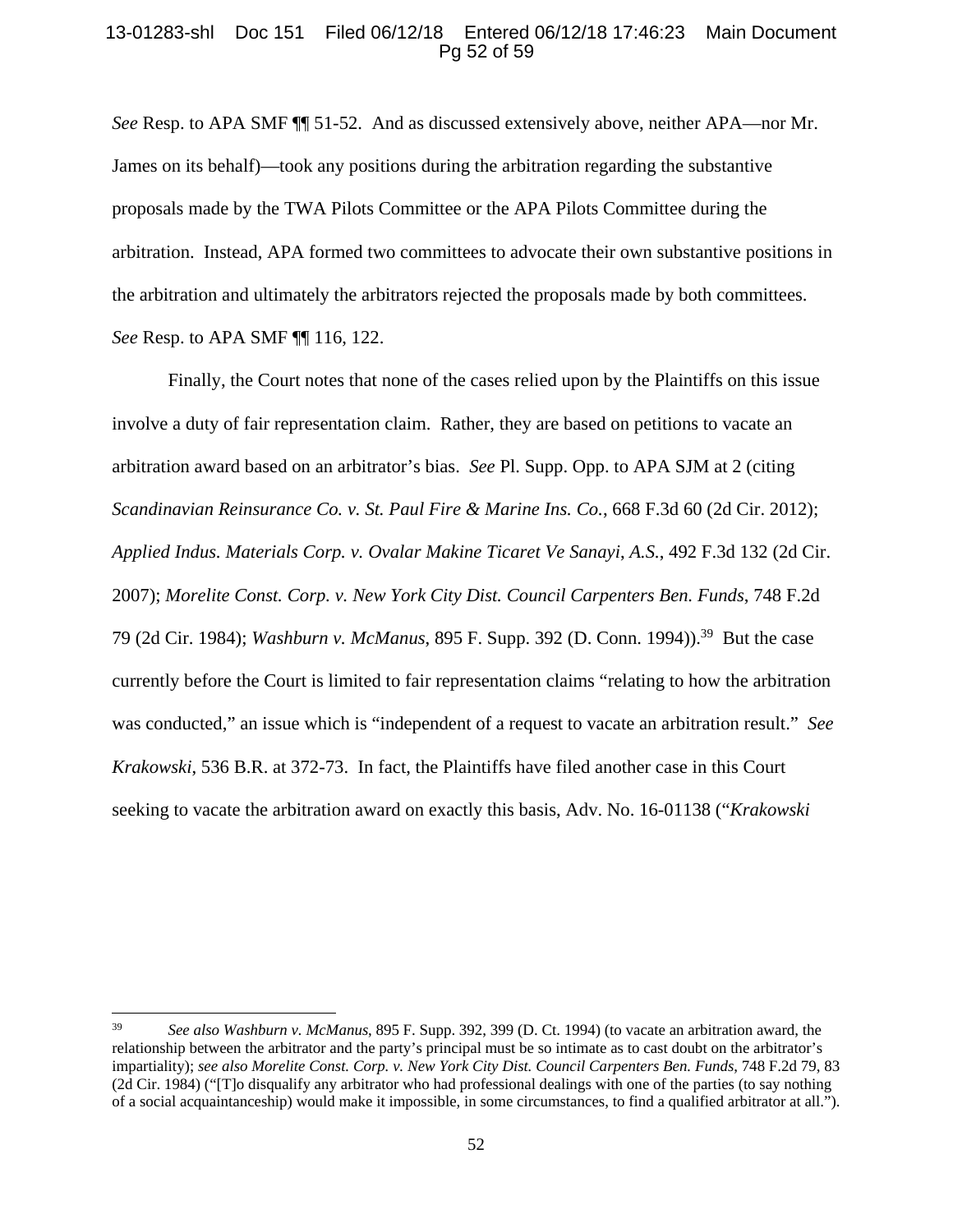# 13-01283-shl Doc 151 Filed 06/12/18 Entered 06/12/18 17:46:23 Main Document Pg 53 of 59

*III*").<sup>40</sup> Motions to dismiss have been briefed in *Krakowski III* and the Court will address the request to vacate the arbitration award it in that case.<sup>41</sup>

### **C. Collusion Claim Against American**

The Court also grants American's motion for summary judgment with respect to the Plaintiffs' claims that American colluded with APA in its alleged breach of the duty of fair representation. *See* Compl. ¶¶ 51-57. The union's breach of its duty of fair representation is an essential element to establish a claim of an employer's collusion. *See United Indep. Flight Officers, Inc. v. United Air Lines, Inc.*, 756 F.2d 1274, 1283 (7th Cir. 1985); *see also Flight Attendants in Reunion v. Am. Airlines, Inc.*, 813 F.3d 468, 475 (2d Cir. 2016). As the Court concludes that the Plaintiffs' claim that APA has breached its duty fails, the Court must also conclude that the Plaintiffs' claim against American for collusion fails as well. *See id*.

Even if there were claims remaining against APA, the Plaintiffs' collusion claims against American suffer from several defects. The majority of the Plaintiffs' claims against American do not assert that American took any action in collusion with APA, but rather simply that American had knowledge of APA's alleged breach of fiduciary duty. But that is not enough under applicable law.

<sup>40</sup> The Court notes that motions to dismiss have been filed in *Krakowski III*. *Krakowski III* is the third adversary proceeding filed by the Plaintiffs before this Court related to the legacy TWA pilots obtaining alternative job protections. Due to the overlapping nature of these cases, the Court decided not to hear argument on the motions to dismiss in *Krakowski III* until it fully resolved the overlapping issues that were raised in the motions for summary judgment addressed in this current decision. Now that these summary judgment motions have been resolved, the Court directs the parties to contact Chambers to schedule oral argument on the motions to dismiss in *Krakowski III* within 30 days of the date of this decision.

<sup>&</sup>lt;sup>41</sup> The Plaintiffs argue that it is incorrect to parse this case into the six specific allegations listed in the Complaint. They assert that their duty of fair representation claim against APA is based on a pattern of conduct, and must be evaluated on the whole of the evidence and not any particular incident. *See* Pl. Opp. to APA SJM at 3 (citing Compl. ¶ 49). But the Court has examined each of the Plaintiffs' allegations and has found no basis for the individual claims asserted by the Plaintiff. This assessment does not change whether those allegations are evaluated as a whole or parsed individually.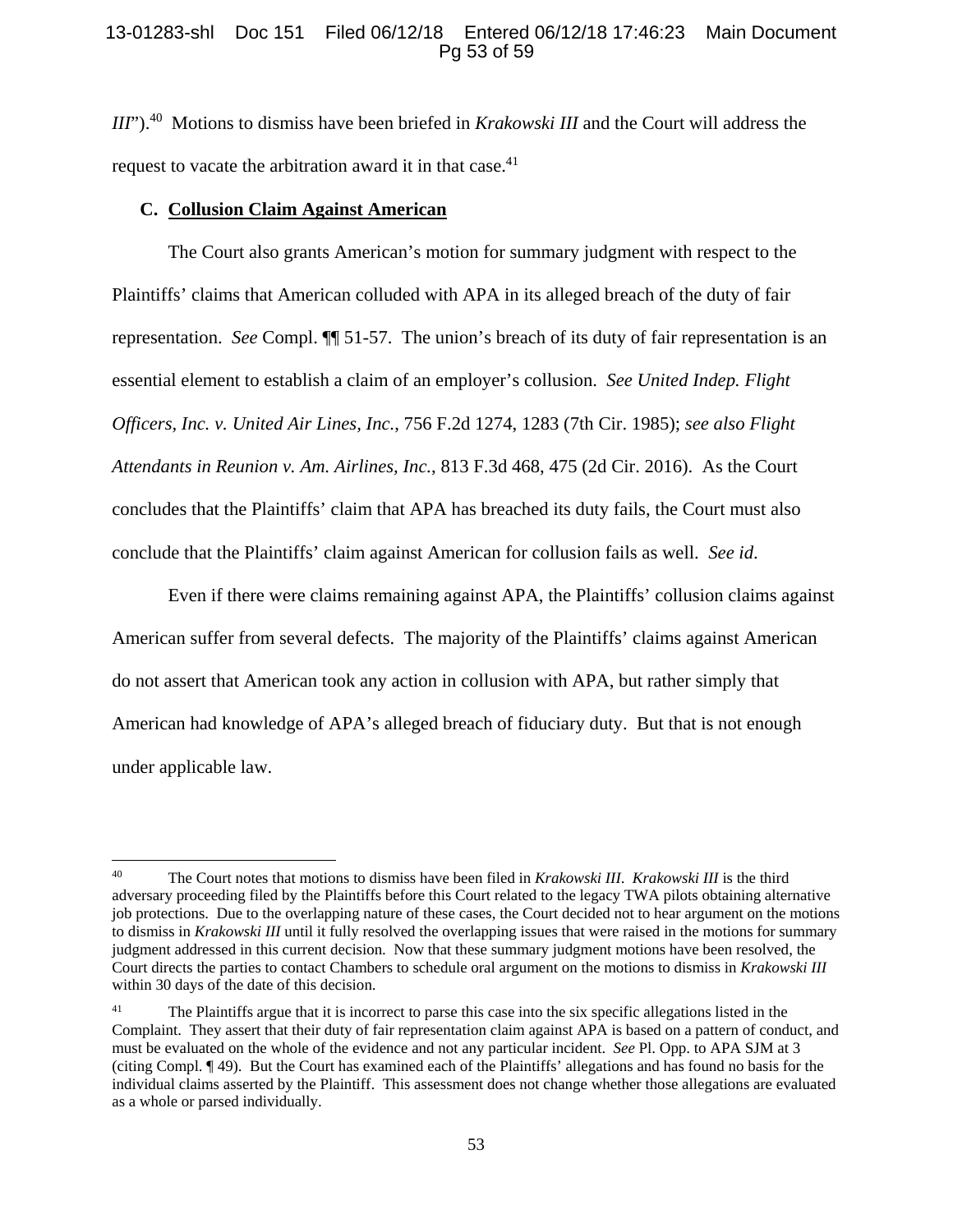#### 13-01283-shl Doc 151 Filed 06/12/18 Entered 06/12/18 17:46:23 Main Document Pg 54 of 59

The Plaintiffs cite cases to support their position that an employer's knowledge of a breach by a union is sufficient for a collusion claim. But these cases all involve a hybrid claim, where a duty of fair representation claim against a union is combined with an allegation that the employer has breached the collective bargaining agreement. *See Jones v. Trans World Airlines, Inc.*, 495 F.2d 790, 796, 798 (2d Cir. 1974); *O'Mara v. Erie Lackawanna R.R. Co.*, 407 F.2d 674, 677, 679 (2d Cir. 1969); *Ferro v. Ry. Express Agency, Inc.*, 296 F.2d 847 (2d Cir. 1961); *N.L.R.B. v. Am. Postal Workers Union*, 618 F.2d 1249 (8th Cir. 1980); *Am. Postal Workers Union, Local 6885*, 665 F.2d 1096 (D.C. Cir. 1981); *Sullivan v. Air Transp. Local 501 TWU*, 2004 WL 2851785, at \*2-3 (E.D.N.Y. Dec. 6, 2004); *Musto v. Transp. Workers Union of Am., AFL-CIO*, 339 F. Supp. 2d 456, 469-71 (E.D.N.Y. 2004). There is no breach of contract claim in this case, and thus no hybrid claim upon which to anchor a claim of collusion against American based on mere knowledge. Indeed, the Court has already ruled against the Plaintiffs on this exact issue earlier in this case. *See Krakowsi*, 567 B.R. at 259-60 (rejecting Plaintiffs' argument that case law in the Second Circuit permits employees to add their employer as a defendant solely by alleging the employer's knowledge of the union's breach).

Absent such a hybrid claim, a plaintiff seeking to hold an employer liable for collusion must allege conduct by the employer evidencing bad faith, discrimination, or hostility towards the plaintiffs in connection with the union's alleged breach of its duty. *See, e.g., Rakestraw v. United Airlines, Inc.*, 765 F. Supp. 474, 493-94 (N.D. Ill. 1991) (dismissing claim against carrier even though carrier was aware of the animosity between the union and the minority group because there was no evidence that the carrier "acted in bad faith or discriminated against plaintiffs in accepting [the union's] proposal."), *aff'd in relevant part, rev'd in part*, 981 F.2d 1524 (7th Cir. 1992); *Cunningham v. United Airlines, Inc.*, 2014 WL 441610, at \*6 (N.D. Ill.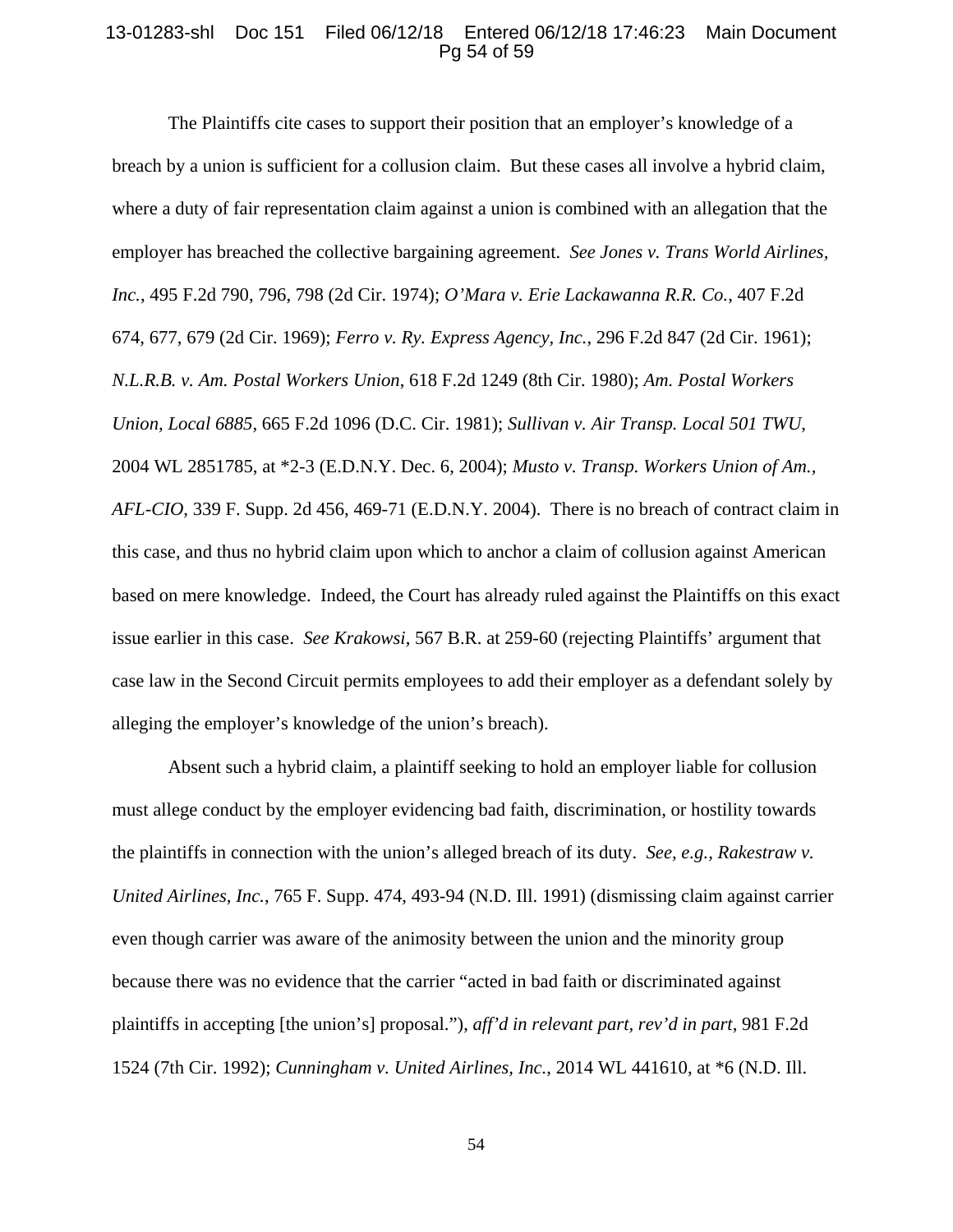### 13-01283-shl Doc 151 Filed 06/12/18 Entered 06/12/18 17:46:23 Main Document Pg 55 of 59

Feb. 4, 2014) (holding that potential knowledge of union discrimination against its members is not enough to support a finding of collusion by the carrier, absent extreme factual scenarios).

The Plaintiffs only allege a few affirmative actions by American here, and none satisfy the standard for a collusion claim. For example, American entered into LOA 12-05 and the Protocol Agreement that established the scope of the arbitration. But the Plaintiffs have come forward with nothing to show that these actions were somehow collusive with a breach of fiduciary duty by APA. Turning to the conduct of the arbitration itself, American took no active role in selecting the arbitrators other than Arbitrator Bloch, but simply acquiesced to the decision of others.42 *See* Resp. to American SMF ¶ 12. As discussed earlier, American had no involvement in, or knowledge regarding, the selection of the union committee members or their counsel. *See* Resp. to American SMF ¶¶ 17, 20-21. Nor did American adopt the proposal of either the AA Pilots Committee or the TWA Pilots Committee as to the alternative job protections to be awarded to the legacy TWA pilots. *See* Resp. to American SMF ¶¶ 26-31.In the face of these facts, the Plaintiffs raise two arguments, neither of which have merit.

First, the Plaintiffs rely on the failure of American to police APA's actions. *See Pl. Resp. to American Mot. for Summ. J.* at 14 [ECF No. 121] ("When examined as a whole, it is clear that American had knowledge of and was complicit in APA's breach."). For example, regarding APA's alleged breach of establishing the pilot committees and choosing the participants for the arbitration, the Plaintiffs assert that "American never questioned it" and "did not object to this

<sup>&</sup>lt;sup>42</sup> The Court finds no evidence of conduct by American that would constitute discrimination, bad faith or hostility towards the Plaintiffs or the legacy TWA pilots with respect to the Protocol Agreement appointing Arbitrator Bloch. For example, American and APA agreed on the choice of Arbitrator Bloch because he was a prominent Railway Labor Act arbitrator who was familiar to practitioners in the airline industry. *See* Resp. to American SMF ¶ 6. There is no evidence that American acted with an improper purpose or with animus against the legacy TWA pilots in acceding to the other parties' request to use Arbitrator Bloch here. Indeed, the negotiation of an agreement with a union—in and of itself—cannot constitute collusion. *See United Indep. Flight Officers*, 756 F.2d at 1283.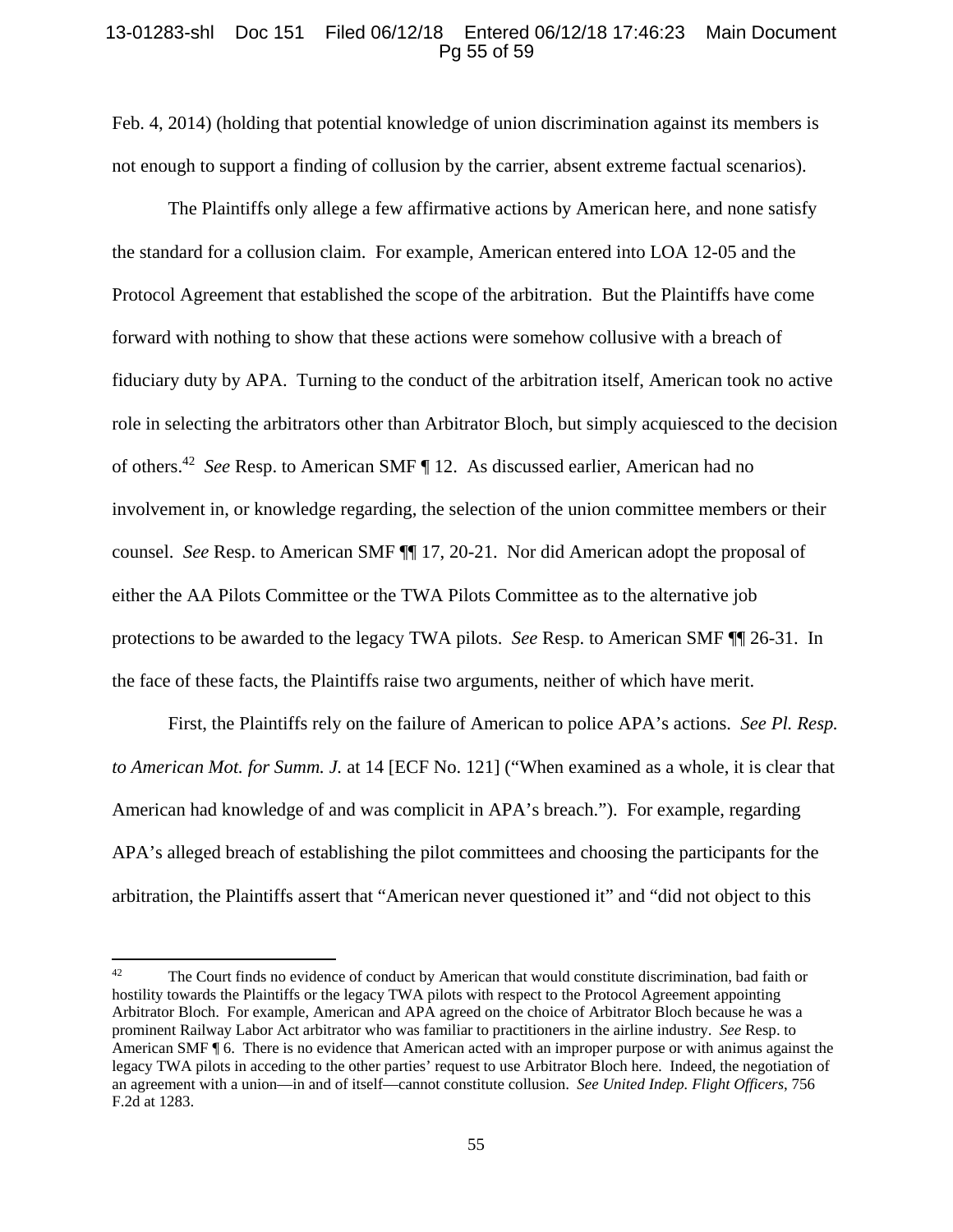### 13-01283-shl Doc 151 Filed 06/12/18 Entered 06/12/18 17:46:23 Main Document Pg 56 of 59

structure." Pl. Resp. to American Mot. for Summ. J. at 15. Similarly, on the Plaintiffs' allegation that APA acted improperly in the selection of the counsel representing each of the committees, Plaintiffs repeatedly argue that American engaged in collusion simply because "American did nothing." *Id*. at 17.

But this is nothing more than a variation of the Plaintiffs' seeking to hold American liable based on knowledge. It is not "appropriate to impose liability where the employer is charged with nothing more than having acceded to the demands of the [u]nion, even with knowledge of facts from which it might be inferred that the [u]nion was not fulfilling its duty of fair representation to all of its constituents." *Am. Airlines Flow-Thru Pilots Coalition v. Allied Pilots Ass'n*, 2015 WL 9204282, at \*3 (N.D. Cal. Dec. 17, 2015). Doing so would require an employer to supervise the actions of the union counterparty and make an independent evaluation of the conduct and decisions of the union prior to entering a collective bargaining agreement. *See Cunningham*, 2014 WL 441610, at \*6. Such a requirement is unworkable, as

[a] union does not automatically breach the duty of fair representation every time it negotiates for contracts in which some of its members are treated differently than others. At least outside contexts such as discrimination against protected classes, the onus should not be on the employer to evaluate and consider whether distinctions a union draws among its members are appropriate. Thus, something more than merely acceding to union demands must be alleged and proven to impose liability on an employer for 'colluding' in a breach of what ultimately remains the union's duty.

*Am. Airlines Flow-Thru*, 2015 WL 9204282, at \*3; *see also Am. Postal Workers Union*, 665 F.2d at 1109 ("The [employer] was required only to bargain in good faith with the employees' exclusive representative, and, in so doing, it was expected to represent its own interests, not those of the employees."); *Cunningham*, 2014 WL 441610, at \*6 ("[T]he employer must in most circumstances be able to rely on the union's disposition' in spite of some employee objections; and it would have a detrimental effect on labor-management relations if an employer were forced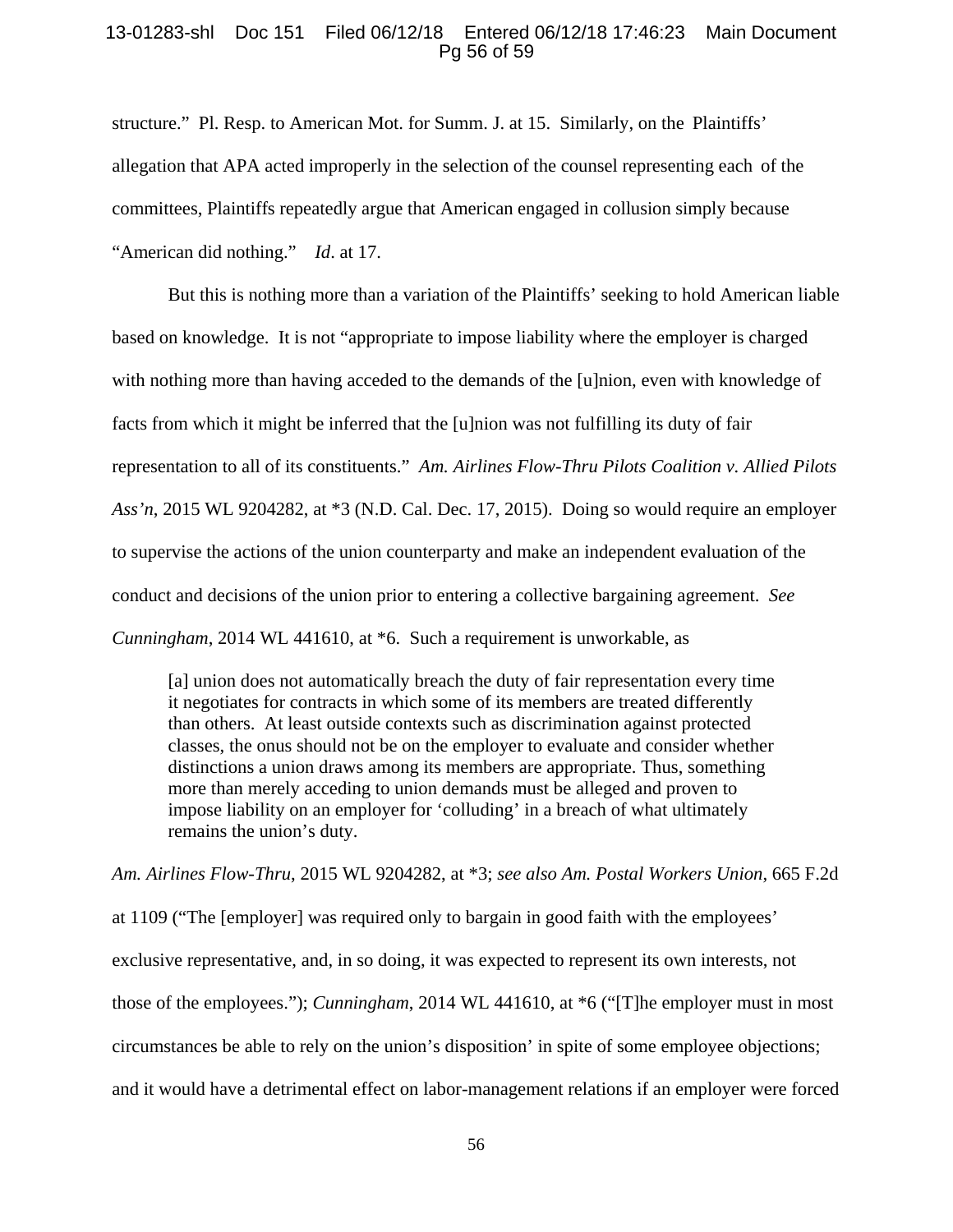## 13-01283-shl Doc 151 Filed 06/12/18 Entered 06/12/18 17:46:23 Main Document Pg 57 of 59

to ignore union representations and take the initiative in dealing with employees whenever it suspects a discriminatory union motive.") (internal citations and quotations omitted).

Second, the Plaintiffs claim collusion based on email communications between Arbitrator Goldberg and Mark Burdette, a consultant for American during the time of the LOA 12-05 arbitration. *See Plaintiffs' Statement of Additional Material Facts Regarding American* ("Pl. Add'l Facts re: American") [ECF No. 122] [6. Mr. Burdette was involved in the selection of arbitrators, the reviewing of proposals, and the development of contract language implemented pursuant to the arbitration opinion, and also testified on behalf of American during the arbitration. *See* Pl. Add'l Facts re: American ¶ 6. From January through July 2013, Mr. Burdette engaged in an email exchange with Arbitrator Goldberg about, among other things, Mr. Burdette's interest in serving as a mediator, and Mr. Burdette's preparation of a mock award for the arbitration that he shared with Arbitrator Goldberg after the arbitrators had issued their decision.<sup>43</sup>

<sup>&</sup>lt;sup>43</sup> In January 2013, Mr. Burdette emailed Arbitrator Goldberg to congratulate him on his appointment to the LOA 12-05 panel and inform Arbitrator Goldberg that Mr. Burdette would likely be participating in the case. *See*  Pl. Add'l Facts re: American ¶ 7. Arbitrator Goldberg responded, "Thx for the note, but I'd rather see you as a member of the arbitration panel than as a witness. One of these days . . . ." Pl. Add'l Facts re: American ¶ 7 (quoting Goldberg email [ECF No. 122-8]). Arbitrator Goldberg was the founder of Mediation Research and Education Project, Inc. ("MREP"), a non-profit corporation of arbitrators and mediators. *See* Pl. Add'l Facts re: American ¶ 8. In March 2013, Mr. Burdette and Arbitrator Goldberg again emailed one another. *See* Pl. Add'l Facts re: American ¶ 9. During this exchange, Mr. Burdette asked, "You mentioned sometime back about training me and putting me on the MREP panel. Is that still a possibility?" Pl. Add'l Facts re: American ¶ 9 (quoting Burdette email [ECF No. 122-11]). The two then discussed the logistics of Mr. Burdette traveling to Chicago to receive MREP training by Arbitrator Goldberg. *See* Pl. Add'l Facts re: American ¶ 9. In this same email, Mr. Burdette commented to Arbitrator Goldberg that he thought Edgar James, an APA attorney, would recommend Arbitrator Goldberg to a lawyer for U.S. Airways for mediation work. *See* Pl. Add'l Facts re: American ¶ 10. Arbitrator Goldberg responded, in part, "By the way, I know that Ed is a great fan of yours. . . . He told me he thought you should be Senior V-P, HR (to which I wholeheartedly agreed)." Pl. Add'l Facts re: American ¶ 10 (quoting Goldberg email [ECF No. 122-11]). In April 2013, Mr. Burdette went to Chicago for MREP training and then became a member of MREP. *See* Pl. Add'l Facts re: American ¶ 11. In July 2013, Mr. Burdette and Arbitrator Goldberg had another email exchange, during which Mr. Burdette mentioned that he would be sending a voluntary contribution to MREP. *See* Pl. Add'l Facts re: American ¶ 12. Mr. Burdette also mentioned that he had prepared a mock award that he would share with Arbitrator Goldberg after the real award was released. *See* Pl. Add'l Facts re: American ¶ 13. After the arbitration decision was released, Mr. Burdette shared his mock award with Arbitrator Goldberg. *See* Pl. Add'l Facts re: American ¶ 14. American never disclosed the relationship between Mr. Burdette and Arbitrator Goldberg during the arbitration. *See* Pl. Add'l Facts re: American ¶ 15.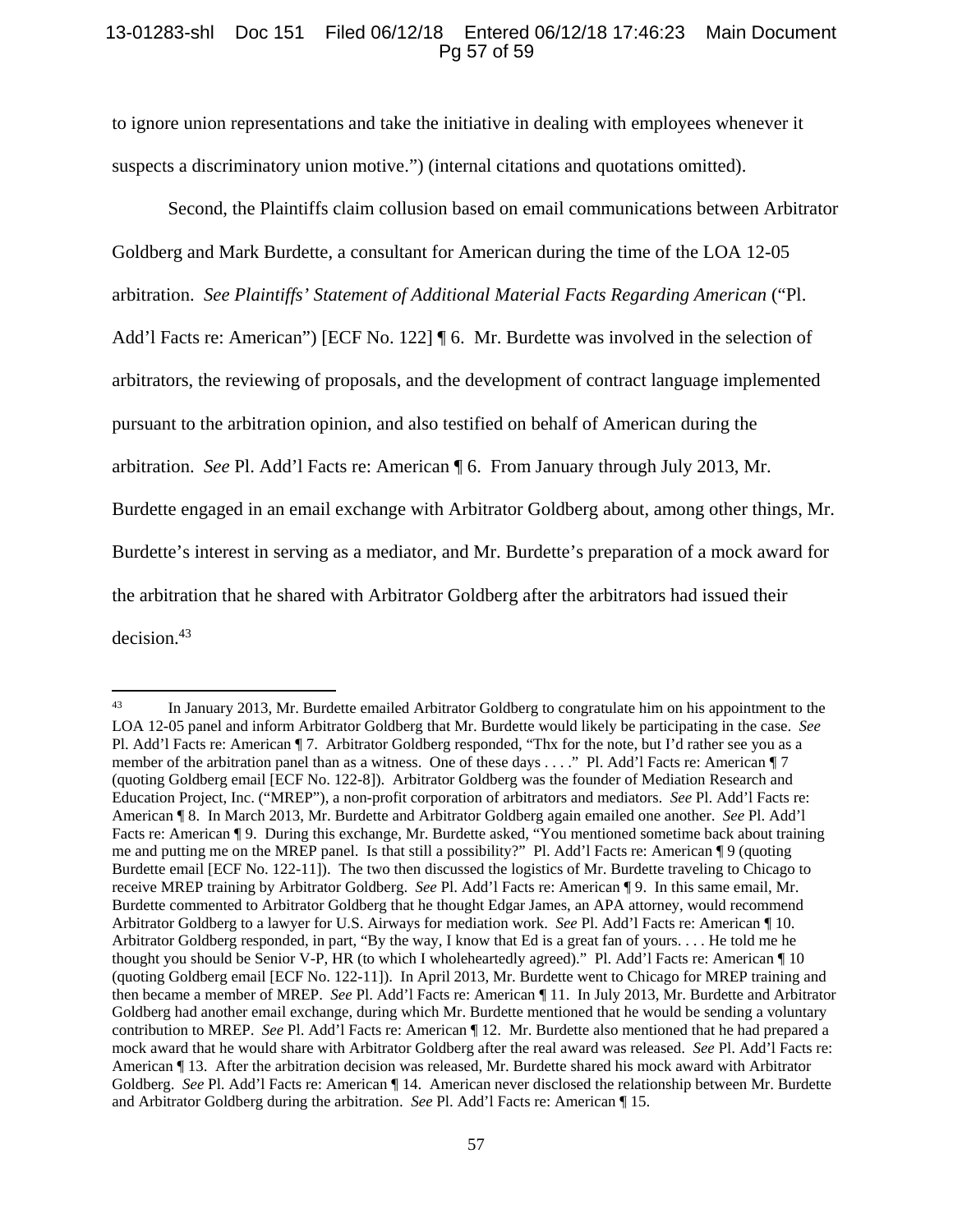## 13-01283-shl Doc 151 Filed 06/12/18 Entered 06/12/18 17:46:23 Main Document Pg 58 of 59

Based on the email exchange, the Plaintiffs argue that Mr. Burdette and Arbitrator Goldberg had a "significant relationship" prior to Arbitrator Goldberg's appointment and that this relationship caused Arbitrator Goldberg to be unreasonably biased towards American. The Plaintiffs argue that by choosing an arbitrator that was biased—and failing to disclose that bias to the other participants—American was complicit in creating a hostile and discriminatory arbitration that was weighted in its favor and against the Plaintiffs.

The question at hand, however, is not whether American itself breached some independent duty owed by American to these legacy TWA pilots, but whether American colluded in a breach of APA's duty of fair representation. Seen in that light, these emails are insufficient. It is undisputed that APA had no knowledge of the communications between Mr. Burdette and Arbitrator Goldberg. *See* APA Ex. 17 (Burdette Depo. Tr. 73:23-85:11 [ECF No. 111-25]). Moreover, the communications took place subsequent to Arbitrator Goldberg being chosen,<sup>44</sup> further attenuating any claim that APA somehow breached its fiduciary duty of fair representation in selecting the arbitrator. Thus, these emails cannot be evidence of APA's breach of duty or American's collusion in such an APA breach. Nor do the communications suggest hostile or discriminatory intent towards the Plaintiffs or the legacy TWA pilots. *See* Pl. Exs. 8, 11-13 [ECF Nos. 122-8, 122-11, 122-12, 122-13]. Rather, they establish that Mr. Burdette was engaged in a severely misguided attempt to further his career by becoming an arbitrator. *See* APA Ex. 17 (Burdette Depo. Tr. 82:15-20 [ECF No. 111-25]) (Mr. Burdette testifying that he was not attempting to influence the arbitration award in any way).

<sup>&</sup>lt;sup>44</sup> The first email cited by the Plaintiffs is from Mr. Burdette to Arbitrator Goldberg on January 10, 2013, in which Mr. Burdette congratulates Arbitrator Goldberg on having already been appointed to the LOA 12-05 arbitration panel. *See Plaintiffs' Statement of Additional Material Facts Regarding American* [ECF No. 122] ¶ 7 (citing Pl. Ex. 8, Burdette email [ECF No. 122-8]).